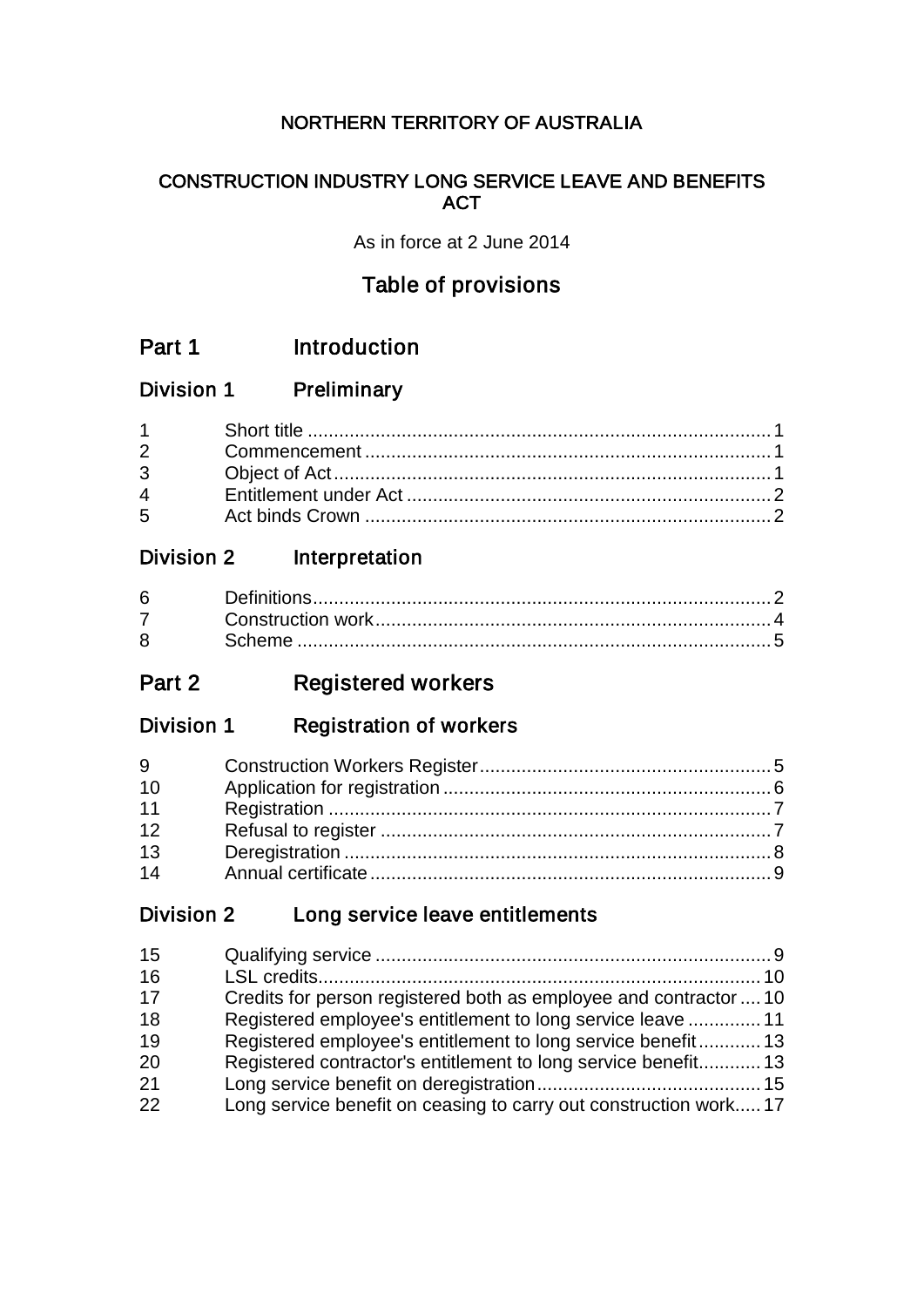## Division 3 Obligations of registered workers

| 23 |  |
|----|--|
| 24 |  |

## Part 3 Registered employers

## Division 1 Registration of employers

| 25 |  |
|----|--|
| 26 |  |
| 27 |  |

## Division 2 Obligations of registered employers

| 28 |  |
|----|--|
| 29 |  |
| 30 |  |
| 31 |  |

## Part 4 Funding for Scheme

## Division 1 Long service levy

| 32 |  |
|----|--|
| 33 |  |
| 34 |  |
| 35 |  |

## Division 2 Board's powers relating to levy

| 36 |  |
|----|--|
| 37 |  |
| 38 |  |
| 39 |  |

## Division 3 Obligations relating to levy

| 40       |  |
|----------|--|
| 41       |  |
| $\Delta$ |  |

## Division 4 Levy collection

| 43 |  |
|----|--|
| 44 |  |
| 45 |  |
| 46 |  |
| 47 |  |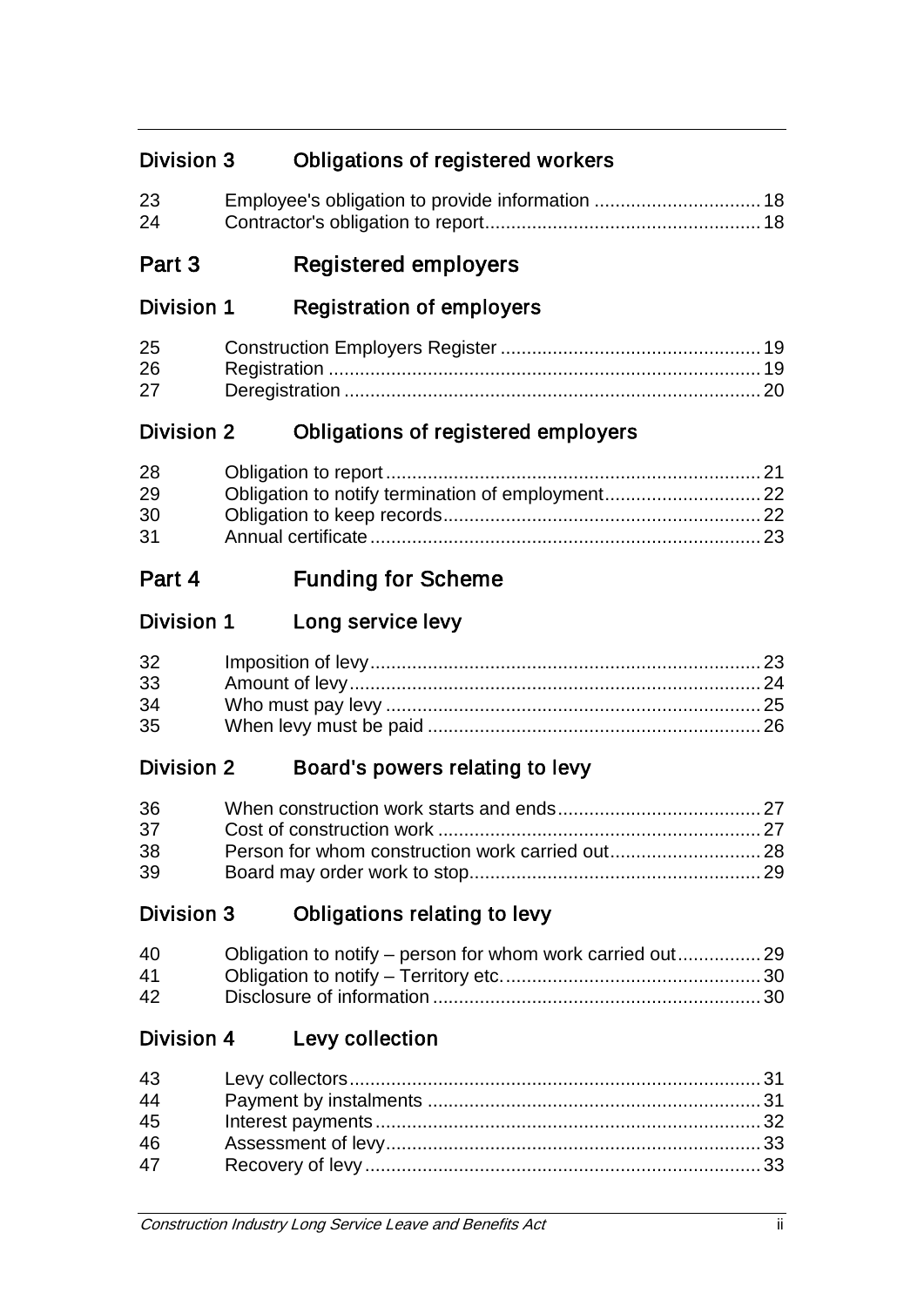| 48<br>49   |                                                               |  |
|------------|---------------------------------------------------------------|--|
| Division 5 | Other matters about levy                                      |  |
| 50<br>51   |                                                               |  |
| Division 6 | <b>Contribution for pre-commencement</b><br>construction work |  |
| 52         |                                                               |  |
| Part 5     | Administration of scheme                                      |  |
| Division 1 | <b>Board</b>                                                  |  |
| 53         |                                                               |  |
| 54         |                                                               |  |
| 55         |                                                               |  |
| 56         |                                                               |  |
| 57         |                                                               |  |
| 58         |                                                               |  |
|            | How Board must exercise powers and perform functions 37       |  |
| 59         |                                                               |  |
| 60         |                                                               |  |
| 61         |                                                               |  |
| 62         |                                                               |  |
| 63         |                                                               |  |
| 64         |                                                               |  |
| 65         |                                                               |  |
| 66         |                                                               |  |
| 67         |                                                               |  |
| 68<br>69   | Board to provide Auditor-General with financial statements 41 |  |

# Division 2 Financial matters etc.

| 70 |  |
|----|--|
| 71 |  |
| 72 |  |
| 73 |  |
| 74 |  |
| 75 |  |

# Division 3 Registrar

| 76 |  |
|----|--|
| 77 |  |
| 78 |  |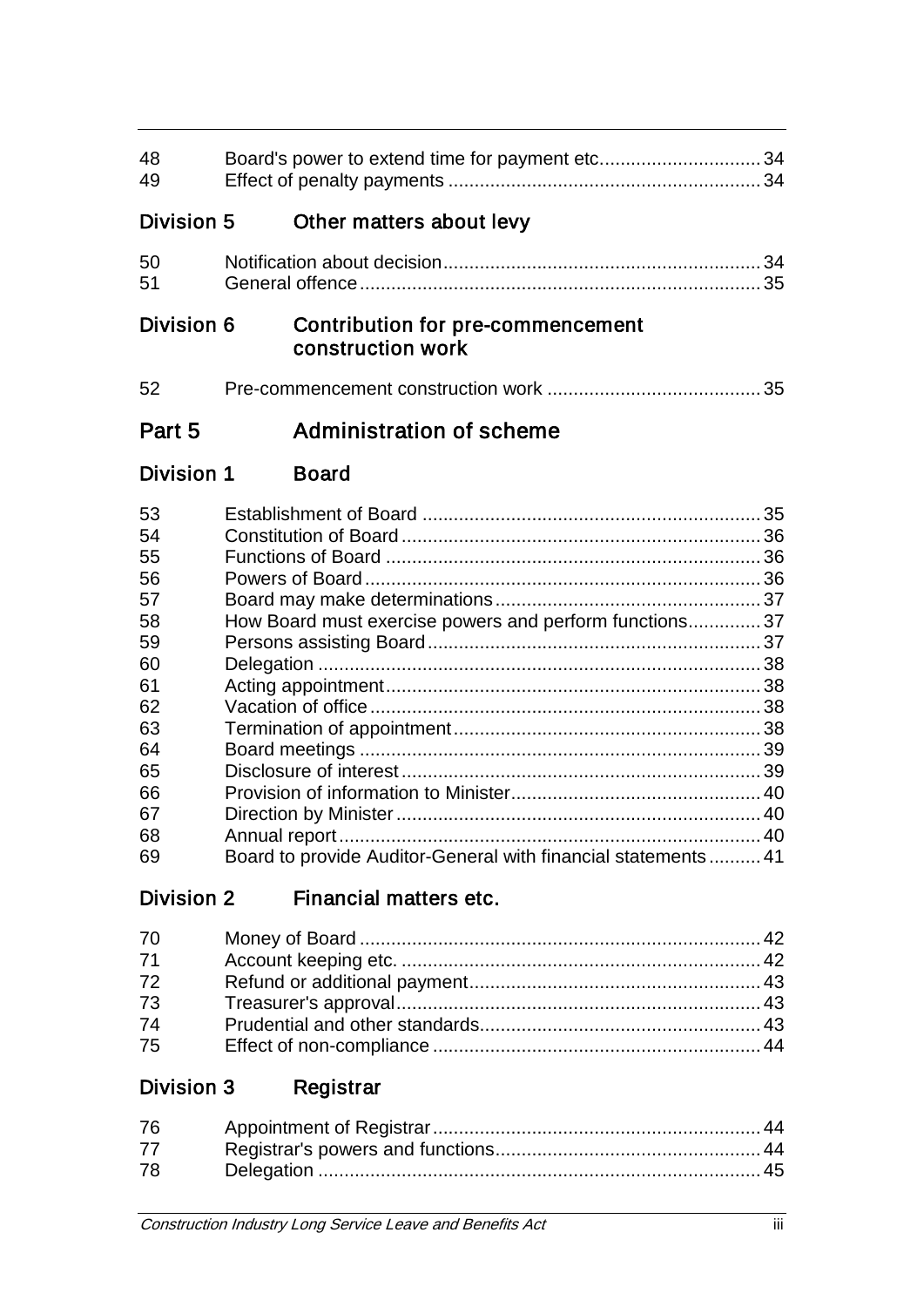| 79 |  |
|----|--|
| 80 |  |
| 81 |  |
| 82 |  |

## Division 4 Reconsideration and review

| 83 |  |
|----|--|
| 84 |  |
| 85 |  |

## Division 5 Reciprocal agreements

| 86 |  |
|----|--|
| 87 |  |
| 88 |  |

## Division 6 Other administrative matters

| 89 |  |
|----|--|
| 90 |  |
| 91 |  |
| 92 |  |

## Part 6 Transitional matters for Construction Industry Long Service Leave And Benefits Act 2005

## Division 1 Transitional matters relating to Long Service Leave Act

| 93  |                                                                 |  |
|-----|-----------------------------------------------------------------|--|
| 94  |                                                                 |  |
| 95  | Recognition of previous service on employer's election 56       |  |
| 96  | Recognition of previous service on employee's application57     |  |
| 97  | Recognition of qualifying service for Long Service Leave Act 59 |  |
| 98  |                                                                 |  |
| 99  |                                                                 |  |
| 100 |                                                                 |  |

## Division 2 Other transitional matters etc.

| 101 |  |
|-----|--|
| 102 |  |

## ENDNOTES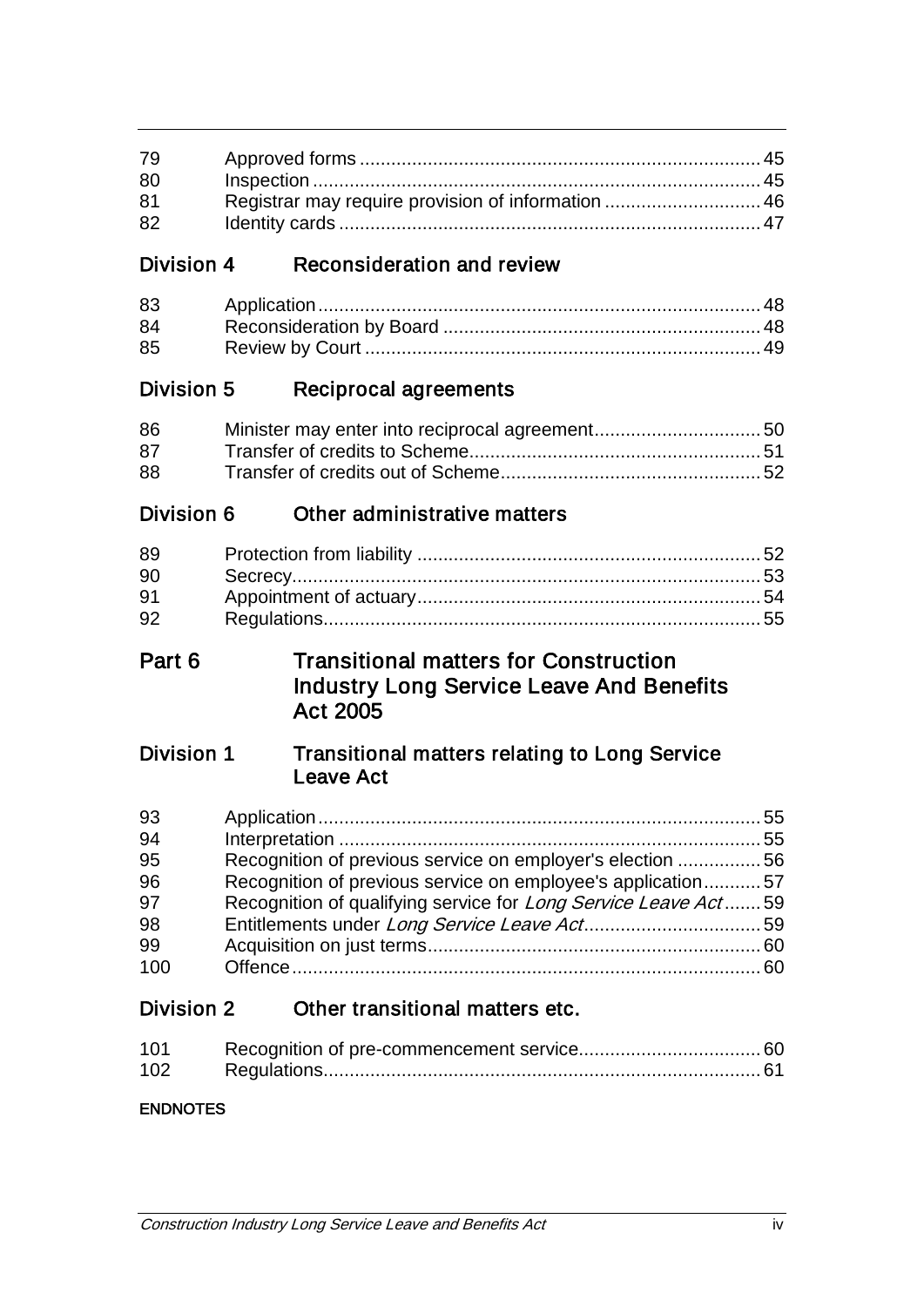## NORTHERN TERRITORY OF AUSTRALIA

As in force at 2 June 2014 \_\_\_\_\_\_\_\_\_\_\_\_\_\_\_\_\_\_\_\_

\_\_\_\_\_\_\_\_\_\_\_\_\_\_\_\_\_\_\_\_

## CONSTRUCTION INDUSTRY LONG SERVICE LEAVE AND BENEFITS ACT

An Act to provide for long service leave and long service benefits for construction workers, and for related purposes

## Part 1 Introduction

## Division 1 Preliminary

### 1 Short title

This Act may be cited as the Construction Industry Long Service Leave and Benefits Act.

#### 2 Commencement

This Act comes into operation on the date fixed by the Administrator by notice in the *Gazette*.

## 3 Object of Act

The object of this Act is to provide for the entitlements to long service leave and long service benefits for construction workers through a scheme that:

- (a) recognises the particular circumstances of the construction industry and construction workers in the Territory;
- (b) allows, through intergovernmental agreements:
	- (i) credits accrued under the scheme to be recognised by a similar scheme of a State; and
	- (ii) credits that were accrued under such a similar scheme to be recognised by the scheme; and
- (c) is funded primarily by a levy on construction work carried out in the Territory.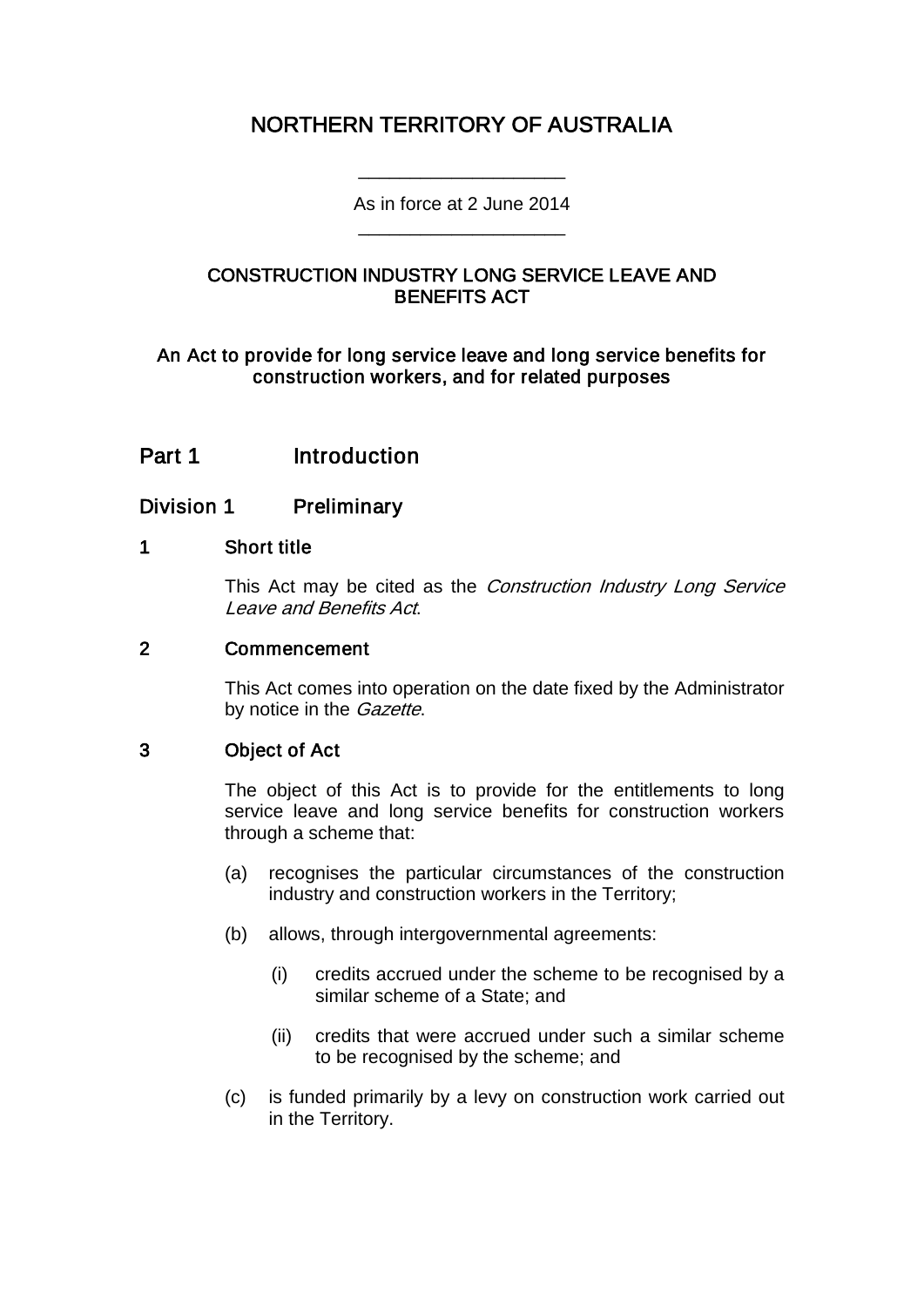## 4 Entitlement under Act

This Act does not permit a person to claim, for the same period during which the person is employed or engaged to carry out construction work, both:

- (a) an entitlement under this Act to long service leave or a long service benefit; and
- (b) a similar entitlement under another law (including an award or an agreement under that law).

### 5 Act binds Crown

This Act binds the Crown in right of the Territory and, to the extent the legislative power of the Legislative Assembly permits, the Crown in all its other capacities.

## Division 2 Interpretation

#### 6 Definitions

In this Act:

annual certificate means an annual certificate given by the Registrar under section 14 or 31.

approved form means a form approved by the Registrar under section 79.

**Board** means the Board established by section 53.

**Board member** means a member of the Board appointed under section 54.

Chairperson means the Chairperson of the Board appointed under section 54.

Construction Employers Register means the Register established by section 25.

construction work has the meaning in section 7.

construction worker means a natural person who carries out construction work either as an employee or as a contractor.

**Construction Workers Register** means the Register established by section 9.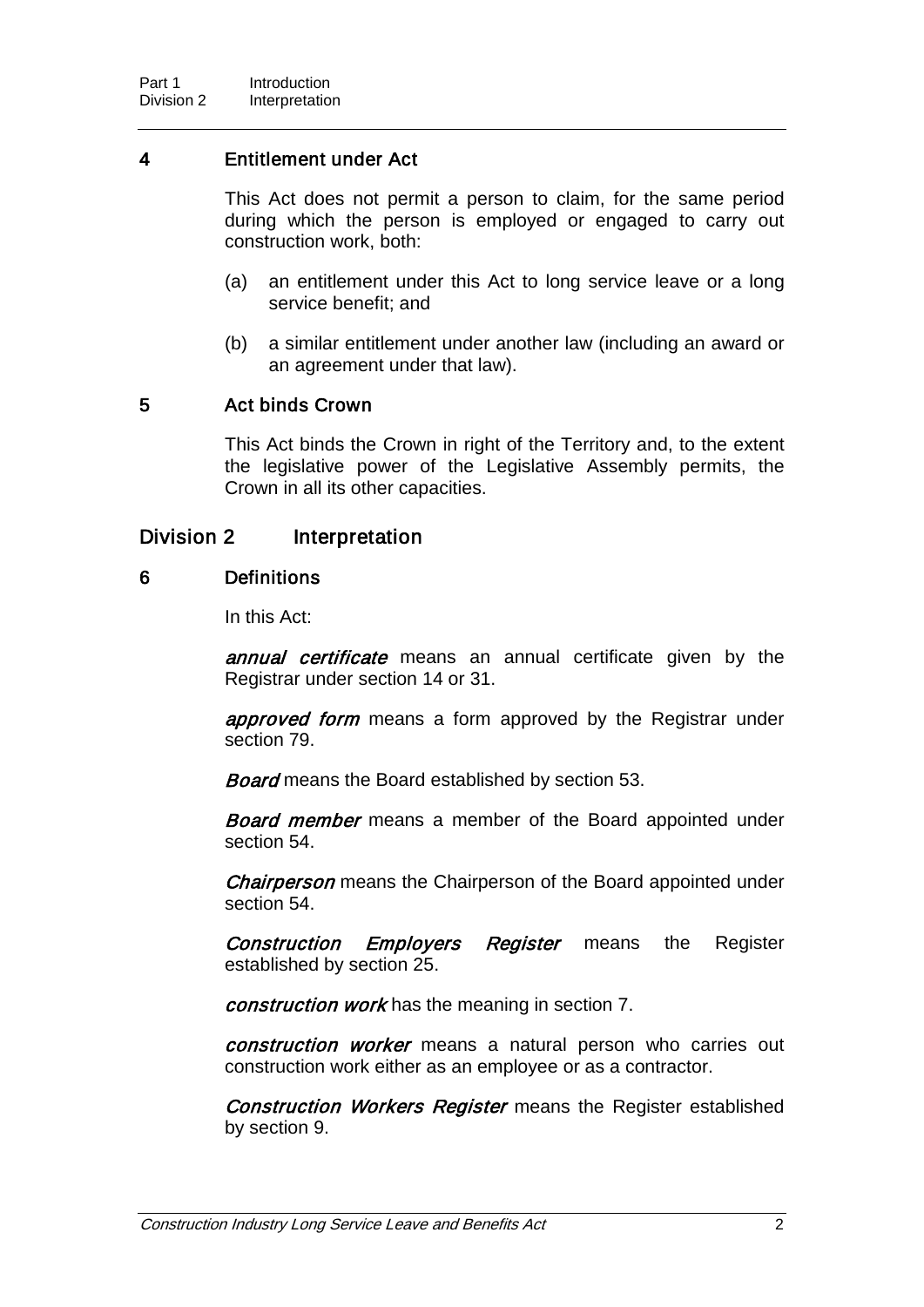contractor means a person who carries out work for a fee or reward on the person's own account.

contractor pay rate means a contractor pay rate worked out in accordance with the Determinations made for section 20(6)(b).

cost, of construction work, has the meaning in section 37.

day of service has the meaning in section 15(3).

**Determinations** means the determinations made by the Board under section 57.

employee means a natural person who carries out work under a contract of service or apprenticeship.

employee pay rate means an employee pay rate worked out in accordance with the Determinations made for section 19(4)(b).

employer means a person who employs an employee under a contract of service or apprenticeship.

identity card means an identity card for the Registrar or a delegate of the Registrar under section 82.

levy means the long service levy imposed by section 32.

**levy rate** means the percentage prescribed by the Regulations for section 33.

long service benefit means:

- (a) a payment by the Board under section 19 to a registered employee; or
- (b) a payment by the Board under section 20 to a registered contractor; or
- (c) a payment by the Board under section 21 in relation to a deregistered person; or
- (d) a payment by the Board under section 22 to a registered worker who has ceased to carry out construction work.

LSL credits, for a registered worker, has the meaning in section 16(2).

personal representative includes the Public Trustee under the Public Trustee Act.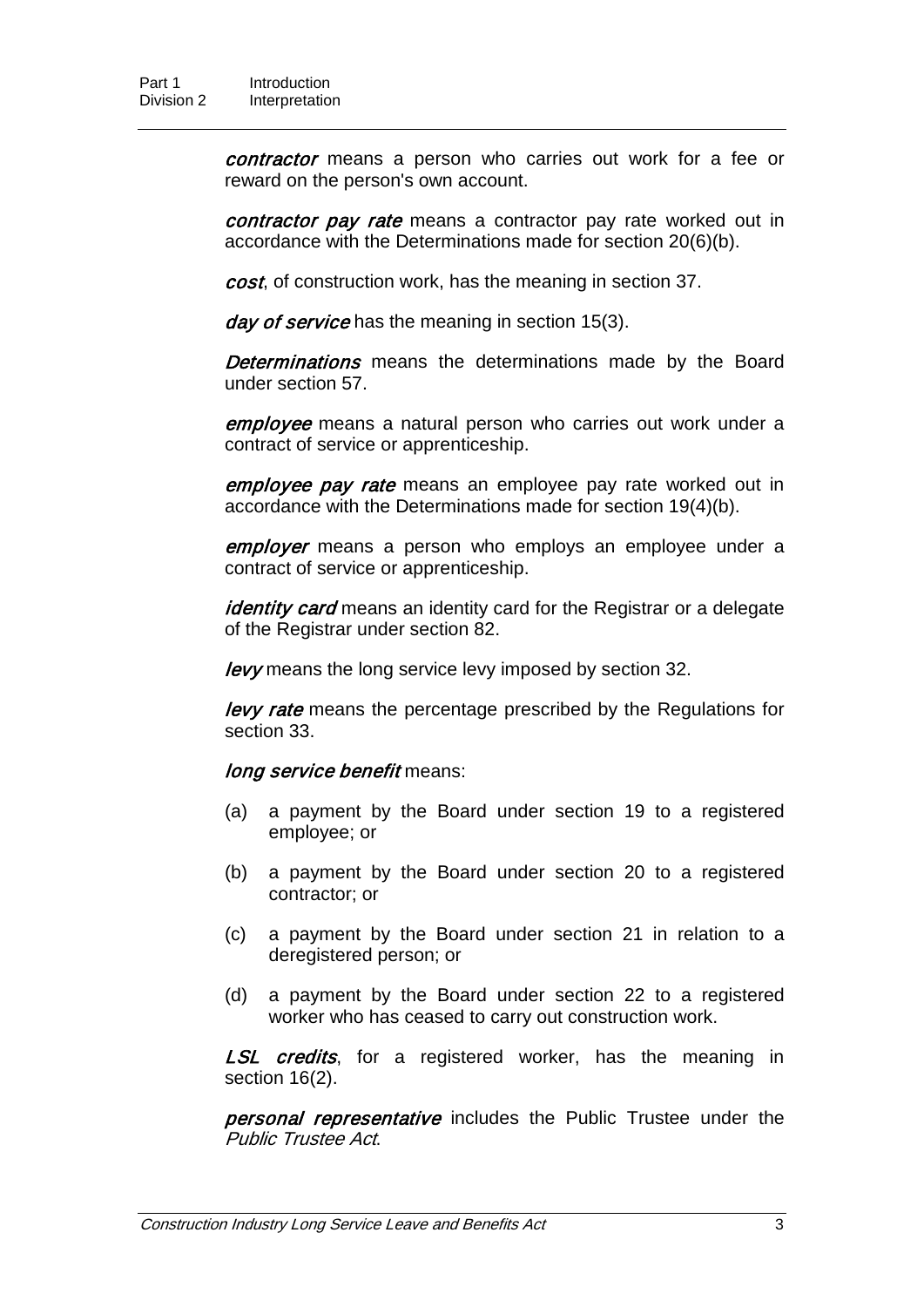#### previous service:

- (a) in relation to a reciprocal scheme has the meaning in section 87; and
- (b) in relation to a transitional employee within the meaning of section  $94(1)$  – has the meaning in section  $94(1)$ .

public holiday has the same meaning as in the Public Holidays Act.

qualifying service has the meaning in section 15.

reciprocal agreement means an agreement declared by the Minister to be a reciprocal agreement under section 86(3).

reciprocal authority, in relation to a reciprocal agreement, means the person or body mentioned in section 86(2)(a).

reciprocal scheme in relation to a reciprocal agreement, means the scheme mentioned in section 86(1)(a).

registered contractor means a person who is registered as a contractor under section 11 (whether or not the person is also registered as an employee under that section).

registered employee means a person who is registered as an employee under section 11 (whether or not the person is also registered as a contractor under that section).

registered employer means a person who is registered as an employer under section 26.

registered worker has the meaning in section 9(3).

Registrar means the Registrar appointed under section 76.

Scheme has the meaning in section 8.

site, in relation to construction work, means a site in the Territory (whether on land or off-shore) at which the construction work is to be or is being carried out.

**State** means a State or another Territory of the Commonwealth.

#### 7 Construction work

Except as the Regulations otherwise provide, construction work has the same meaning as in the Construction Contracts (Security of Payments) Act.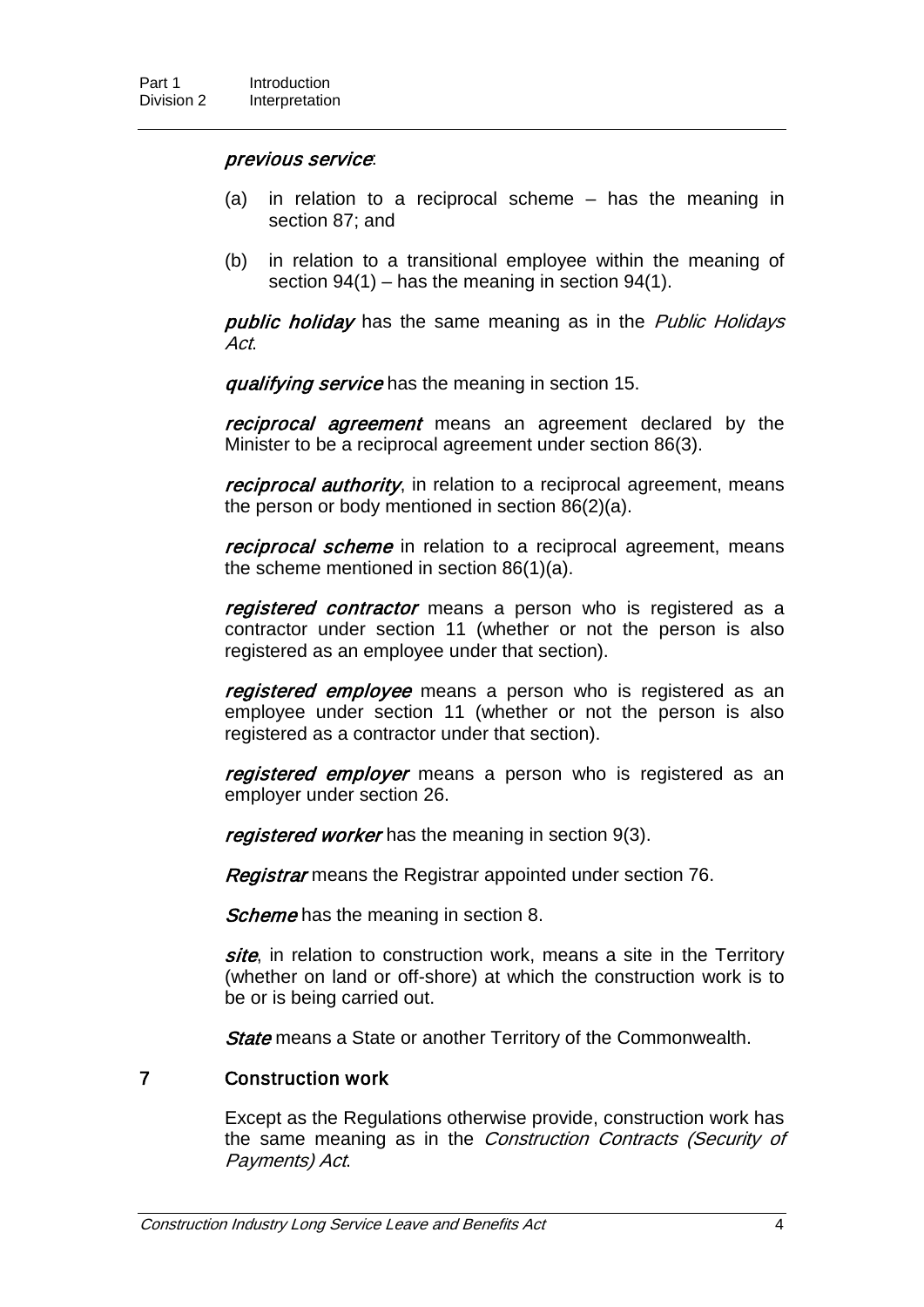## 8 Scheme

For this Act, the Scheme consists of the provisions that:

- (a) are in this Act, the Regulations, the Determinations or any arrangements arising from this Act; and
- (b) relate to the following:
	- (i) the registration of construction workers and employers of construction workers;
	- (ii) the entitlements to long service leave and long service benefits for registered workers;
	- (iii) the obligations of registered workers and registered employers;
	- (iv) the recognition of previous service for registered workers;
	- (v) the imposition, assessment and collection of the levy.

## Part 2 Registered workers

## Division 1 Registration of workers

## 9 Construction Workers Register

- (1) There is to be a Construction Workers Register.
- (2) The Registrar must include in the Register the following information:
	- (a) the name of each registered worker;
	- (b) each registered worker's qualifying service and LSL credits;
	- (c) any other information about each registered worker as is required by the Determinations.
- (3) For this Act, a registered worker is a person who:
	- (a) is registered as an employee (whether or not the person is also registered as a contractor); or
	- (b) is registered as a contractor (whether or not the person is also registered as an employee).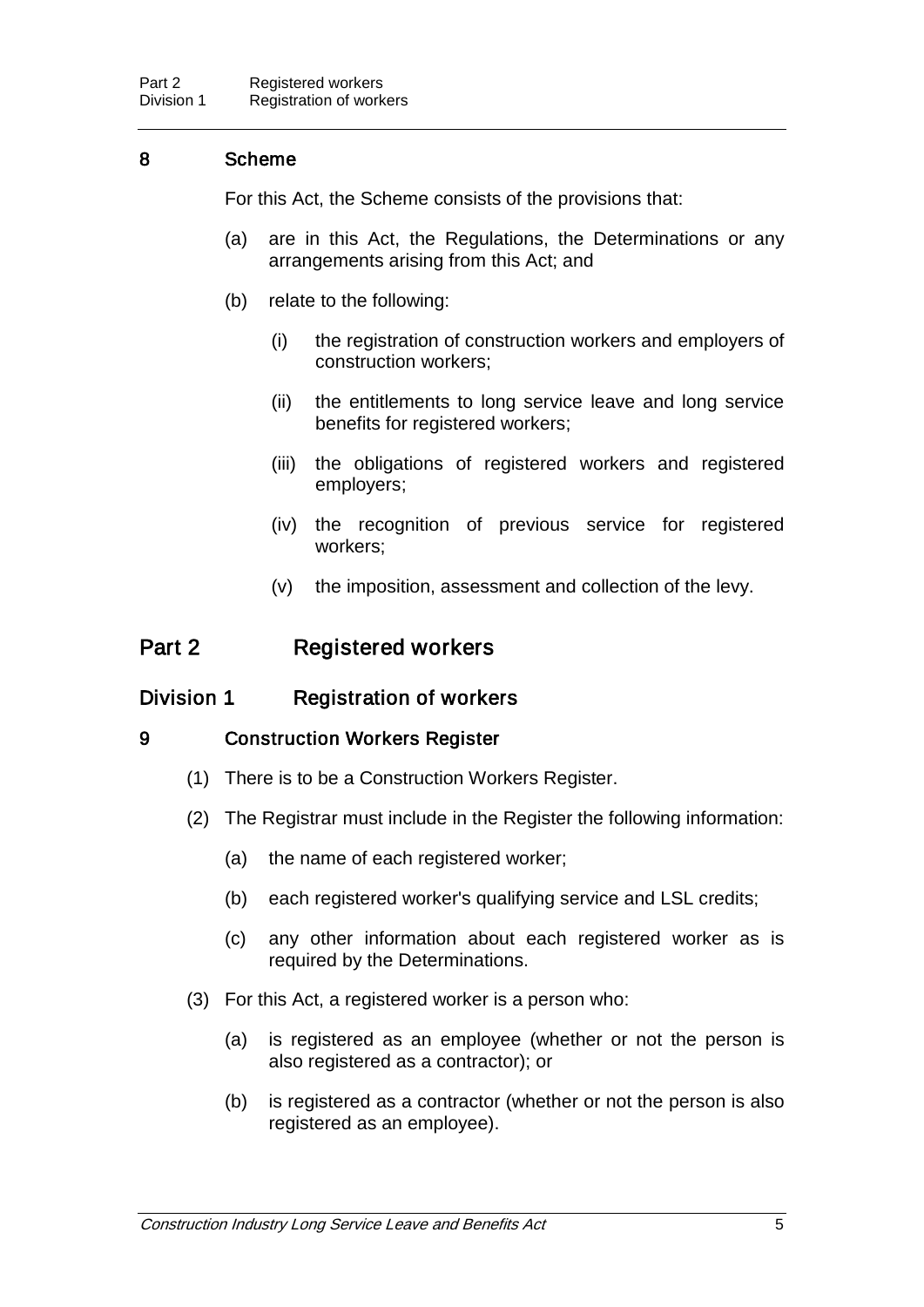## 10 Application for registration

- (1) A person may apply to be registered as an employee if:
	- (a) the person is employed to carry out construction work in the Territory; and
	- (b) either:
		- (i) the person's work description or classification is covered by clause 1.8, 5.1 or 5.11 of the Building and Construction Industry (Northern Territory) Award 2002 (as in force from time to time); or
		- (ii) the nature of the work (including the circumstance in which the work is carried out) is specified in the Determinations; and
	- (c) the work is not:
		- (i) to be carried out by the person in a managerial, clerical, administrative or professional capacity (for example, as an architect or engineer); or
		- (ii) otherwise excluded by the Determinations; and
	- (d) the person is not employed to carry out the work:
		- (i) by the Territory, a local government council or a statutory corporation; or
		- (ii) by the Commonwealth, a State or a body corporate established for a public purpose by a law of the Commonwealth or of a State; or
		- (iii) by any other person or body, or in any other circumstance, that is specified in the Determinations.
- (2) A person may apply to be registered as a contractor if:
	- (a) the person is a natural person who is engaged as a contractor to carry out construction work in the Territory; and
	- (b) subsection (1)(b) and (c) applies in relation to the person; and
	- (c) the person is not engaged to carry out the work in the capacity of a contractor who:
		- (i) supplies materials for construction work; or
		- (ii) provides services while supplying such materials; and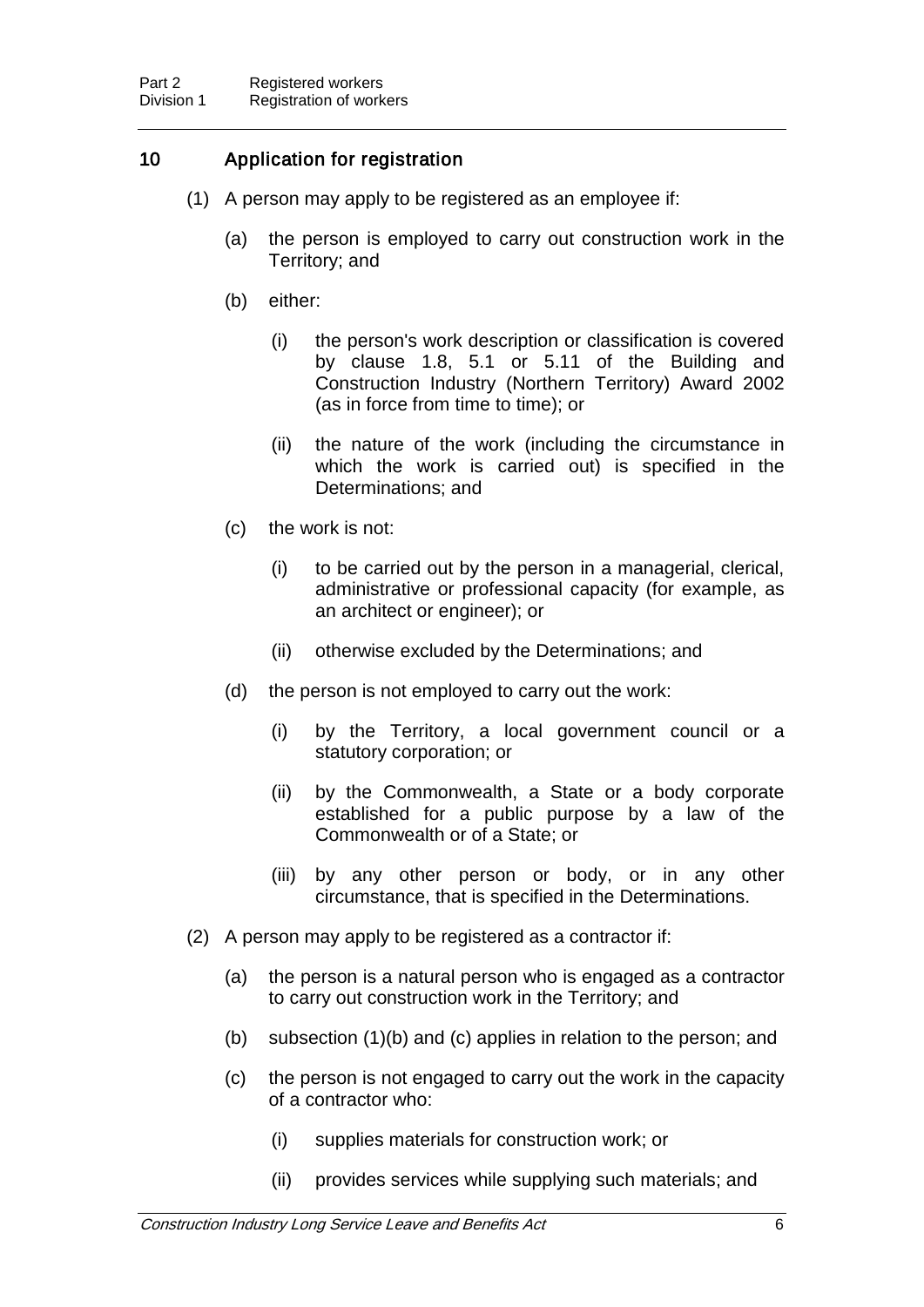- (d) the person is not engaged to carry out the work by any of the entities mentioned in subsection  $(1)(d)(i)$ , (ii) or (iii) or in any other circumstance that is specified in the Determinations.
- (3) A registered employer may apply for a person to be registered as an employee if:
	- (a) the employer employs the person to carry out construction work (whether in the Territory or elsewhere); and
	- (b) subsection (1)(b), (c) and (d) applies in relation to the person.
- (4) An application under subsection (1), (2) or (3) must be made to the Registrar in an approved form.

## 11 Registration

- (1) The Registrar must register a person as an employee or as a contractor (as the case may be) if:
	- (a) an application for the registration is made under section 10(1), (2) or (3); and
	- (b) the Registrar is satisfied that the applicant is entitled to make the application.
- (2) The registration takes effect from the time when the registration is recorded in the Construction Workers Register.
- (3) This section does not prevent the Registrar from registering a person both as an employee and as a contractor where the person carries out construction work:
	- (a) as an employee during a period of time; and
	- (b) as a contractor during another period of time.
- (4) To avoid doubt, the registration of a person under a reciprocal scheme does not prevent the person from being registered under this section.

## 12 Refusal to register

- (1) The Registrar must refuse an application made under section 10(1), (2) or (3) if the Registrar is not satisfied that the applicant is entitled to make the application.
- (2) If the Registrar decides to refuse the application, the Registrar must give the applicant a notice, stating:
	- (a) the decision; and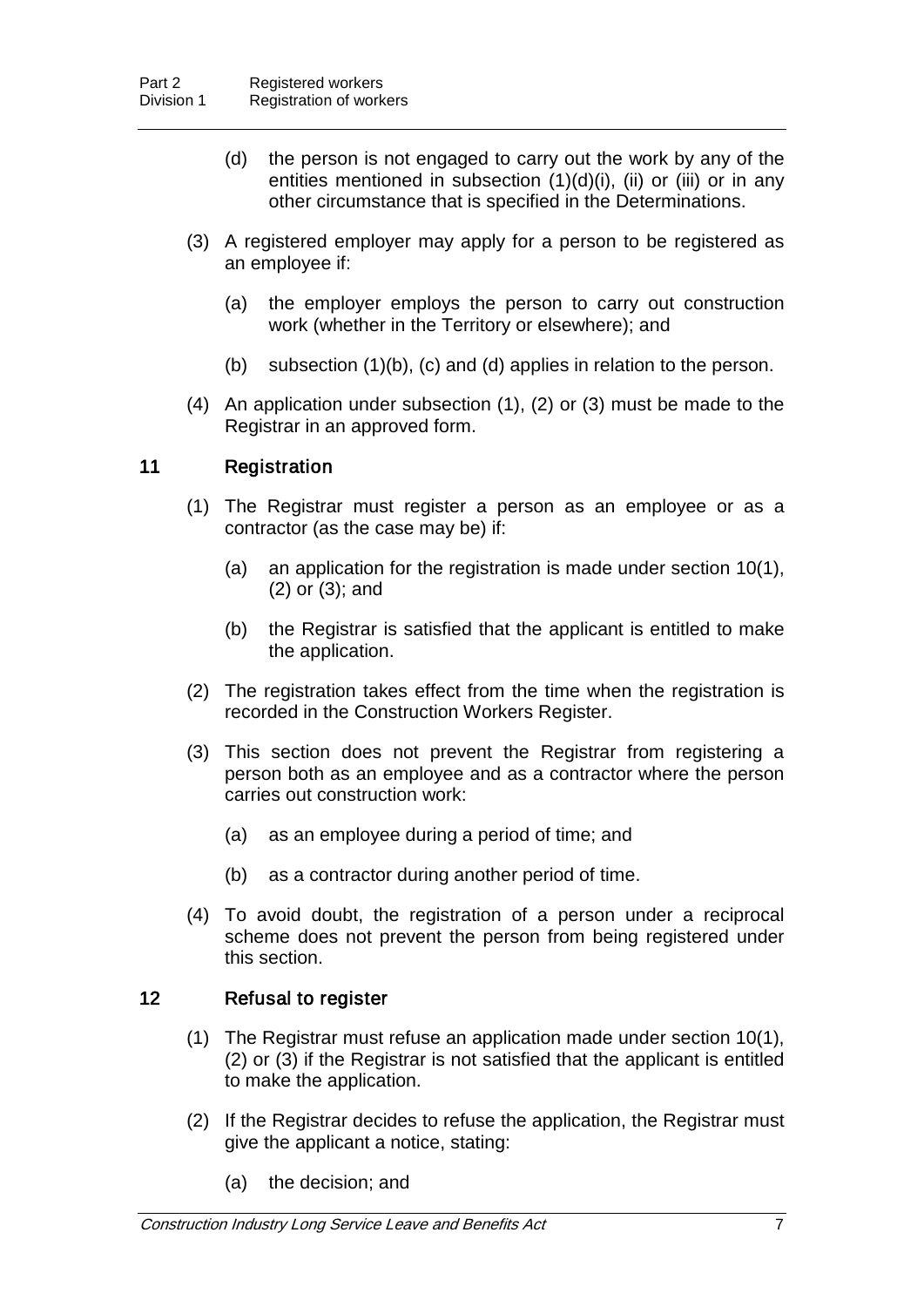- (b) the reasons for the decision; and
- (c) that the applicant is entitled to apply for a reconsideration or review in relation to the decision under Part 5, Division 4.

### 13 Deregistration

- (1) The Registrar must deregister a person as a registered worker if any of the following occurs:
	- (a) for a continuous period of 4 years, the person has not been credited with any qualifying service;
	- (b) the person applies to the Registrar in an approved form for the deregistration on the basis that the person no longer carries out construction work;
	- (c) the person applies to the Registrar in an approved form for the deregistration on the basis that the person has retired from the workforce;
	- (d) the Registrar is satisfied that the person has died.
- (2) The person ceases to be a registered worker from the time when the deregistration is recorded in the Construction Workers Register.
- (3) The Registrar must give notice of the deregistration:
	- (a) by sending it to:
		- (i) the last known address of the person; or
		- (ii) the address of the person's personal representative if the person has died; or
	- (b) by any other means that the Registrar considers reasonable and practicable in the circumstances.
- (4) If the Registrar decides to deregister a person because of subsection (1)(a), the Registrar must also state in the notice:
	- (a) the reasons for the decision; and
	- (b) that the person is entitled to apply for a reconsideration or review in relation to the decision under Part 5, Division 4.
- (5) Except as provided by section 21:
	- (a) this section does not prevent a deregistered person from being registered again; and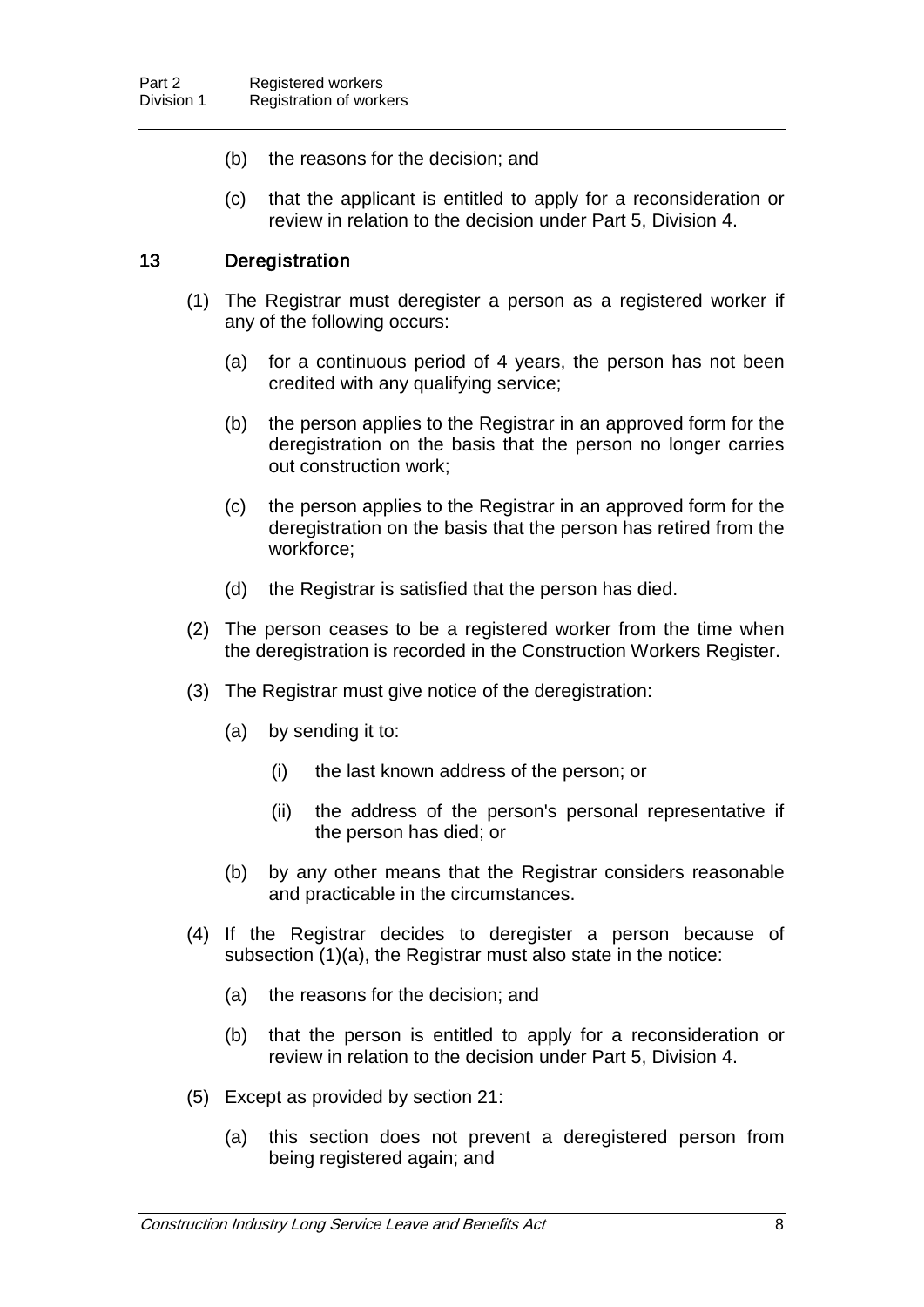- (b) any LSL credit or qualifying service credited to the person before the deregistration ceases to have effect from the time of the deregistration.
- (6) The Registrar must not deregister a person as a registered worker except in accordance with this section.

## 14 Annual certificate

- (1) The Registrar must, as soon as practicable after the end of each financial year, give each registered worker a certificate stating:
	- (a) the worker's qualifying service as at the end of that year; and
	- (b) the worker's LSL credits as at the end of that year; and
	- (c) that the worker is entitled to apply for a reconsideration or review under Part 5, Division 4 in relation to:
		- (i) the information in the certificate; or
		- (ii) the information in the Construction Workers Register that relates to the worker; and
	- (d) any other matters as are required by the Determinations.
- (2) The certificate must be prepared on the basis of the information included in the Construction Workers Register.
- (3) The Registrar may correct any errors in the certificate by issuing a revised certificate to the worker at a later time.

## Division 2 Long service leave entitlements

#### 15 Qualifying service

- (1) The Registrar must credit each registered worker with an amount of qualifying service for a financial year that is equal to the total number of the worker's days of service for that year.
- (2) However, the Registrar must not credit the worker with more than 260 days of qualifying service for a financial year.
- (3) Subject to the Determinations, each of the following is a day of service for the worker:
	- (a) a workday throughout which the worker carries out construction work in the Territory;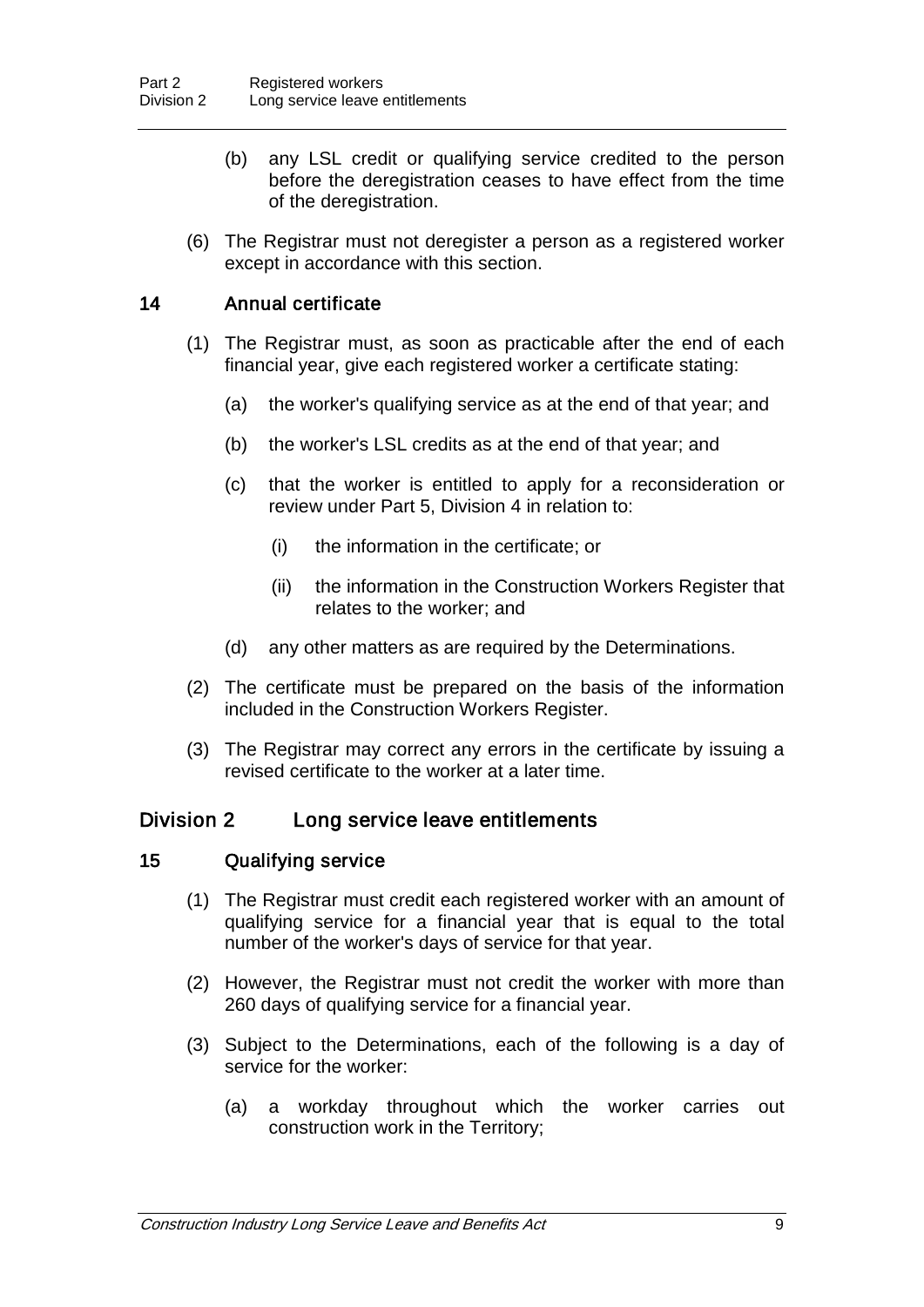- (b) a public holiday or a day of paid absence for the worker (other than a day that is part of long service leave granted to the worker) while the worker is employed or engaged to carry out construction work in the Territory;
- (c) a day of service worked out in accordance with the Determinations in relation to a time when the worker is employed or engaged to carry out construction work in the Territory (for example, for construction work carried out, or paid absence, for part of a day).
- (4) Except as provided by section 101, in crediting the worker with qualifying service, the Registrar must take into account the worker's days of service in relation to the following periods:
	- (a) the period of 12 months immediately before the worker becomes a registered worker;
	- (b) a period during which the worker is a registered worker.

## 16 LSL credits

- (1) The Registrar must credit each registered worker with a long service leave credit  $(LSL \, credit)$  of 6.5 days for each qualifying service of 260 days that has been credited to the worker.
- (2) A registered worker's LSL credits at any time is the sum of the following that remains credited to the worker at that time:
	- (a) the worker's LSL credits under subsection (1);
	- (b) any LSL credit converted from the worker's previous service under section 87, 95 or 96.

#### Example for section 16

A registered worker who has 260 days of qualifying service for each year of a 10-year period will therefore be entitled to 65 days of LSL credits at the end of that period.

## 17 Credits for person registered both as employee and contractor

To avoid doubt, if a registered worker is registered both as an employee and as a contractor:

- (a) the worker must not be credited with any qualifying service in relation to the same day of service more than once; and
- (b) subject to sections 87, 95 and 96 the worker's LSL credits must be based on the total amount of the worker's qualifying service; and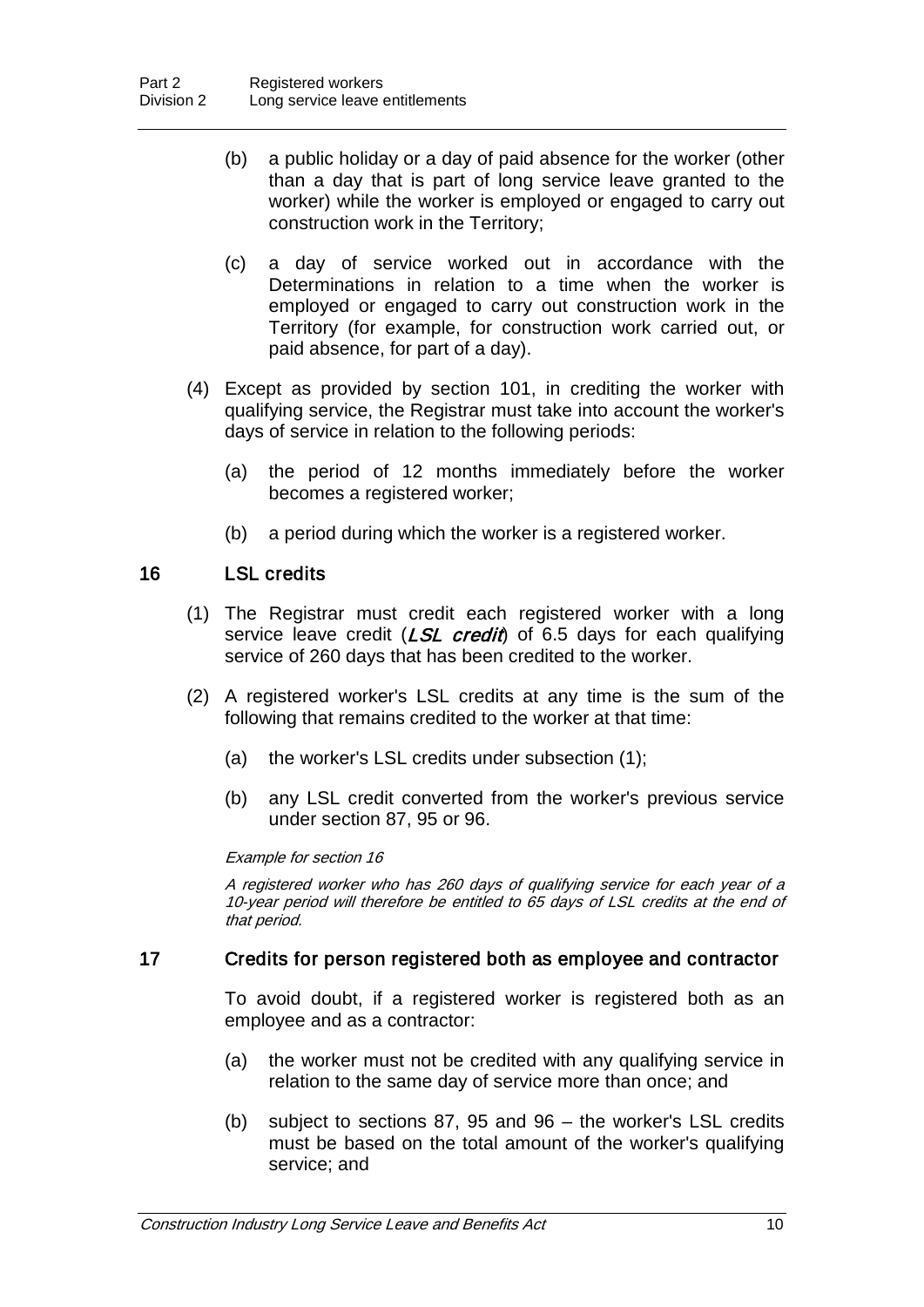(c) an entitlement to long service leave or a long service benefit for the worker must be based on the total amount of the worker's LSL credits.

#### Example for section 17

A registered worker who is an employee when applying for a long service benefit can therefore utilise all the LSL credits credited to the worker, including LSL credits for work carried out by the worker as a contractor.

#### 18 Registered employee's entitlement to long service leave

- (1) A registered employee who is employed by a registered employer has an entitlement to be granted long service leave if any of the following occurs:
	- (a) the employee has been credited with a total of 65 days of LSL credits for the first time;
	- (b) the employee has been credited with a total of 32.5 days of additional LSL credits after the employee was credited with the 65 days of LSL credits mentioned in paragraph (a);
	- (c) whenever the employee has again been credited with a total of 32.5 days of additional LSL credits after the employee was credited with the 32.5 days of LSL credits mentioned in paragraph (b).
- (2) The entitlement is for the employee to be granted an amount of long service leave not exceeding:
	- (a) if subsection  $(1)(a)$  applies 65 days; or
	- (b) if subsection  $(1)(b)$  or (c) applies  $-32.5$  days.
- (3) If the employee has an entitlement under subsection (1), the employee may apply to the employer for an amount of long service leave not exceeding:
	- (a) the amount mentioned in subsection (2)(a) or (b) (as the case may be) if the employee does not have any unused entitlement; or
	- (b) if the employee has any unused entitlement the sum of the amount mentioned in subsection (2)(a) or (b) (as the case may be) and the unused entitlement.
- (4) The employer must grant the leave if the Registrar confirms that the employee is entitled to make the application.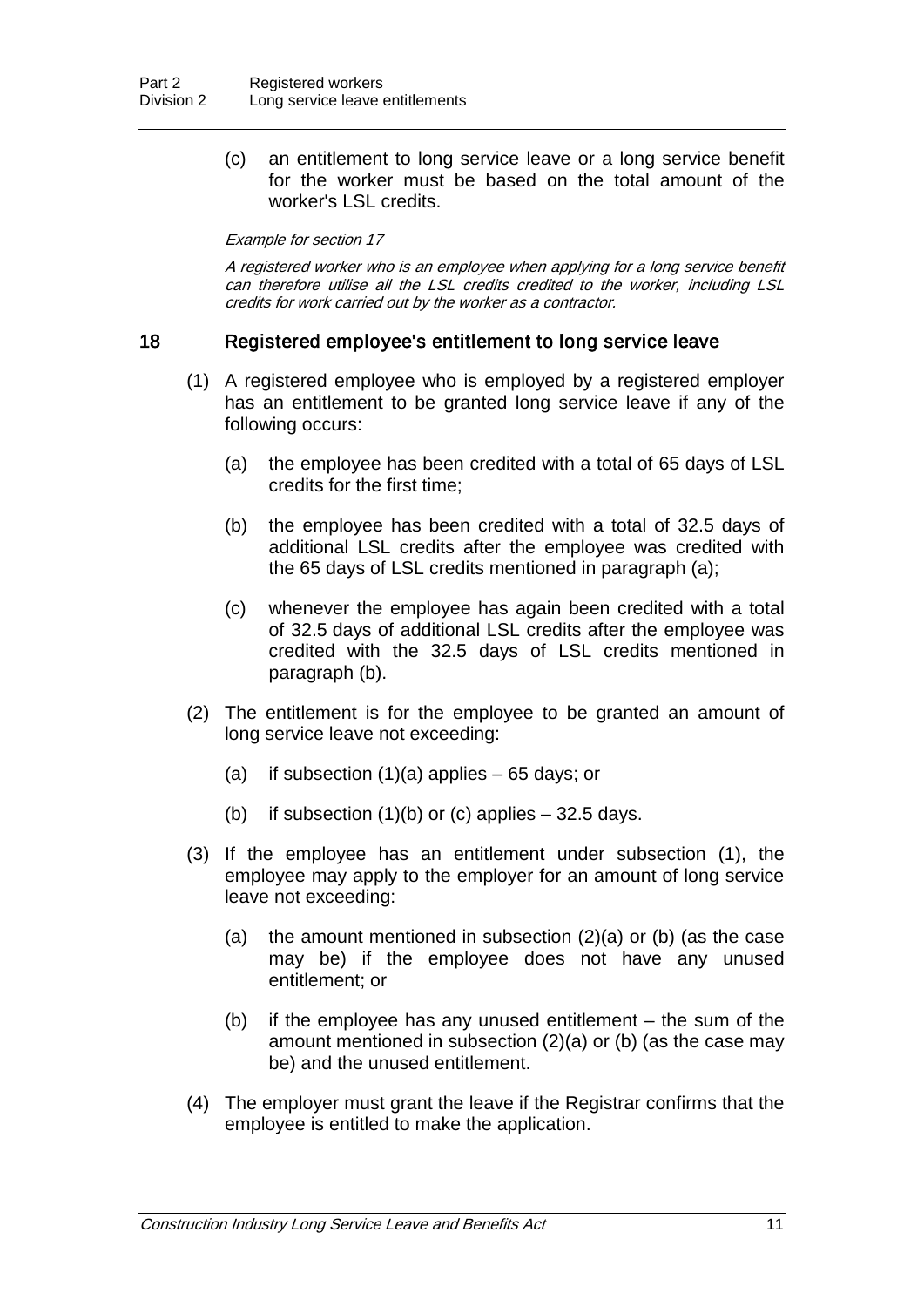- (5) The leave must start:
	- (a) having regard to the needs of the employer's business as soon as practicable; or
	- (b) from a date that is agreed upon between the employer and employee.
- (6) The leave may be taken:
	- (a) in one continuous period; or
	- (b) if the employer and employee agree, in separate periods each of which is not less than 5 days.
- (7) A Saturday, Sunday or a public holiday must not be counted as part of the leave.
- (8) For this section:
	- (a) a reference to an unused entitlement is a reference to so much of any previous entitlement of the employee under subsection (1) as has not been applied for payments of long service benefits to the employee; and
	- (b) a reference to an amount mentioned in subsection (2)(a) or (b) for an employee who is also a registered contractor is a reference to so much of that amount as is reduced by any entitlement of the employee under section 20(1) that:
		- (i) is based on the same LSL credits or additional LSL credits mentioned in subsection  $(1)(a)$ ,  $(b)$  or  $(c)$  that relate to that amount; and
		- (ii) has been applied for payments of long service benefits to the employee as a registered contractor.

#### Example for section 18

John is a registered employee who has been credited with 78 days of LSL credits. John has never used any of his LSL credits to apply for long service leave or long service benefits. As John is employed by a registered employer, he is now entitled to be granted long service leave by that employer for a period not exceeding 65 days (see subsections (1) and (2)).

John is granted 65 days of long service leave. He will not be entitled to be granted long service leave again until he has been credited with 19.5 days of additional LSL credits (so as to make up the 32.5 days of additional LSL credits required by subsection (1)(b)).

Three years later, John has 32.5 days of LSL credits and is granted long service leave for 32 days. Because of subsection (1)(c), John will not be entitled to be granted long service leave again until he has been credited with 32 days of additional LSL credits.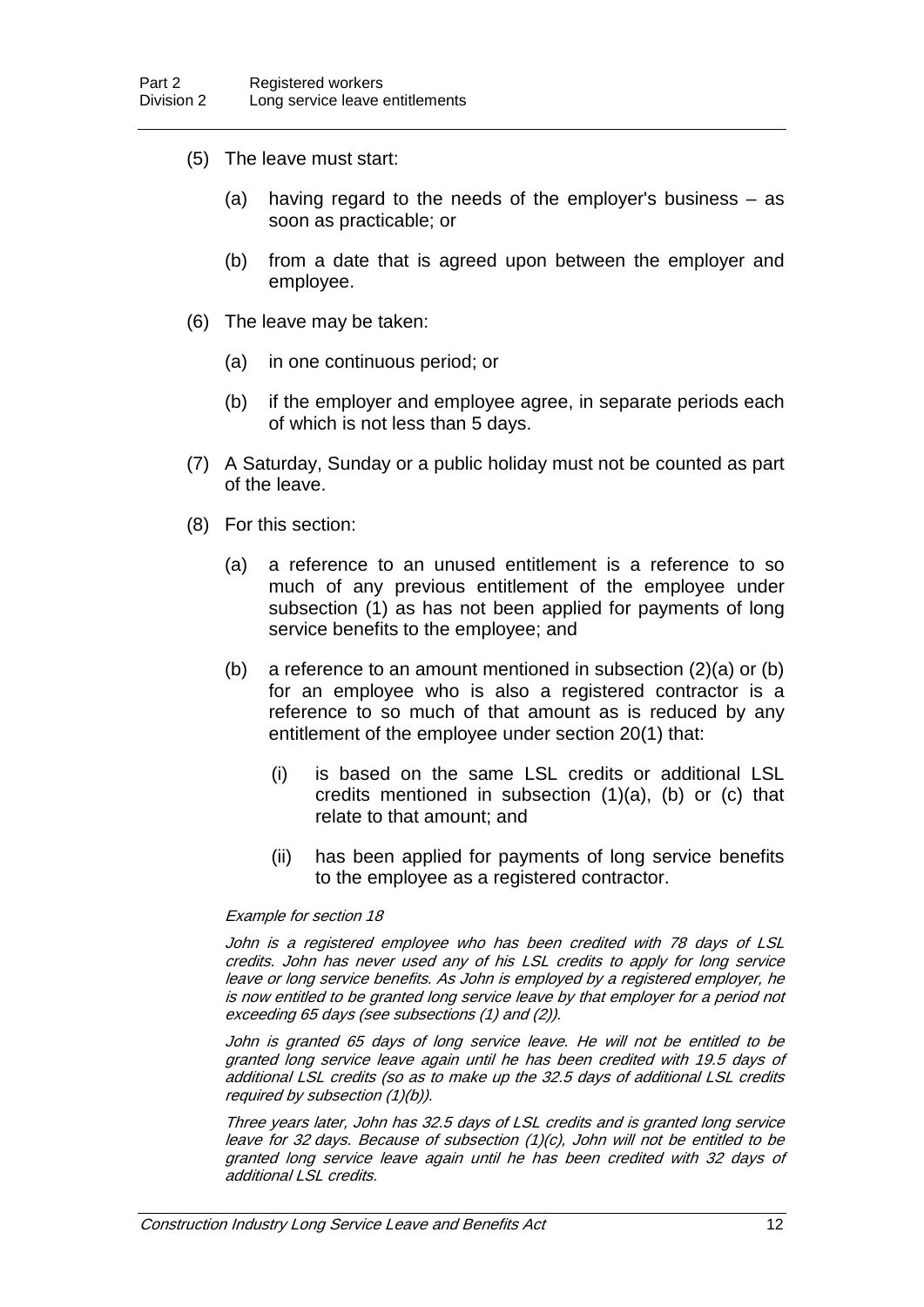## 19 Registered employee's entitlement to long service benefit

- (1) A registered employee to whom long service leave has been granted under section 18 may apply to the Board for a long service benefit for the leave.
- (2) The application must be made to the Board in an approved form.
- (3) If the Board is satisfied that the applicant is entitled to be granted the leave:
	- (a) the Board must accept the application and pay a long service benefit for the leave to the applicant; and
	- (b) the amount of the benefit is worked out by multiplying the amount of the leave by the employee pay rate that was applicable to the applicant at the time of the application.
- (4) For subsection (3):
	- (a) the amount of the leave must be expressed as a number (including a decimal number) of days; and
	- (b) the employee pay rate must be worked out in accordance with the Determinations.
- (5) The Registrar must reduce the applicant's LSL credits by the amount of the leave if the Board decides to accept the application.
- (6) The Board must refuse the application if the Board is not satisfied that the applicant is entitled to be granted the leave.
- (7) Whether the Board decides to accept or refuse the application, the Board must, as soon as practicable after making the decision, give the applicant a notice stating:
	- (a) the decision; and
	- (b) the reasons for the decision; and
	- (c) that the applicant is entitled to apply for a reconsideration or review in relation to the decision under Part 5, Division 4.

#### 20 Registered contractor's entitlement to long service benefit

- (1) A registered contractor has an entitlement to be paid a long service benefit if any of the following occurs:
	- (a) the contractor has been credited with a total of 65 days of LSL credits for the first time;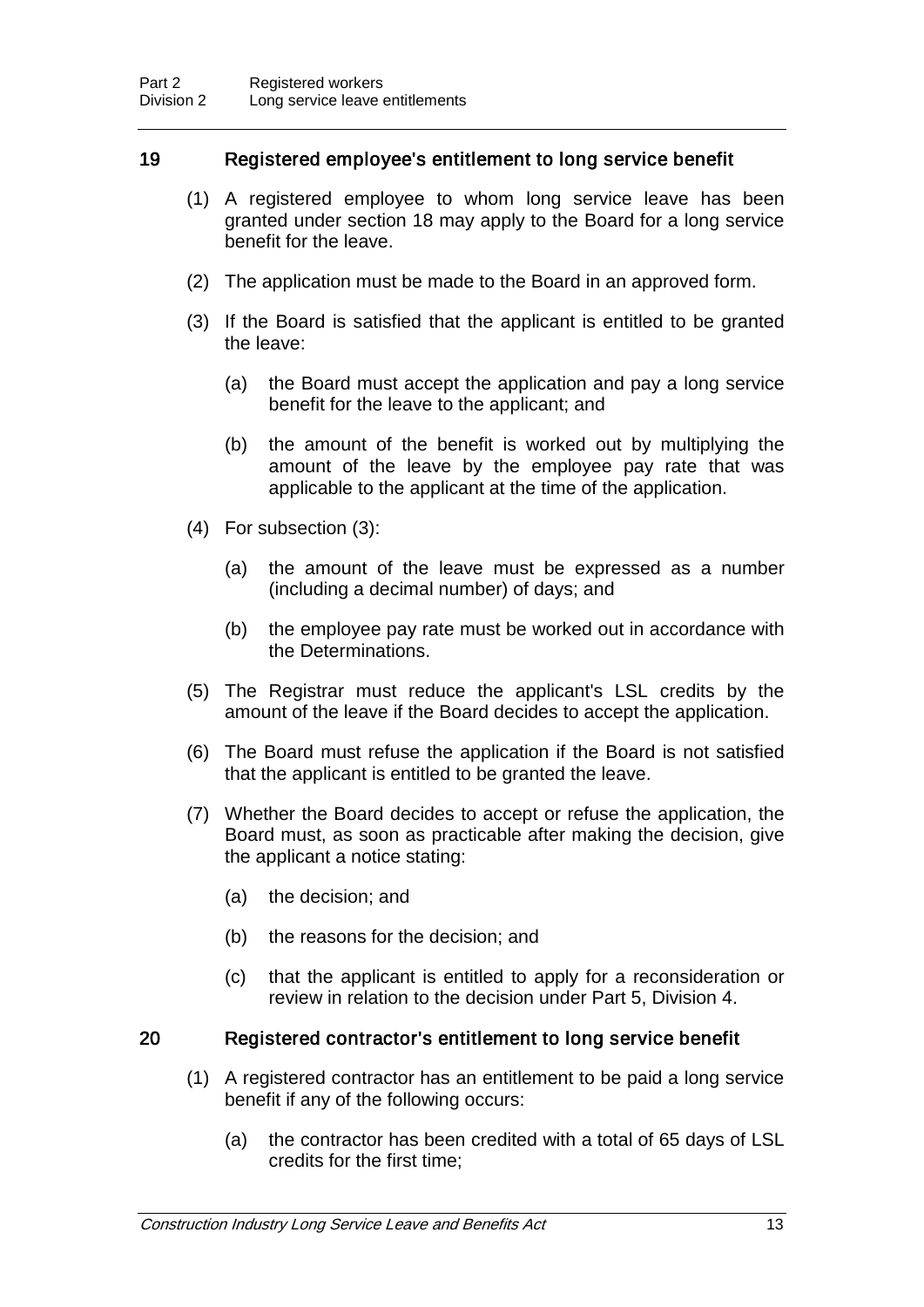- (b) the contractor has been credited with a total of 32.5 days of additional LSL credits after the contractor was credited with the 65 days of LSL credits mentioned in paragraph (a);
- (c) whenever the contractor has again been credited with a total of 32.5 days of additional LSL credits after the contractor was credited with the 32.5 days of LSL credits mentioned in paragraph (b).
- (2) The entitlement is for the contractor to be paid a long service benefit for an amount of LSL credits not exceeding:
	- (a) if subsection  $(1)(a)$  applies  $-65$  days; or
	- (b) if subsection  $(1)(b)$  or (c) applies  $-32.5$  days.
- (3) If the contractor has an entitlement under subsection (1), the contractor may apply to the Board for a long service benefit for an amount of LSL credits (the *redeemed credits*) not exceeding:
	- (a) the amount mentioned in subsection (2)(a) or (b) (as the case may be) if the contractor does not have any unused entitlement; or
	- (b) if the contractor has any unused entitlement the sum of the amount mentioned in subsection (2)(a) or (b) (as the case may be) and the unused entitlement.
- (4) The application must be made in an approved form.
- (5) If the Board is satisfied that the applicant is entitled to make the application:
	- (a) the Board must accept the application and pay a long service benefit for the redeemed credits to the applicant; and
	- (b) the amount of the benefit is worked out by multiplying the amount of the redeemed credits by the contractor pay rate that was applicable to the applicant at the time of the application.
- (6) For subsection (5):
	- (a) the amount of the redeemed credits must be expressed as a number (including a decimal number) of days; and
	- (b) the contractor pay rate must be worked out in accordance with the Determinations.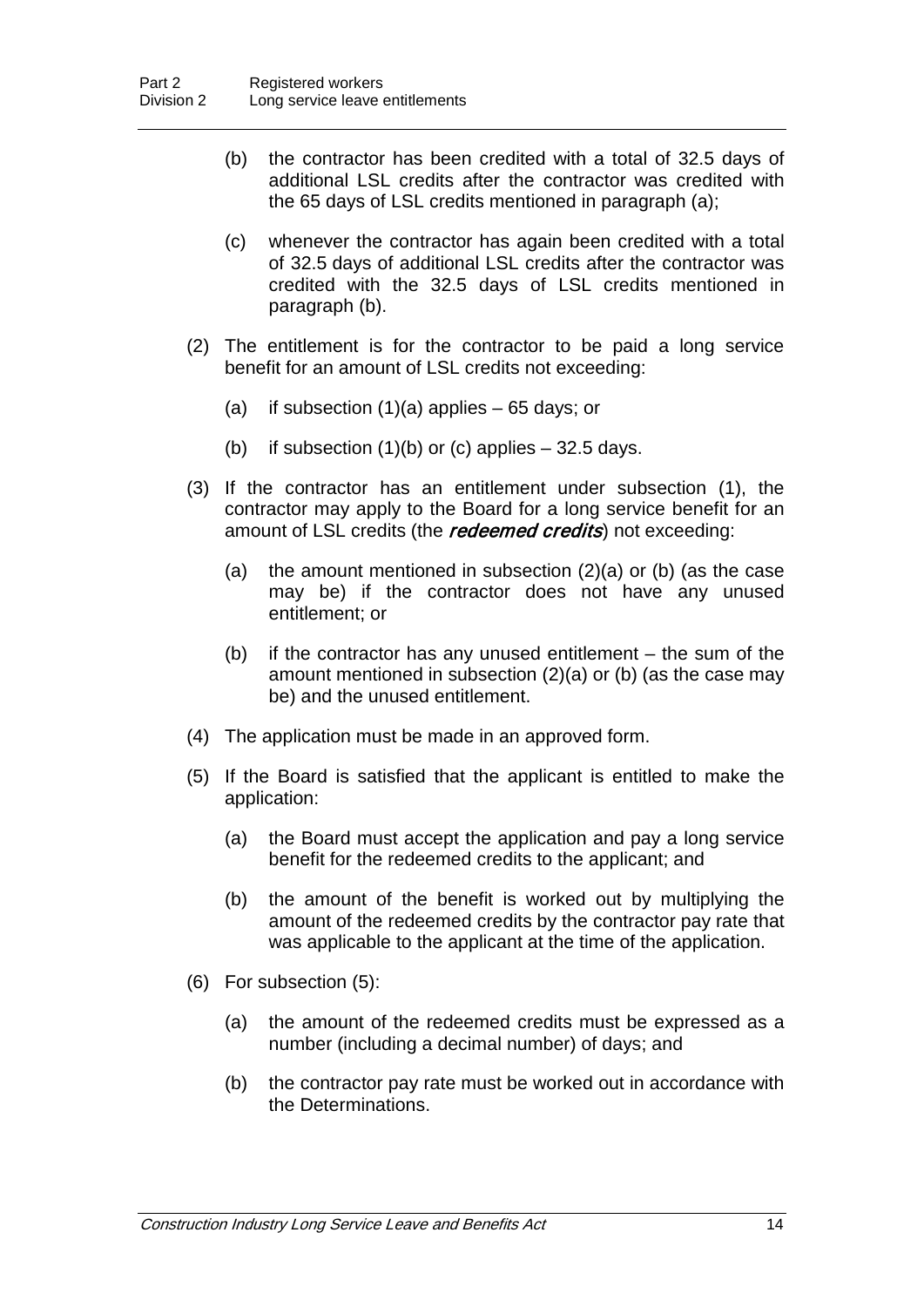- (7) The Registrar must reduce the applicant's LSL credits by the amount of the redeemed credits if the Board decides to accept the application.
- (8) The Board must refuse the application if the Board is not satisfied that the applicant is entitled to make the application.
- (9) Whether the Board decides to accept or refuse the application, the Board must, as soon as practicable after making the decision, give the applicant a notice stating:
	- (a) the decision; and
	- (b) the reasons for the decision; and
	- (c) that the applicant is entitled to apply for a reconsideration or review in relation to the decision under Part 5, Division 4.
- (10) For this section:
	- (a) a reference to an unused entitlement is a reference to so much of any previous entitlement of the contractor under subsection (1) as has not been applied for payments of long service benefits to the contractor; and
	- (b) a reference to an amount mentioned in subsection (2)(a) or (b) for a contractor who is also a registered employee is a reference to so much of that amount as is reduced by any entitlement of the contractor under section 18(1) that:
		- (i) is based on the same LSL credits or additional LSL credits mentioned in subsection  $(1)(a)$ ,  $(b)$  or  $(c)$  that relate to that amount; and
		- (ii) has been applied for payments of long service benefits to the contractor as a registered employee.

#### 21 Long service benefit on deregistration

- (1) This section applies in relation to a person if:
	- (a) the person is deregistered under section 13(1)(a), (b) or (c) and had at least 32.5 days of LSL credits immediately before the deregistration; or
	- (b) the person is deregistered under section 13(1)(d) and had at least one day of LSL credits immediately before the deregistration.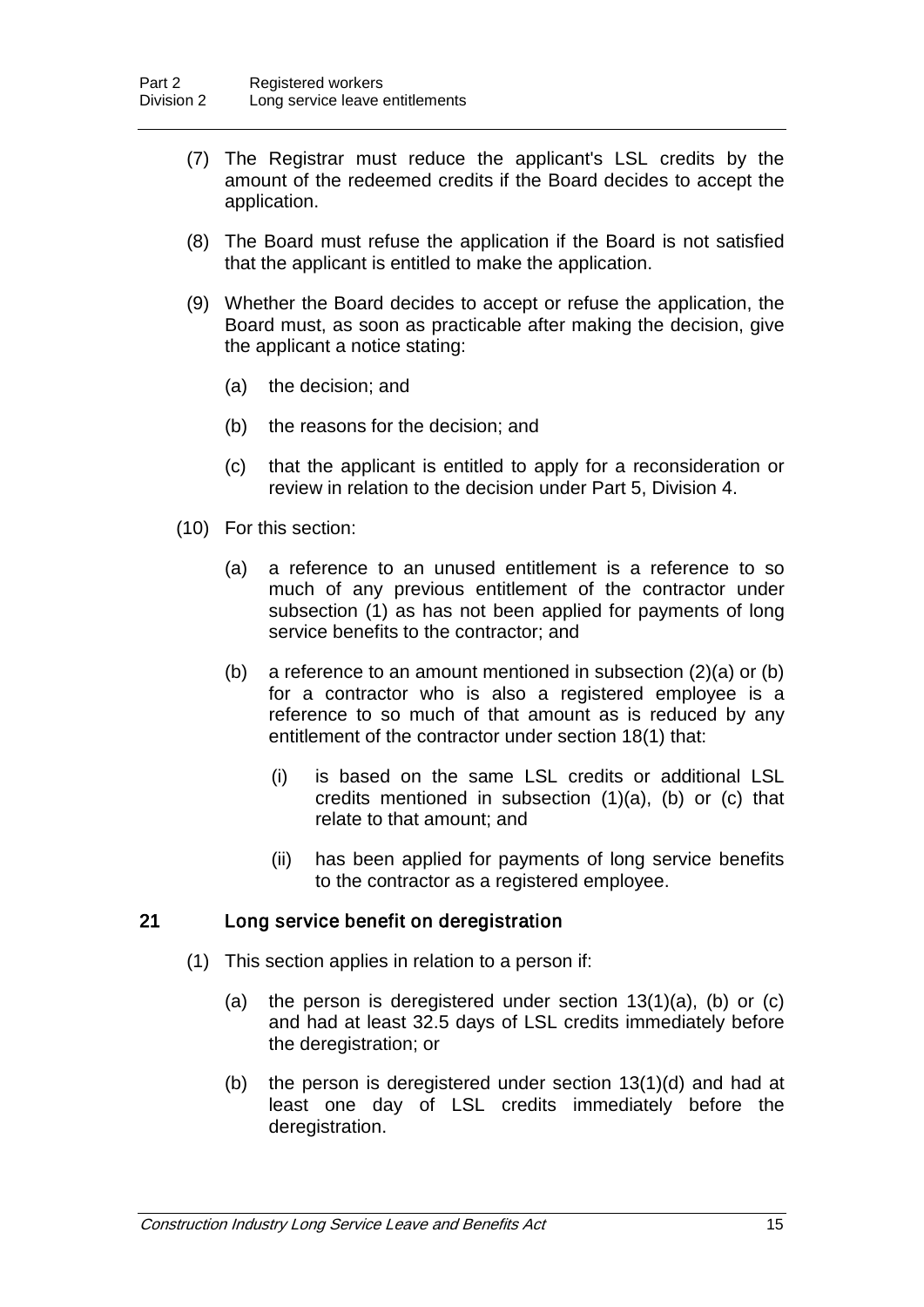- (2) The deregistered person, or that person's personal representative if subsection (1)(b) applies, may apply for a long service benefit for the LSL credits.
- (3) The application must be:
	- (a) made to the Board in an approved form; and
	- (b) made within 4 years after the deregistration.
- (4) If the Board is satisfied that the applicant is entitled to make the application:
	- (a) the Board must accept the application and pay a long service benefit for the LSL credits to the applicant; and
	- (b) the amount of the benefit is worked out by multiplying the amount of the LSL credits by the relevant pay rate for the deregistered person.
- (5) For subsection (4):
	- (a) the amount of the LSL credits must be expressed as a number (including a decimal number) of days; and
	- (b) the relevant pay rate for the deregistered person is:
		- (i) if the person was last credited with qualifying service when the person was an employee – the employee pay rate that would have been applicable to the person when that credit was made; or
		- (ii) if the person was last credited with qualifying service when the person was a contractor  $-$  the contractor pay rate that would have been applicable to the person when that credit was made.
- (6) The Board must refuse the application if the Board is not satisfied that the applicant is entitled to make the application.
- (7) Whether the Board decides to accept or refuse the application, the Board must, as soon as practicable after making the decision, give the applicant a notice stating:
	- (a) the decision; and
	- (b) the reasons for the decision; and
	- (c) that the applicant is entitled to apply for a reconsideration or review in relation to the decision under Part 5, Division 4.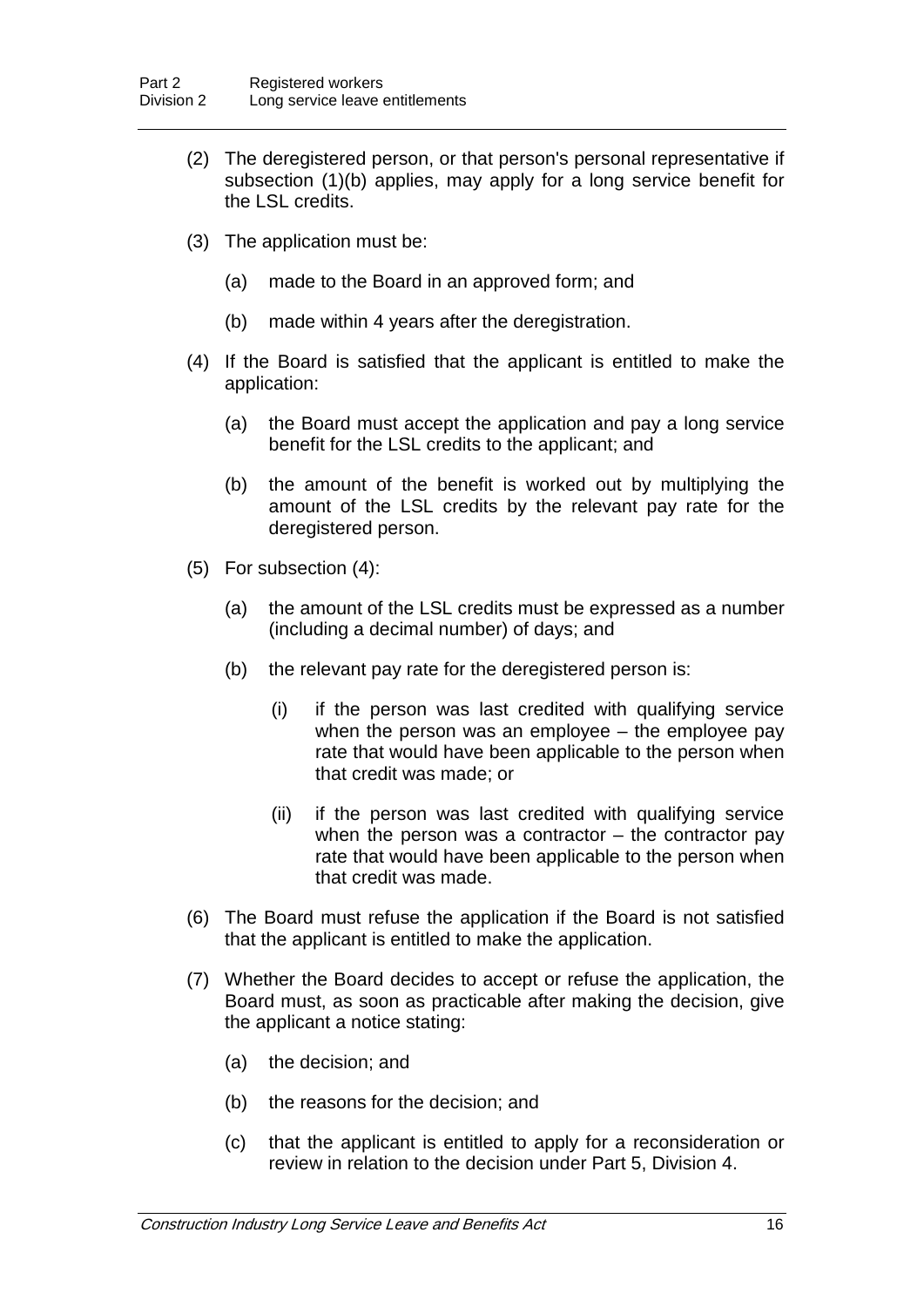(8) Except in exceptional circumstances allowed by the Board, the Registrar must not register the deregistered person again as an employee or as a contractor if the Board decides to accept the application.

### 22 Long service benefit on ceasing to carry out construction work

- (1) This section applies to a person who:
	- (a) is a registered worker; and
	- (b) has ceased to carry out construction work; and
	- (c) has at least 45.5 days of LSL credits.
- (2) The person may apply for a long service benefit for an amount of LSL credits (the *redeemed credits*) that is all or part of the person's LSL credits.
- (3) The application must be:
	- (a) made to the Board in an approved form; and
	- (b) made within 4 years after the applicant ceased to carry out construction work.
- (4) If the Board is satisfied that the applicant is entitled to make the application:
	- (a) the Board must accept the application and pay a long service benefit for the redeemed credits to the applicant; and
	- (b) the amount of the benefit is worked out by multiplying the amount of the redeemed credits by the relevant pay rate for the applicant.
- (5) For subsection (4):
	- (a) the amount of the redeemed credits must be expressed as a number (including a decimal number) of days; and
	- (b) the relevant pay rate for the applicant is:
		- (i) if the applicant was last credited with qualifying service when the applicant was an employee – the employee pay rate that would have been applicable to the applicant when that credit was made; or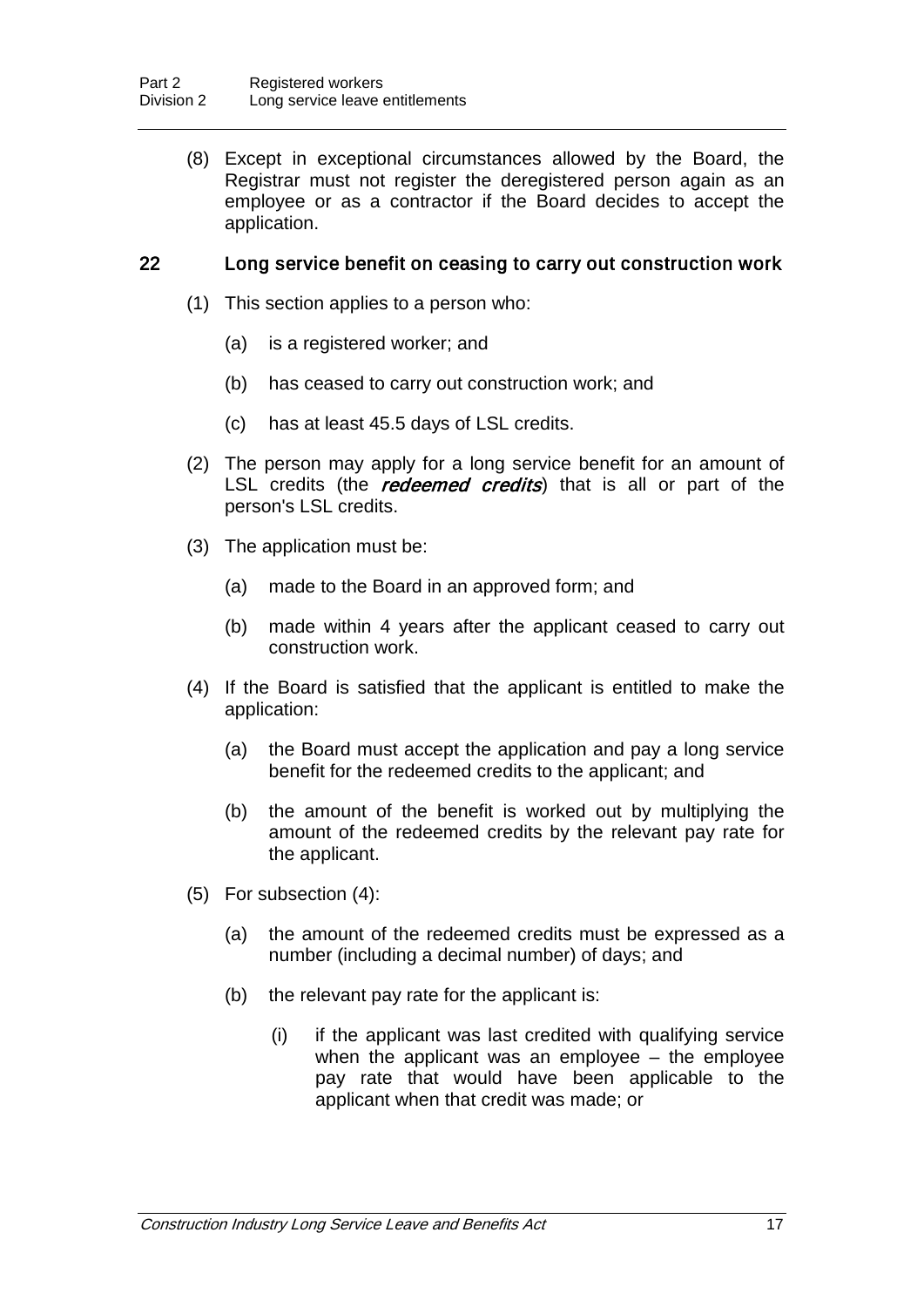- (ii) if the applicant was last credited with qualifying service when the applicant was a contractor  $-$  the contractor pay rate that would have been applicable to the applicant when that credit was made.
- (6) The Registrar must reduce the applicant's LSL credits by the amount of the redeemed credits if the Board decides to accept the application.
- (7) The Board must refuse the application if the Board is not satisfied that the applicant is entitled to make the application.
- (8) Whether the Board decides to accept or refuse the application, the Board must, as soon as practicable after making the decision, give the applicant a notice stating:
	- (a) the decision; and
	- (b) the reasons for the decision; and
	- (c) that the applicant is entitled to apply for a reconsideration or review in relation to the decision under Part 5, Division 4.

## Division 3 Obligations of registered workers

#### 23 Employee's obligation to provide information

- (1) The Registrar may, for the purposes of maintaining the Construction Workers Register, require a registered employee to provide the Registrar with any specified information about the employee's employment.
- (2) The employee must not, without reasonable excuse:
	- (a) fail to comply with the requirement; or
	- (b) provide the Registrar with any information that is false or misleading in relation to that requirement.

Maximum penalty: 100 penalty units.

#### 24 Contractor's obligation to report

- (1) A registered contractor must, within one month after the end of each reporting period (or within a longer period as the Registrar allows), provide a report in an approved form to the Registrar about:
	- (a) the number of the contractor's days of service as a contractor in relation to the period to which the report relates; and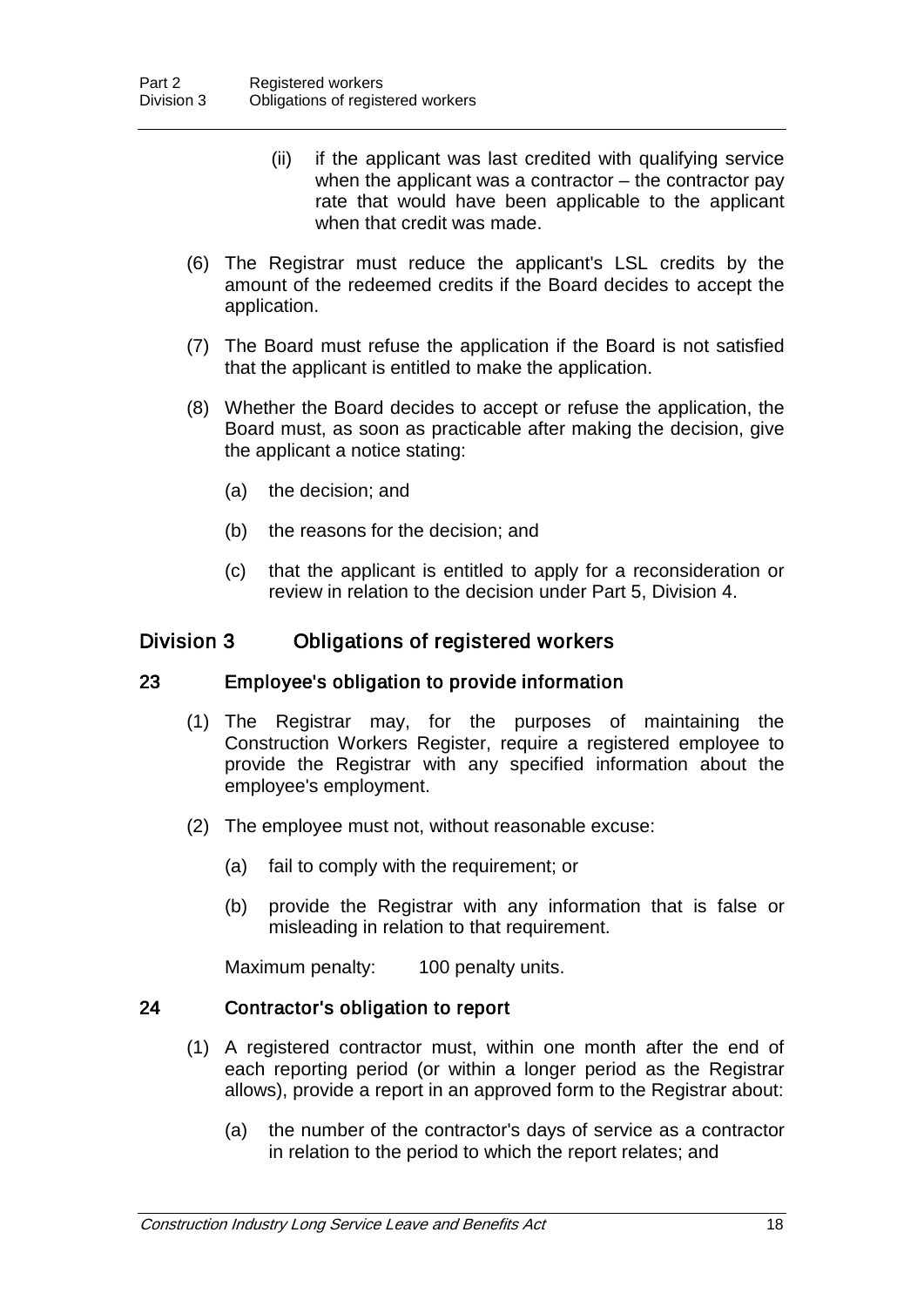- (b) any other matters specified in the Determinations.
- (2) The registered contractor must not, without reasonable excuse:
	- (a) fail to comply with subsection (1); or
	- (b) include any information that is false or misleading in a report made or purportedly made for subsection (1).

Maximum penalty: 100 penalty units.

- (3) For subsection (1), each of the following is a reporting period:
	- (a) 1 July to 31 December (inclusive) of each year;
	- (b) 1 January to 30 June (inclusive) of each year.

## Part 3 Registered employers

## Division 1 Registration of employers

### 25 Construction Employers Register

- (1) There is to be a Construction Employers Register.
- (2) The Registrar must include in the Register the following information:
	- (a) the name of each person who is a registered employer;
	- (b) any other information about each registered employer as is required by the Determinations;
	- (c) information about each registered employee employed by each registered employer as is required by the Determinations.

#### 26 Registration

- (1) A person must apply to be registered as an employer within the time mentioned in subsection (3) if the person:
	- (a) employs one or more registered employees to carry out construction work in the Territory; and
	- (b) is not any of the following:
		- (i) the Territory, a local government council or a statutory corporation;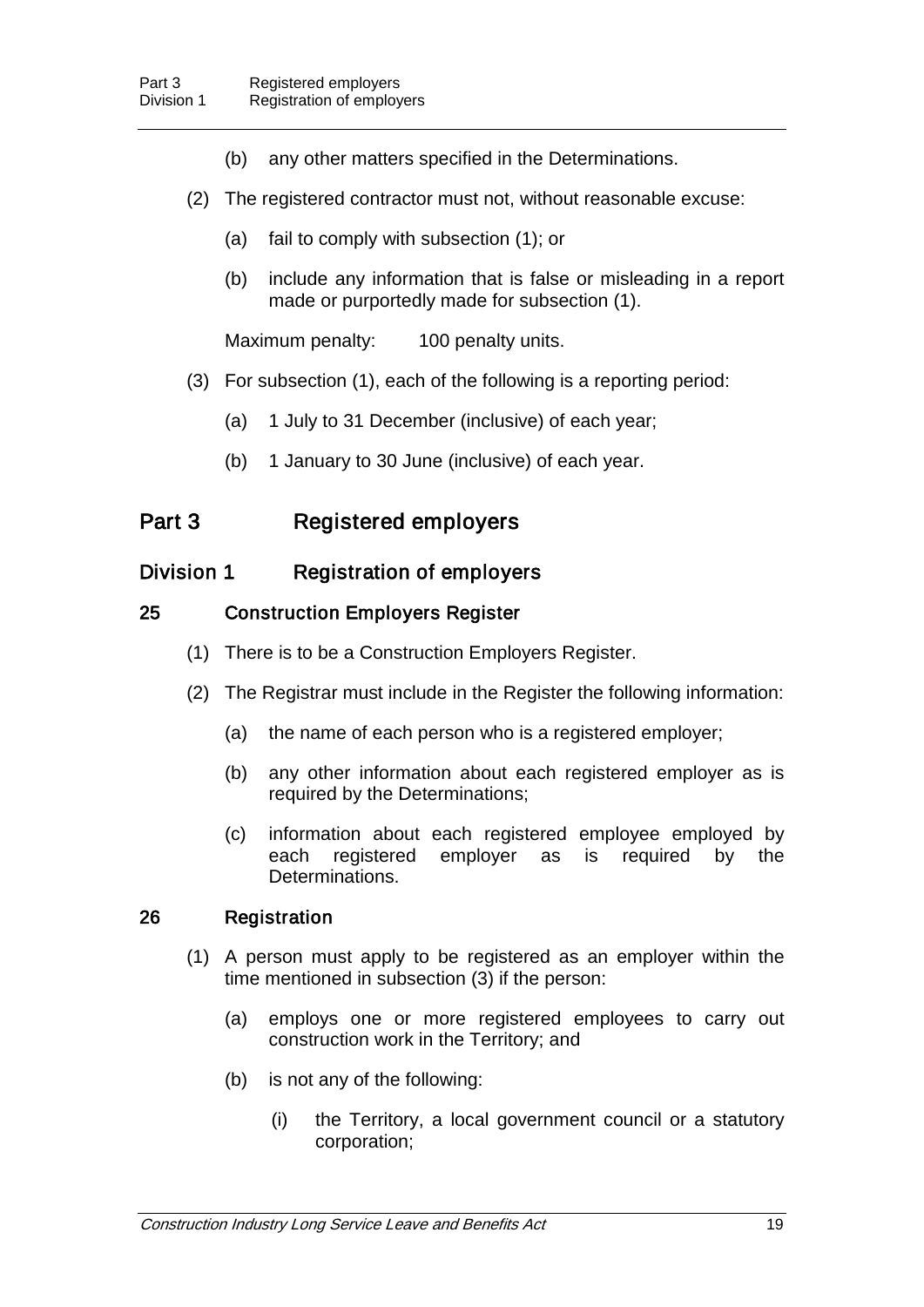- (ii) the Commonwealth, a State or a body corporate established for a public purpose by a law of the Commonwealth or of a State;
- (iii) any other person that is specified in the Determinations.

Maximum penalty: If the offender is a natural person – 100 penalty units.

> If the offender is a body corporate – 500 penalty units.

- (2) The application must be made to the Registrar in an approved form.
- (3) The application must be made within:
	- (a) if the person first meets the conditions in subsection (1)(a) and (b) when this Act commences – the period of 3 months starting from that time or a longer period as the Registrar allows; or
	- (b) if the person first meets the conditions in subsection (1)(a) and (b) at a time after this Act has commenced – the period of one month starting from that time or a longer period as the Registrar allows.
- (4) The Registrar must register the applicant as an employer if the Registrar is satisfied that the applicant meets the requirements in subsection (1).
- (5) The registration takes effect from the time when the registration is recorded in the Construction Employers Register.
- (6) To avoid doubt:
	- (a) a self-employed registered worker who does not employ any registered employees is not required to be registered under this section; and
	- (b) the registration of a person under a reciprocal scheme does not prevent the person from being registered under this section.

### 27 Deregistration

- (1) The Registrar must deregister a person as a registered employer if:
	- (a) the person no longer meets the conditions in section 26(1)(a) and (b); and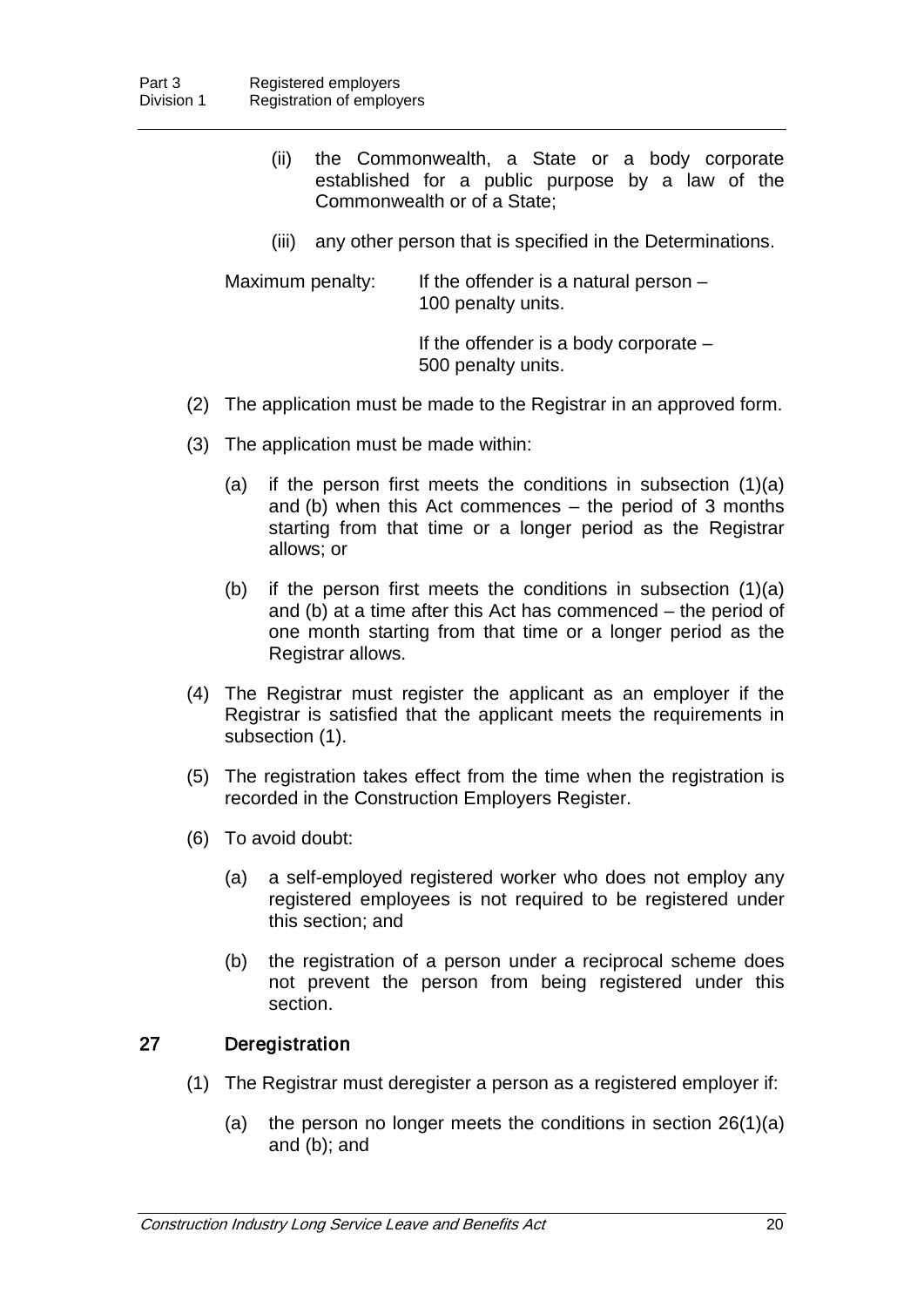- (b) the Registrar considers that it is unlikely that the person will employ any registered employees to carry out construction work in the Territory in the foreseeable future.
- (2) The person ceases to be a registered employer from the time when the deregistration is recorded in the Construction Employers Register.
- (3) The Registrar must give notice of the deregistration to the person.
- (4) This section does not prevent a deregistered person from being registered again.
- (5) The Registrar must not deregister a person as a registered employer except in accordance with this section.

## Division 2 Obligations of registered employers

#### 28 Obligation to report

- (1) A registered employer must, within one month after the end of each reporting period (or within a longer period as the Registrar allows), provide a report in an approved form to the Registrar about:
	- (a) the number of days of service of each registered employee employed by the employer for that employment in relation to the period to which the report relates; and
	- (b) long service leave granted by the employer to any registered employee during that period; and
	- (c) any other matters specified in the Determinations.
- (2) Subsection (1)(a) does not apply in relation to an employee of the employer who has less than 3 days of service for that employment in relation to that period.
- (3) The employer must not, without reasonable excuse:
	- (a) fail to comply with subsection (1); or
	- (b) include any information that is false or misleading in a report made or purportedly made for subsection (1).

Maximum penalty: If the offender is a natural person -100 penalty units.

> If the offender is a body corporate – 500 penalty units.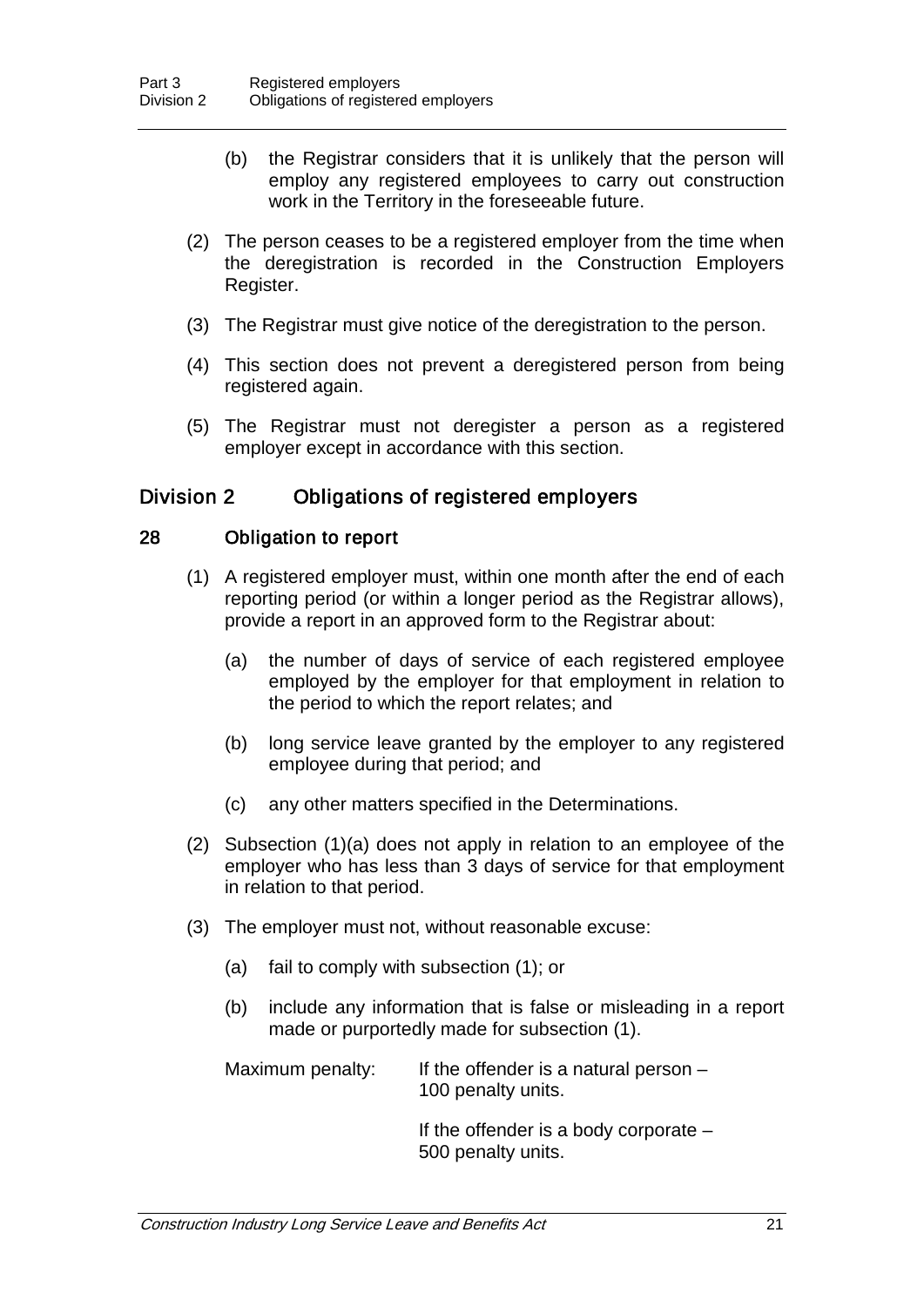- (4) For subsection (1), each of the following is a reporting period:
	- (a) 1 July to 31 December (inclusive) of each year;
	- (b) 1 January to 30 June (inclusive) of each year.

## 29 Obligation to notify termination of employment

- (1) A registered employer must, within 14 days after the termination of the employer's employment of a registered employee, notify the Registrar of that termination in an approved form.
- (2) Subsection (1) does not apply in relation to an employee who has less than 3 days of service for that employment.
- (3) The employer must not, without reasonable excuse, fail to comply with subsection (1).

| Maximum penalty: | If the offender is a natural person $-$<br>100 penalty units. |
|------------------|---------------------------------------------------------------|
|                  | If the offender is a body corporate $-$<br>500 penalty units. |

#### 30 Obligation to keep records

- (1) A registered employer must, in accordance with the Determinations, keep records about each registered employee employed by the employer.
- (2) Without limiting subsection (1), the Determinations may require the keeping of a record in relation to the employee's days of service for that employment in relation to the period to which the record relates.
- (3) Subsection (1) does not apply in relation to an employee of the employer who has less than 3 days of service for that employment in relation to that period.
- (4) The employer must not, without reasonable excuse:
	- (a) fail to comply with subsection (1); or
	- (b) include any information that is false or misleading in a record kept or purportedly kept under subsection (1).

Maximum penalty: If the offender is a natural person  $-$ 100 penalty units.

> If the offender is a body corporate – 500 penalty units.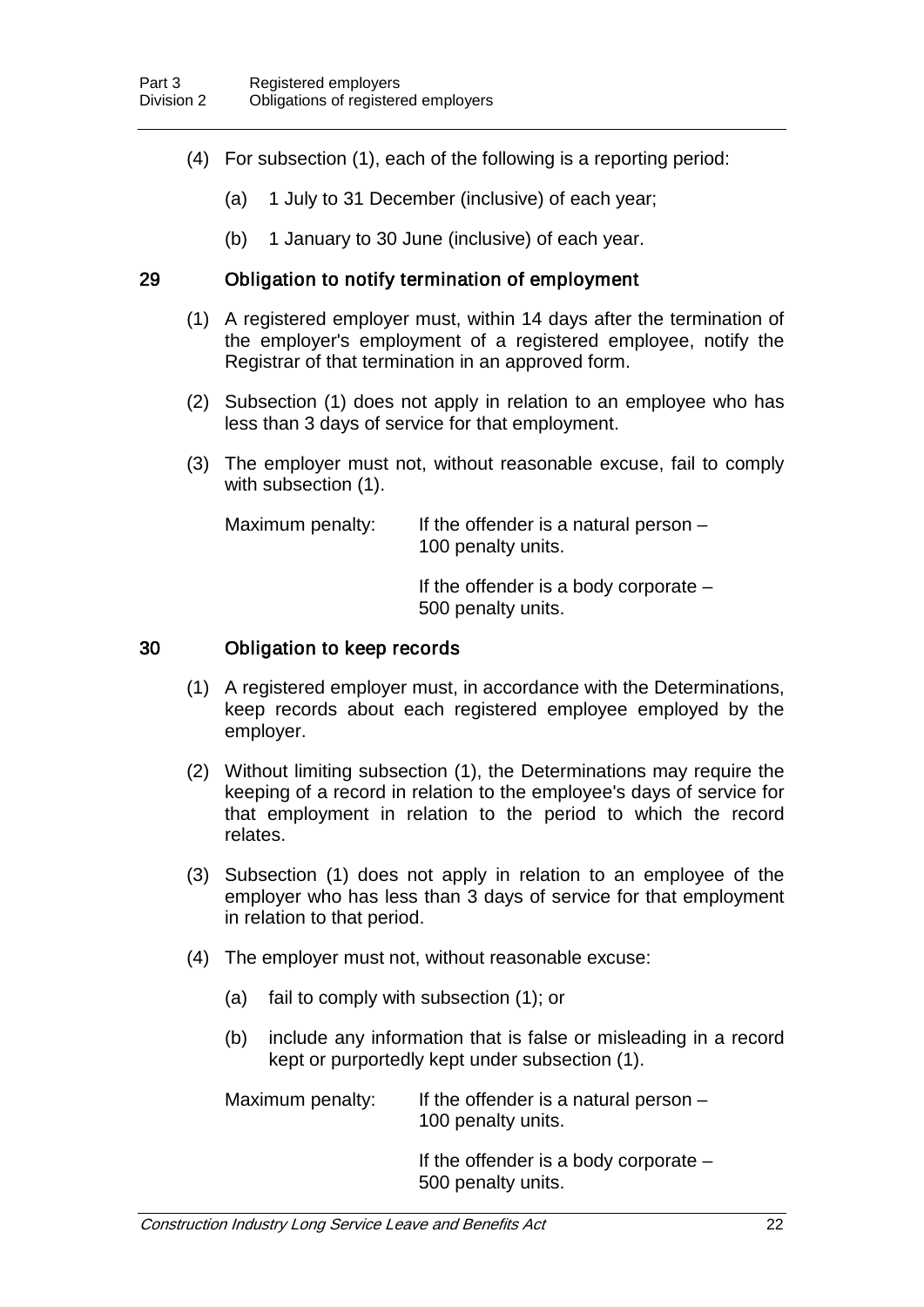## 31 Annual certificate

- (1) The Registrar must, as soon as practicable after the end of each financial year, give each registered employer a certificate stating:
	- (a) the names of each registered employee employed by the employer during that year; and
	- (b) that the employer is entitled to apply for a reconsideration or review under Part 5, Division 4 in relation to:
		- (i) the information in the certificate; or
		- (ii) the information in the Construction Employers Register that relates to the employer; and
	- (c) any other matters as are required by the Determinations.
- (2) The certificate must be based on the information in the Construction Employers Register.
- (3) The Registrar may correct any errors in the certificate by issuing a revised certificate to the employer at a later time.

## Part 4 Funding for Scheme

## Division 1 Long service levy

## 32 Imposition of levy

- (1) A long service levy is imposed on any construction work:
	- (a) that starts after this Act commences; and
	- (b) the cost of which is at least:
		- (i) \$200 000; or
		- (ii) if the Regulations prescribe an amount for this section  $$ that amount.
- (2) The levy is imposed on only so much of the construction work as is not:
	- (a) considered by the Board to be:
		- (i) carried out for or by a body (whether incorporated or not) formed or carried on for a purpose other than pecuniary gains to its members; and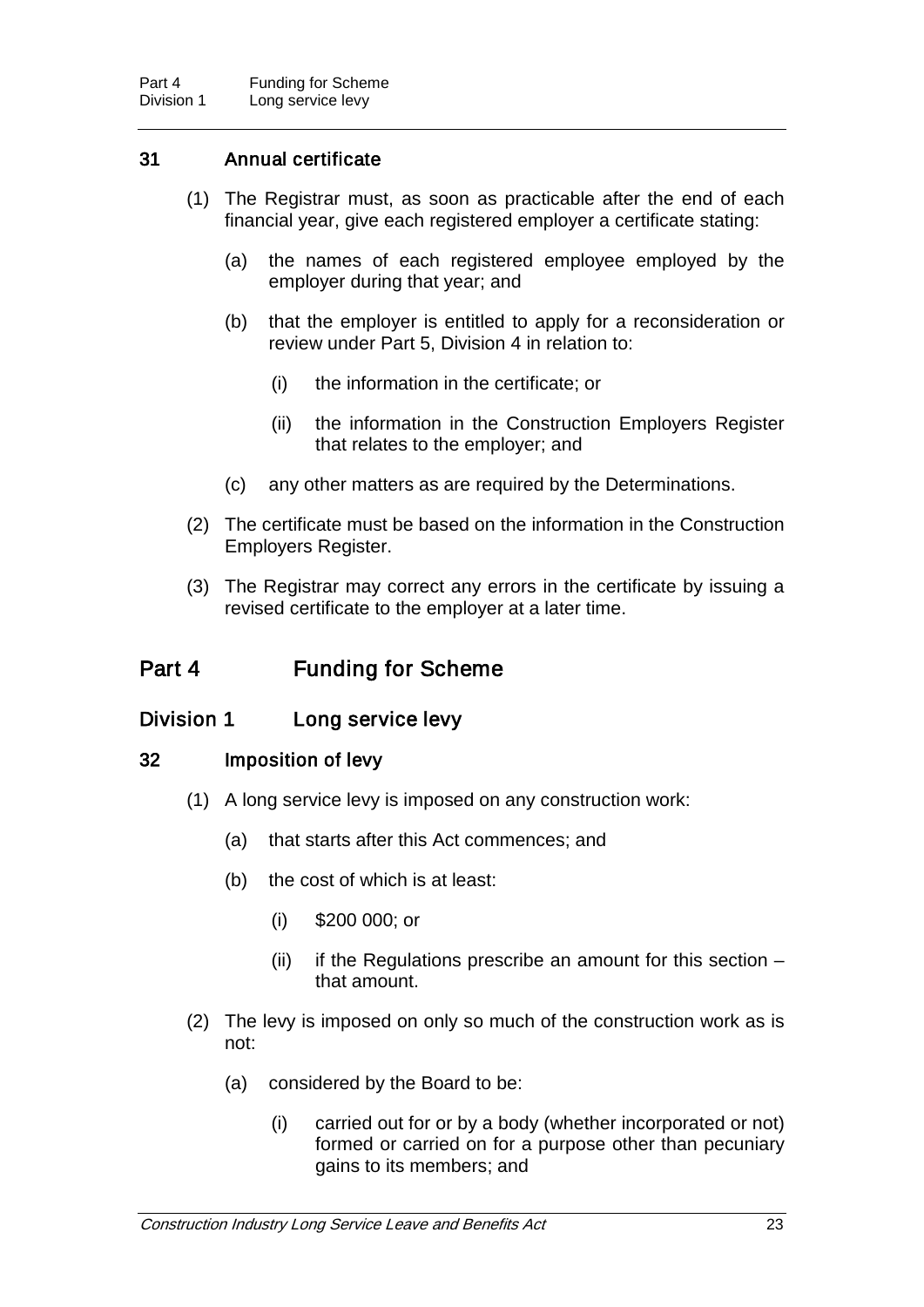- (ii) attributable to voluntary labour or donated materials; or
- (b) construction work for a Class 1a(i) or Class 10 building under the Building Code of Australia published by or on behalf of the Australian Building Codes Board and as in force from time to time; or
- (c) exempt by the Regulations.
- (3) Subsection (2)(b) has effect subject to the Regulations.

### 33 Amount of levy

- (1) The purpose of this section is to provide for the amount of the levy for construction work in relation to which the levy is imposed.
- (2) The amount of the levy is as follows:
	- (a) if the cost of the construction work is \$1 billion or less the amount worked out by multiplying the cost of the construction work by the prescribed percentage;
	- (b) if the cost of the construction work is more than  $$1$  billion the amount worked out by adding together:
		- (i) for \$1 billion the amount worked out by multiplying \$1 billion by the prescribed percentage; and
		- (ii) for the excess amount  $-$  the amount worked out by multiplying the excess amount by the determined percentage for the particular construction work.
- (3) An amount calculated under subsection (2) is to be rounded to the nearest dollar (with 50c to be rounded downwards).
- (4) For subsection  $(2)(b)(ii)$ , the Minister must, by *Gazette* notice, determine a percentage to apply to an excess amount for particular construction work.
- (5) Before determining a percentage under subsection (4) for an excess amount, the Minister must consider the report under section 91(6) for that excess amount.
- (6) In this section:

determined percentage means the percentage determined under subsection (4).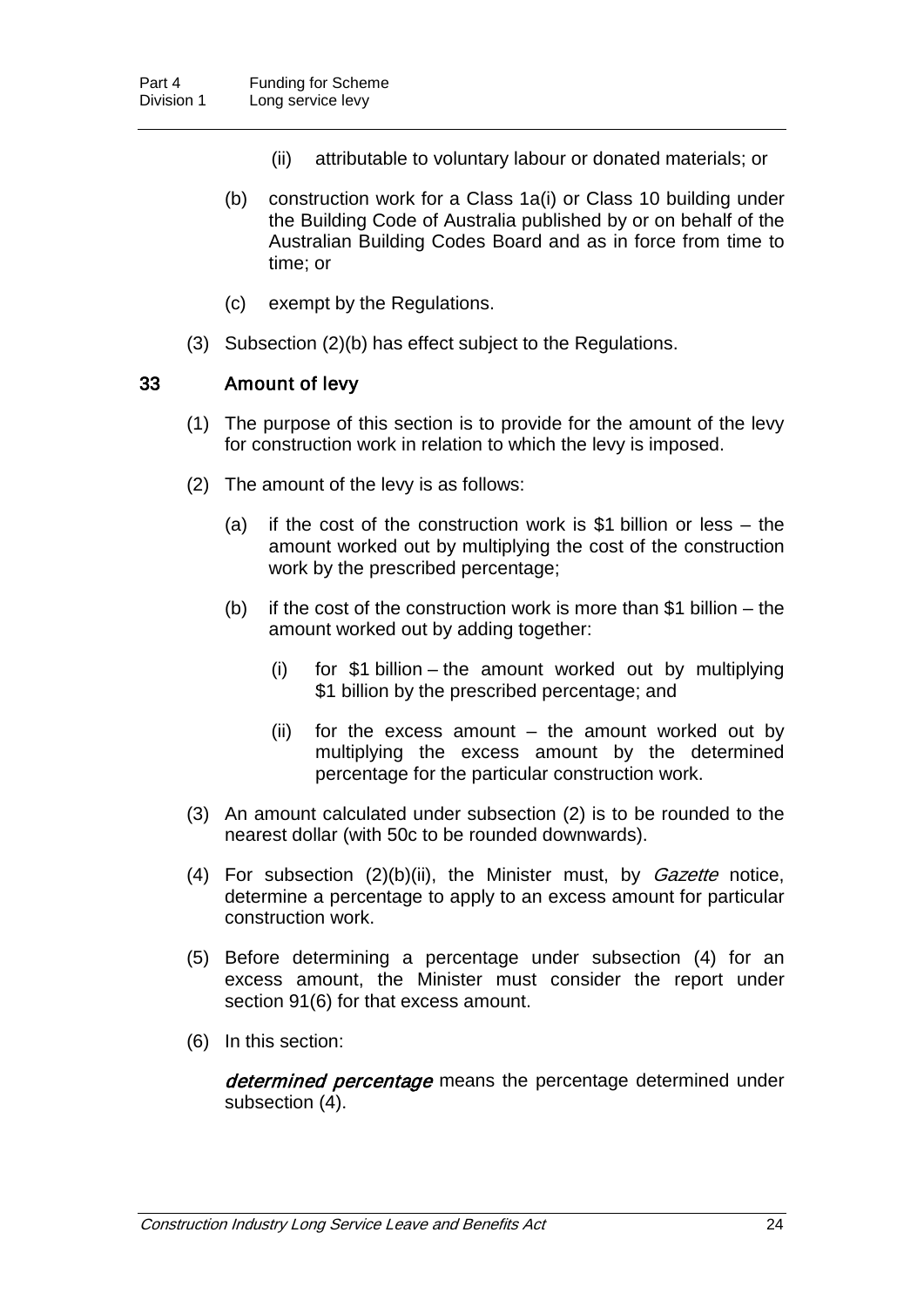**excess amount**, in relation to construction work, means the amount that is the cost of the construction work that exceeds \$1 billion.

#### **Example**

If the total cost of construction work is \$1.5 billion, the excess amount of that work is \$500 million.

**prescribed percentage** means the percentage prescribed by regulation for this section.

#### 34 Who must pay levy

- (1) If:
	- (a) construction work is to be carried out for one or more of the following entities (an *interstate government entity*):
		- (i) the Commonwealth;
		- (ii) a State;
		- (iii) a body corporate established for a public purpose by a law of the Commonwealth or of a State; and
	- (b) one contractor is engaged by the entity or entities to carry out the work,

the contractor is liable to pay the levy imposed on the work.

- (2) If:
	- (a) construction work is to be carried out for one or more interstate government entities; and
	- (b) more than one contractor is engaged by the entity or entities to carry out the work,

each contractor is liable to pay so much of the levy imposed on the work as is attributable to that contractor's share of the work.

- (3) To avoid doubt, a reference to a contractor in subsection (1) or (2) does not include a reference to a subcontractor.
- (4) If construction work is to be carried out for a person who is not an interstate government entity, the person is liable to pay the levy imposed on the work.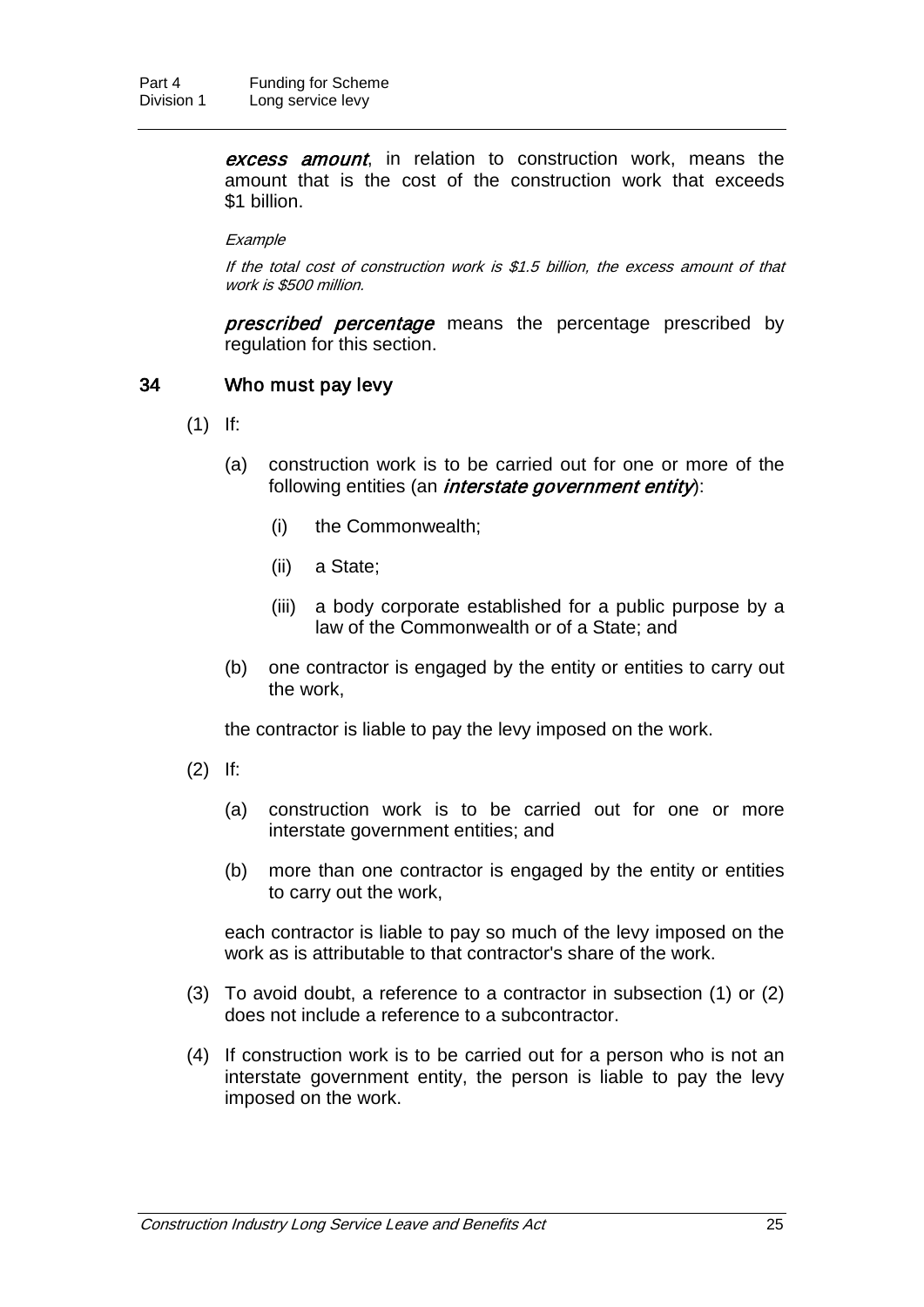- (5) If construction work is to be carried out for more than one person all of whom are not interstate government entities, the Board may, having regard to the matters set out in subsection (6), decide that:
	- (a) each person is liable to pay so much of the levy imposed on the work as is attributable to the person's share of the interest in the work; or
	- (b) each person is jointly and severally liable to pay the levy imposed on the work; or
	- (c) only some of those persons are liable to pay the levy imposed on the work and that each of them is liable to pay the levy as provided by paragraph (a) or (b); or
	- (d) only one person is liable to pay the levy imposed on the work.
- (6) The Board must have regard to all of the following matters when making a decision under subsection (5):
	- (a) the extent to which a person provides the funding for the work;
	- (b) the extent to which a person has the ownership or control of, or any interest in, the work or the site of the work;
	- (c) the extent to which a person derives any direct or indirect benefit from the work;
	- (d) any other circumstances that the Board considers relevant.
- (7) The Regulations may make provision, consistent with this section, about:
	- (a) the application of any of the provisions in subsections (1) to (6) (inclusive); or
	- (b) the liability of a person to pay the levy in circumstances not covered by any of the provisions in subsections (1) to (6) (inclusive).

#### 35 When levy must be paid

A person who is liable to pay an amount of the levy for construction work must pay that amount to the Board:

(a) before the construction work starts; or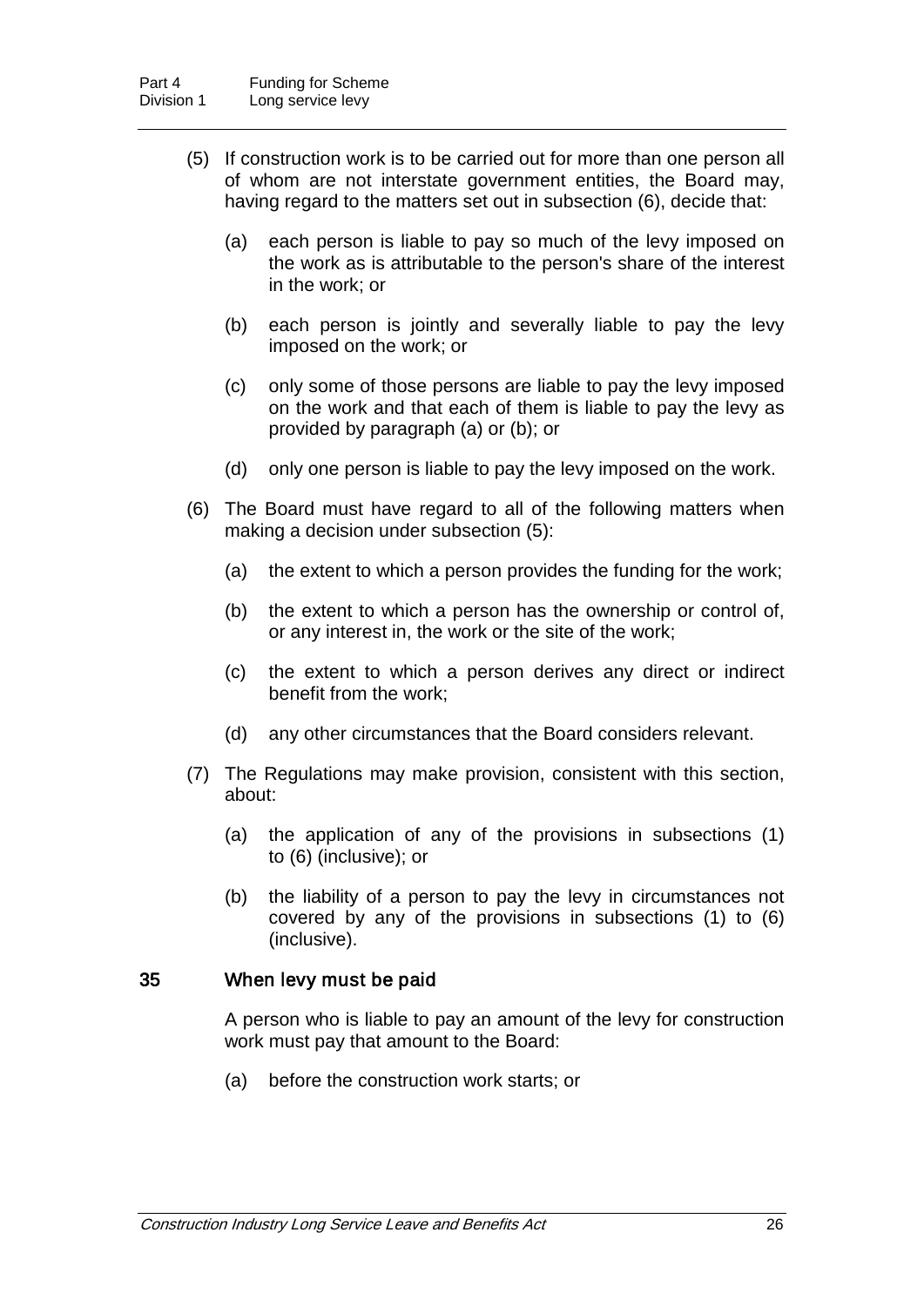(b) if the Board allows a later time for the payment under section 44, 46 or 48 – at or before the later time.

Maximum penalty: If the offender is a natural person  $-$ 100 penalty units.

> If the offender is a body corporate – 500 penalty units.

## Division 2 Board's powers relating to levy

#### 36 When construction work starts and ends

Unless the Board otherwise decides, the time at which construction work starts or ends is the time at which the work starts or ends (as the case may be) at the site of the work.

### 37 Cost of construction work

- (1) The cost of construction work is:
	- (a) the total contract prices for all the construction contracts in relation to the work (the *contract price for the work*); or
	- (b) the amount decided by the Board to be the total cost of the work, where:
		- (i) there is no contract price for the work; or
		- (ii) the Board considers that the contract price for the work does not reflect the total cost of the work.
- (2) Except as the Regulations otherwise provide, for subsection (1)(a), construction contract has the same meaning as in the Construction Contracts (Security of Payments) Act.
- (3) Without limiting subsection (1)(b), in deciding the total cost of the work, the Board must take into account:
	- (a) the cost of labour, materials (including prefabricated goods and installation), equipment, design, project management, consultancy and any other cost that directly or indirectly relates to the work; and
	- (b) if the construction work is to be carried out in stages or under a number of contracts or other arrangements – the total cost in relation to those stages, contracts or arrangements.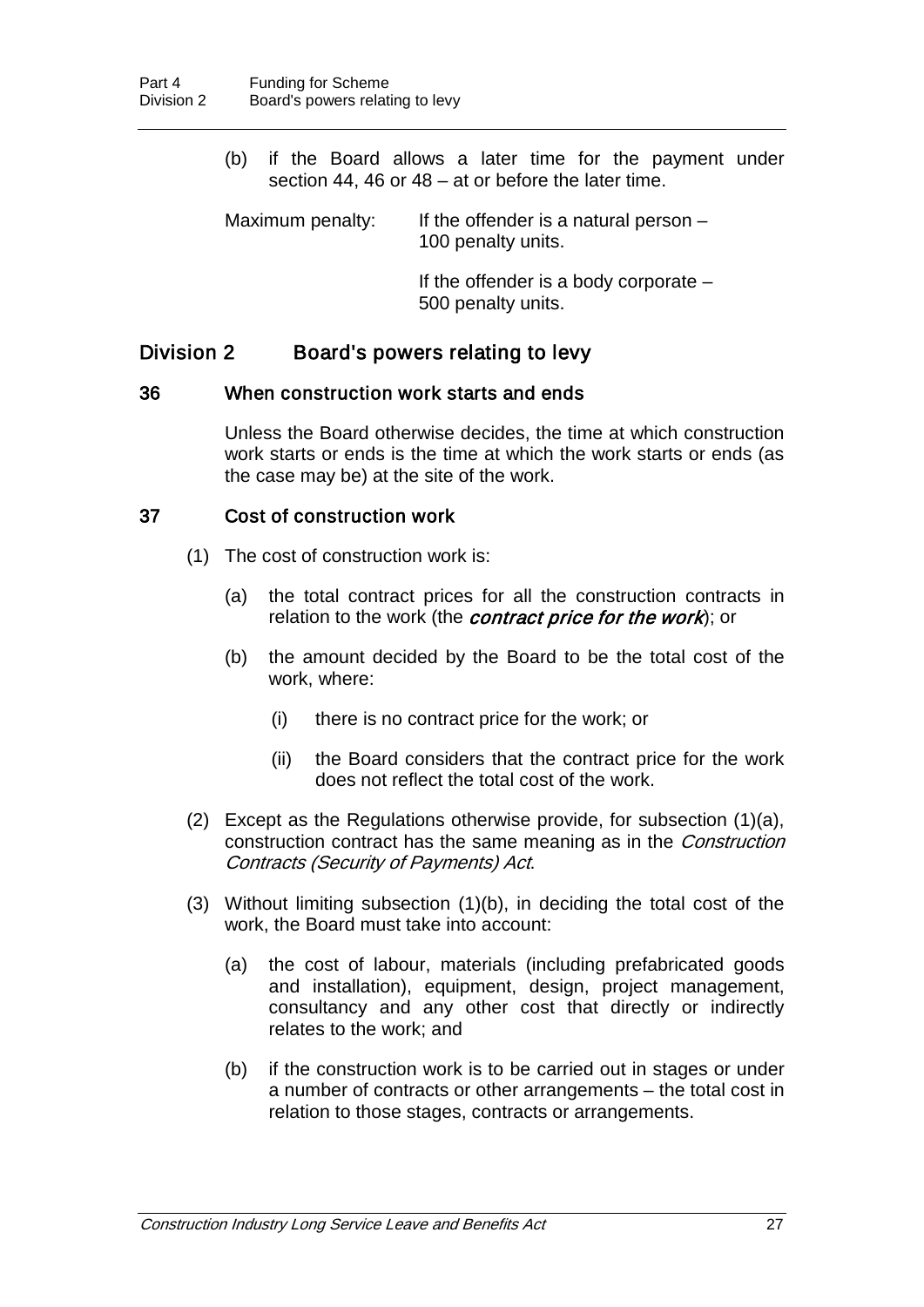### 38 Person for whom construction work carried out

- (1) The Board may decide who is to be treated as a person for whom construction work is to be carried out, having regard to all of the following:
	- (a) whether or not the person provides the funding for the work;
	- (b) whether or not the person has the ownership or control of, or any interest in, the work or the site of the work;
	- (c) whether or not the person derives any direct or indirect benefit from the work;
	- (d) any other circumstances that the Board considers relevant.
- (2) For subsection (1), the Board may, by written notice, require a person to provide the Board with any specified information, document or thing in order to identify a person for whom construction work is to be carried out.
- (3) The person to whom the notice is given must not, without reasonable excuse:
	- (a) fail to comply with the requirement; or
	- (b) provide the Board with any information in relation to that requirement that the person knows to be false or misleading; or
	- (c) unless subsection (4) applies, give a document or thing to the Board knowing that it contains false or misleading information.
	- Maximum penalty: If the offender is a natural person  $-$ 100 penalty units.

If the offender is a body corporate – 500 penalty units.

- (4) This subsection applies if the person, when giving the document or thing:
	- (a) tells the Board, to the best of the person's ability, how the document or thing contains false or misleading information; and
	- (b) if the person has, or can reasonably obtain, the correct information – gives the correct information to the Board.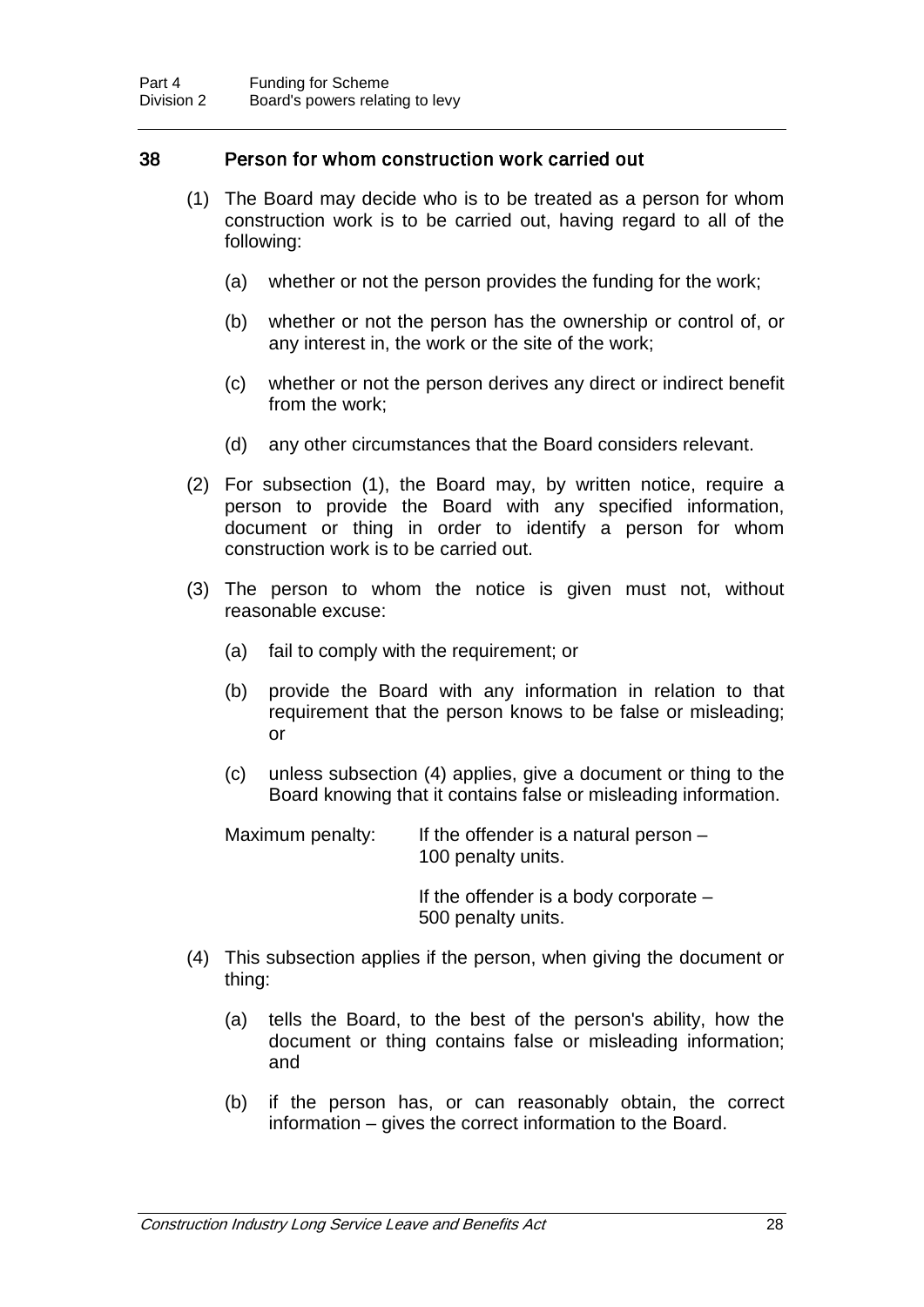## 39 Board may order work to stop

- (1) This section applies to a person who:
	- (a) is liable to pay an amount of the levy for construction work; and
	- (b) fails to pay that amount when it becomes payable.
- (2) Despite any other law in force in the Territory, the Board may, having regard to the circumstances of the case, order that the work be stopped from a specified time until the amount is paid.
- (3) The Board may do so by notice given to:
	- (a) the person; and
	- (b) if the person does not carry out the work a person who is carrying out the work (other than a construction worker).
- (4) A person carrying out the work and to whom the notice is given must comply with the notice.

| Maximum penalty: | If the offender is a natural person $-$<br>200 penalty units and a default penalty of<br>2 penalty units per day.    |
|------------------|----------------------------------------------------------------------------------------------------------------------|
|                  | If the offender is a body corporate $-$<br>1 000 penalty units and a default penalty of<br>10 penalty units per day. |

- (5) For subsection (4), if a court is satisfied that:
	- (a) a person is guilty of an offence against that subsection; and
	- (b) the offence continued to be committed after the first day on which it was committed.

the court may, in addition to the penalty for the offence, impose the default penalty for each day during which the offence continued to be committed after the first day on which it was committed.

## Division 3 Obligations relating to levy

### 40 Obligation to notify – person for whom work carried out

(1) The person for whom construction work is to be carried out must give notice to the Board about the work in an approved form before the work starts.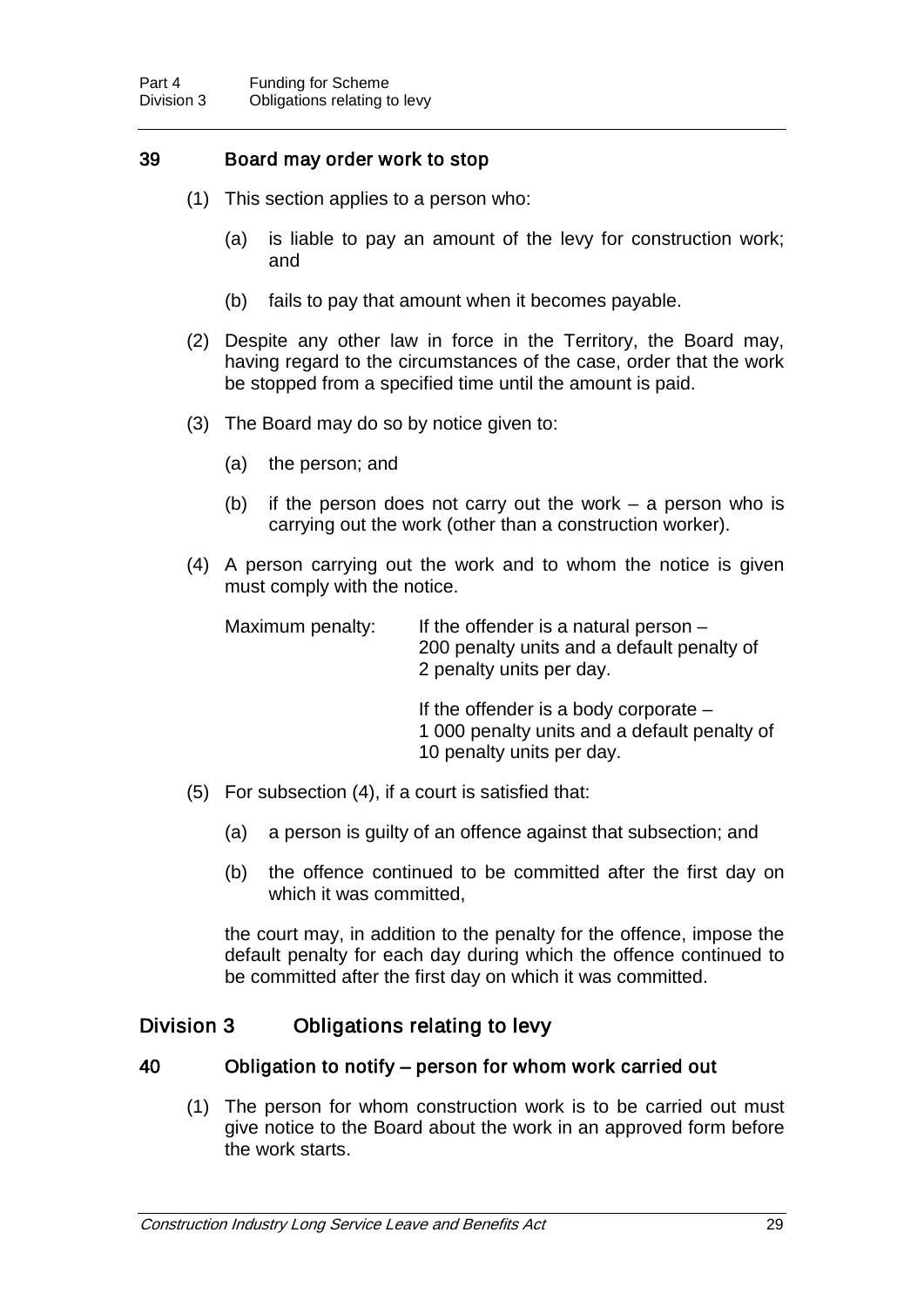- (2) Subsection (1) does not apply if:
	- (a) no levy is imposed on the work because of section 32(1); or
	- (b) the work or the person is exempt by the Regulations for this section.
- (3) A person who contravenes subsection (1) is guilty of an offence.

Maximum penalty: If the offender is a natural person – 100 penalty units.

> If the offender is a body corporate – 500 penalty units.

### 41 Obligation to notify – Territory etc.

- (1) This section applies if:
	- (a) the Territory, a local government council or a statutory corporation (the relevant entity) is to carry out construction work; and
	- (b) the levy is imposed on the construction work.
- (2) The relevant entity must give notice to the Board about the work in an approved form before the work starts.
- (3) The relevant entity is not required to give notice under subsection (2) if:
	- (a) the relevant entity:
		- (i) is also required to give notice under section 40 in relation to the work; and
		- (ii) has given that notice; or
	- (b) the relevant entity has entered into an arrangement with the Board for an alternative process of notifying the Board about the work.

## 42 Disclosure of information

- (1) This section applies if the Board reasonably believes that a person has not paid the full amount of the levy that the person is liable to pay.
- (2) For subsection (1), the Board may, by written notice, require a person to provide the Board with any specified information, document or thing in order to work out that full amount.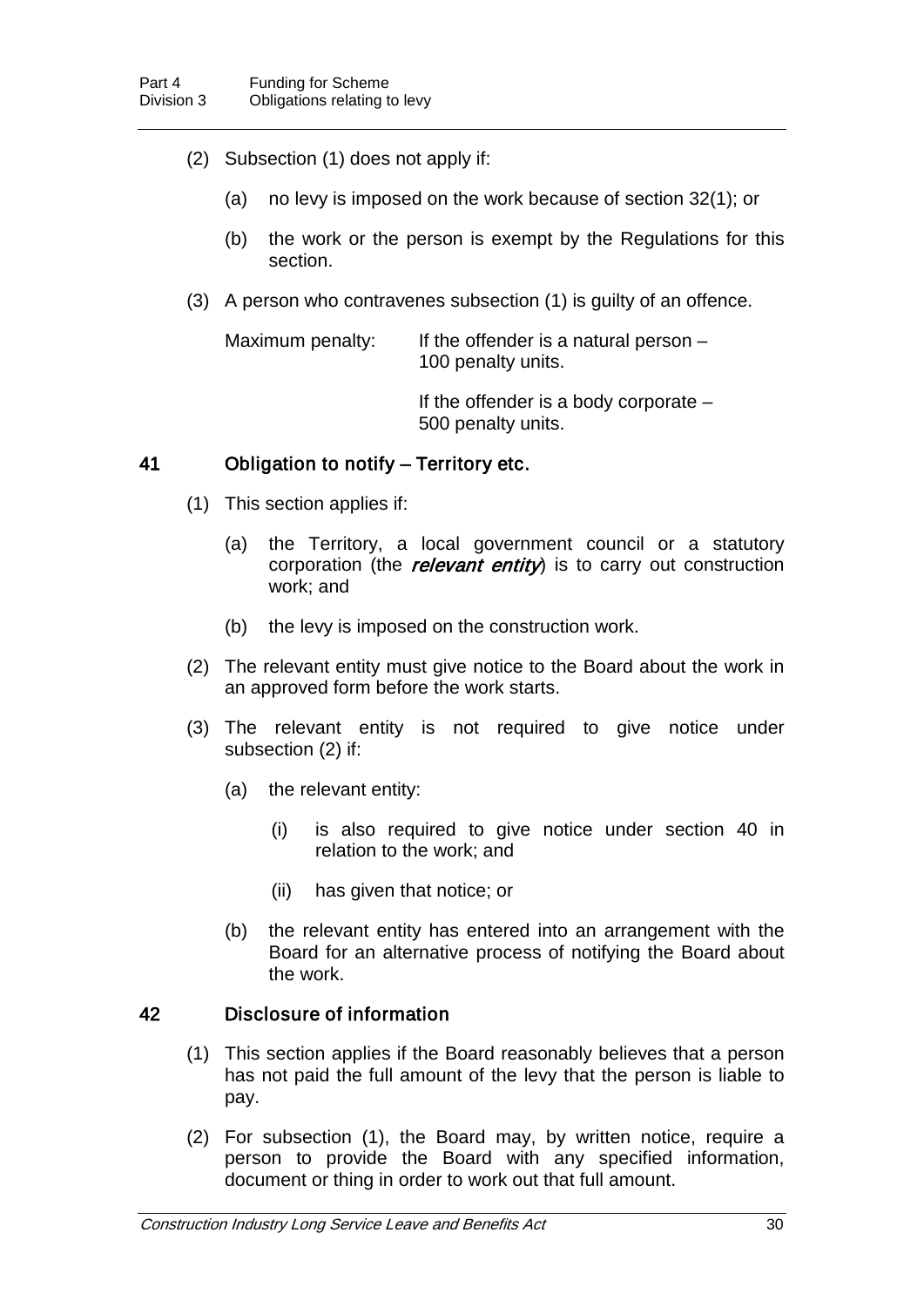- (3) The person must not, without reasonable excuse:
	- (a) fail to comply with the requirement; or
	- (b) provide the Board with any information in relation to that requirement that the person knows to be false or misleading; or
	- (c) unless subsection (4) applies, give a document or thing to the Board knowing that it contains false or misleading information.

Maximum penalty: If the offender is a natural person  $-$ 100 penalty units.

> If the offender is a body corporate – 500 penalty units.

- (4) This subsection applies if the person, when giving the document or thing:
	- (a) tells the Board, to the best of the person's ability, how the document or thing contains false or misleading information; and
	- (b) if the person has, or can reasonably obtain, the correct information – gives the correct information to the Board.

## Division 4 Levy collection

#### 43 Levy collectors

- (1) The Board may enter into an agreement with an agent appointed by the Board for the collection of the levy.
- (2) The agreement may provide for the payment of remuneration for the agent.

#### 44 Payment by instalments

- (1) A person who is liable to pay an amount of the levy may apply to the Board for the payment to be made by instalments if:
	- (a) the amount of the levy exceeds the amount prescribed by the Regulations for this subsection; and
	- (b) the time reasonably needed to carry out the construction work exceeds one year.
- (2) The Board may approve or refuse the application.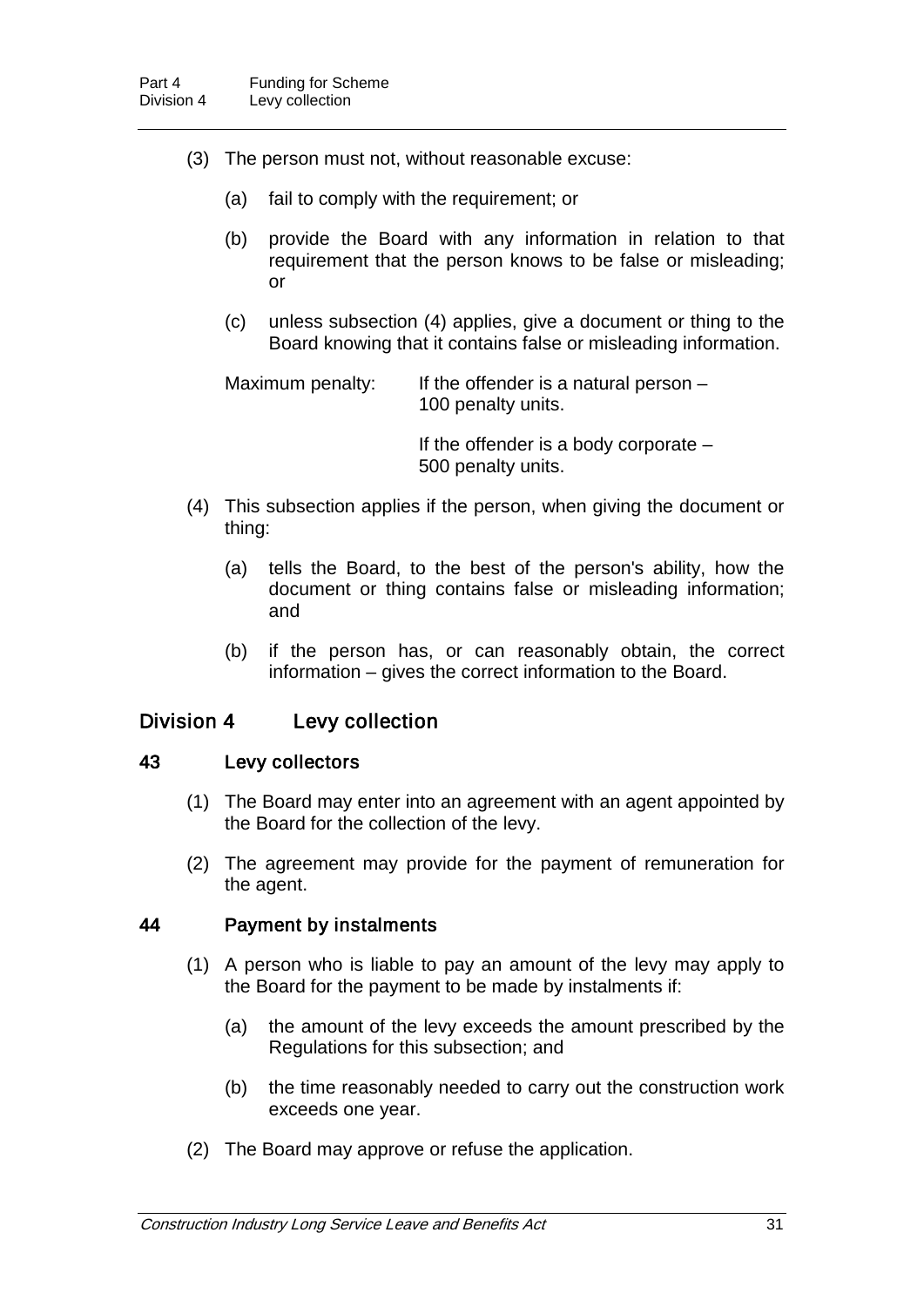- (3) If the Board approves the application:
	- (a) the first instalment:
		- (i) must not be less than the amount prescribed for subsection (1)(a); and
		- (ii) must be paid to the Board at or before the time when the amount of the levy would, apart from this section, be payable by the person; and
	- (b) each subsequent instalment:
		- (i) must be equal to the amount decided by the Board and notified to the person; and
		- (ii) must be paid within the time decided by the Board and notified to the person.
- (4) A time decided by the Board for subsection (3)(b)(ii) must be before the construction work ends.
- (5) An instalment:
	- (a) does not bear interest under section 45; and
	- (b) is not recoverable under section 47.
- (6) However, if a person fails to pay an instalment in accordance with subsection (3):
	- (a) the approval under this section ceases to have effect; and
	- (b) the amount of the levy that remains unpaid by the person:
		- (i) immediately becomes payable; and
		- (ii) starts to bear interest under section 45; and
		- (iii) is recoverable under section 47.
- (7) Subsection (6) does not apply if the Board is satisfied that the subsection should not apply because of the special circumstances of the case.

#### 45 Interest payments

(1) Any unpaid amount of the levy starts to bear interest at the rate specified in the Regulations immediately after the amount becomes payable.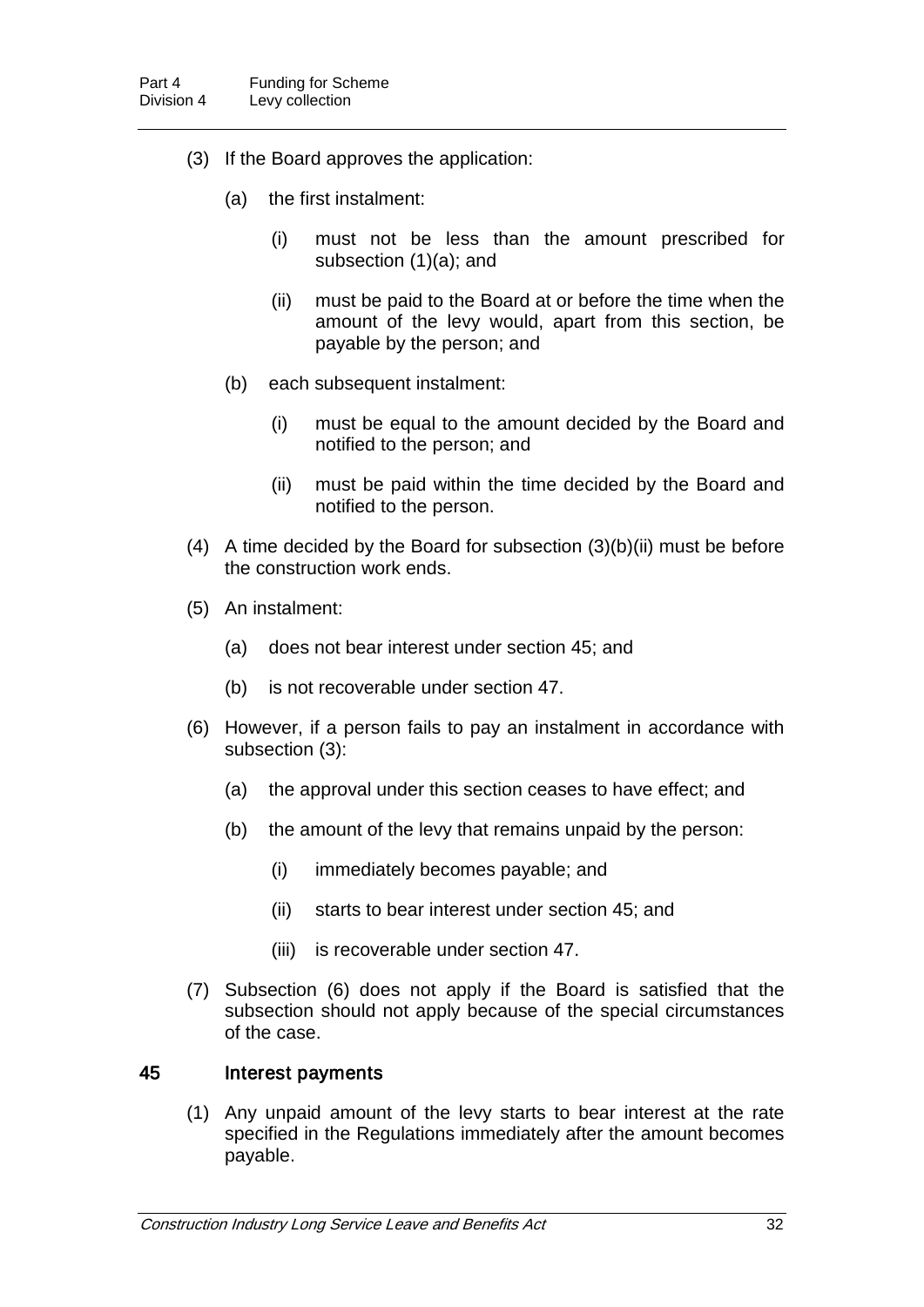- (2) An unpaid amount of the interest:
	- (a) must not be treated as an unpaid amount of the levy for subsection (1); but
	- (b) is taken to be an unpaid amount of the levy for all other purposes.
- (3) Without limiting subsection (2)(b), an unpaid amount of the interest may be recovered under section 47.

#### 46 Assessment of levy

- (1) The Board may make an assessment of the amount or additional amount of the levy that is payable by a person if the Board considers that the person:
	- (a) is liable to pay an amount of the levy; but
	- (b) has not paid that amount or fully paid that amount.
- (2) After making the assessment, the Board may give a notice of the assessment to the person, stating:
	- (a) the amount or additional amount that the person is liable to pay; and
	- (b) the time (other than a time before the construction work starts) by which it must be paid.
- (3) The person must pay the amount or additional amount in accordance with the notice.

#### 47 Recovery of levy

An amount of the levy:

- (a) is a debt due to the Board from the time when the amount becomes payable; and
- (b) may be sued for and recovered in any court of competent jurisdiction by:
	- (i) the Board; or
	- (ii) a person appointed by the Board to act on its behalf.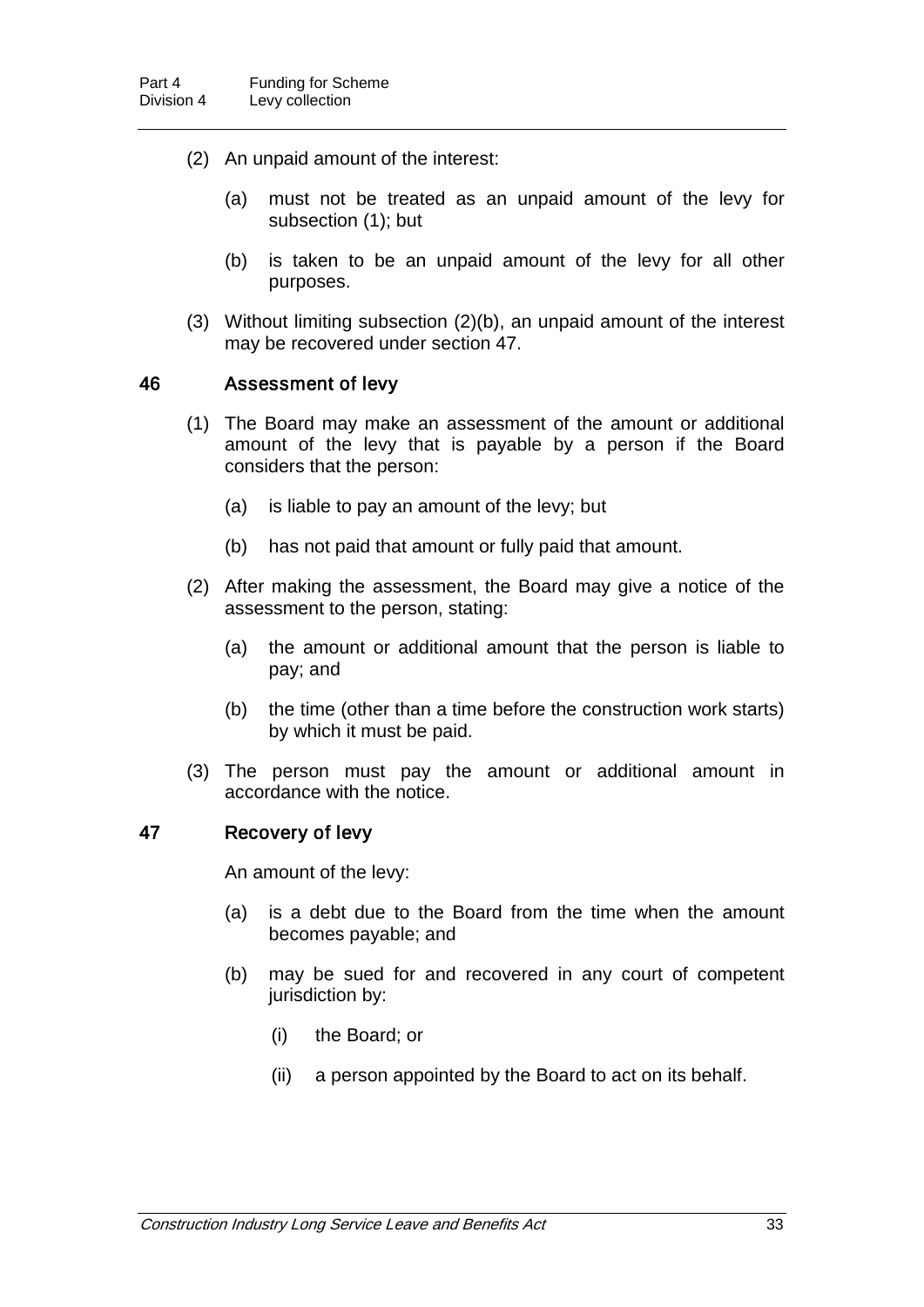### 48 Board's power to extend time for payment etc.

Despite any other provisions in this Part, the Board may, in special circumstances, direct that:

- (a) the time for the payment of an amount of the levy by a person be changed to a later time that is decided by the Board; or
- (b) an amount of the levy be payable by a person in instalments, and at intervals, decided by the Board; or
- (c) the amount of any interest payable under section 45 by a person be waived or reduced by an amount that is decided by the Board.

#### 49 Effect of penalty payments

To avoid doubt, the payment of a penalty as a result of the commission of an offence against a provision in this Act does not relieve a person from a liability to pay an amount of the levy.

### Division 5 Other matters about levy

#### 50 Notification about decision

- (1) If the Board makes a decision that relates to a person's liability to pay the levy, the Board must provide the person with a notice stating:
	- (a) the decision; and
	- (b) the reasons for the decision; and
	- (c) that the person is entitled to apply for a reconsideration or review in relation to the decision under Part 5, Division 4.
- (2) Without limiting subsection (1), any of the following is a decision that relates to a person's liability to pay the levy:
	- (a) a decision that a person is liable to pay a particular amount of the levy;
	- (b) a decision to treat a person as a person for whom construction work is to be carried out;
	- (c) a decision that the construction work carried out by or for a person starts or ends on a particular day;
	- (d) a decision about the total cost of the construction work that is carried out by or for a person;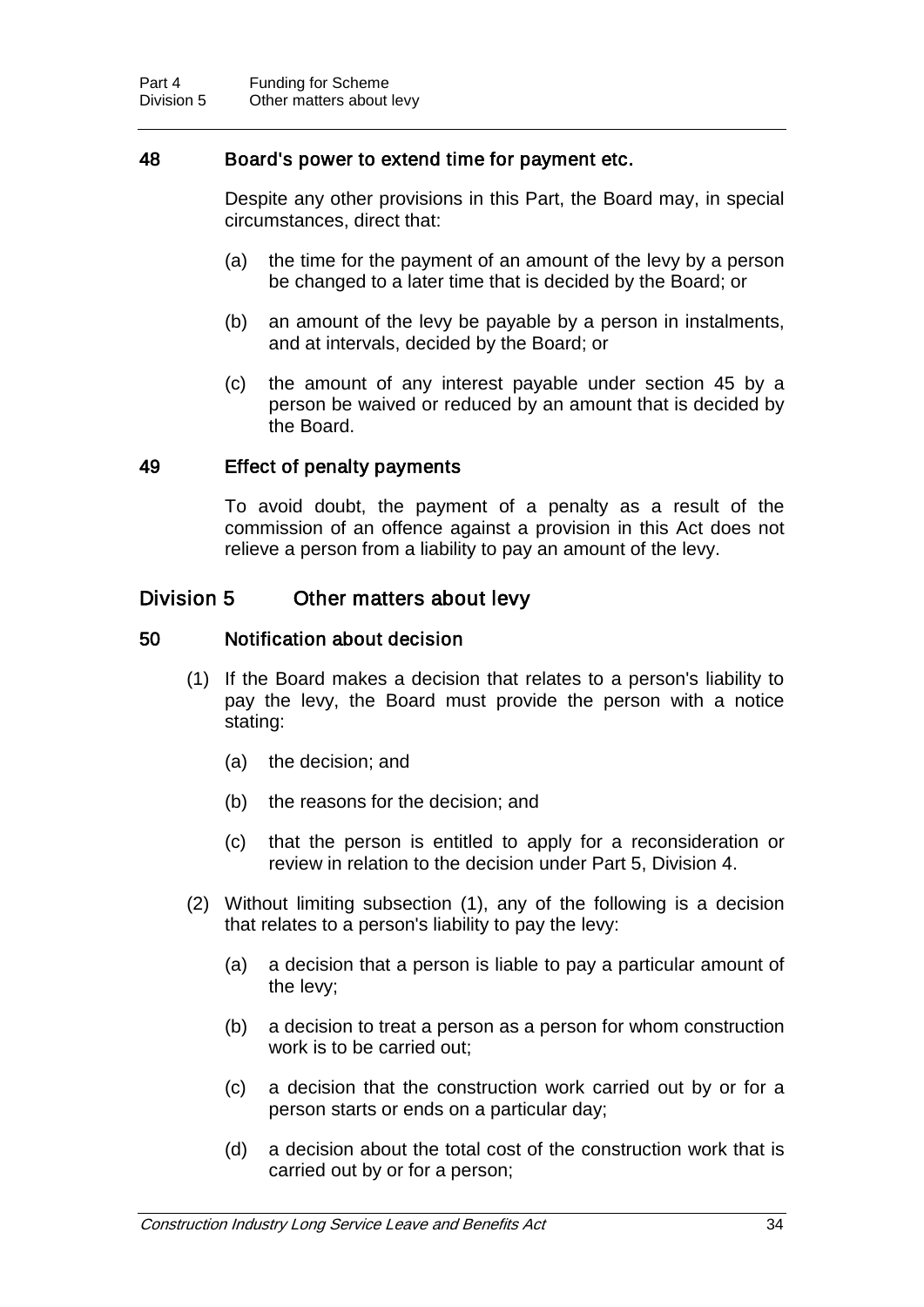(e) a decision to refuse a person's application to pay an amount of the levy by instalments.

## 51 General offence

A person must not engage in an act (including an omission) with the intention of avoiding the person's obligations under this Part.

Maximum penalty: If the offender is a natural person – 100 penalty units.

> If the offender is a body corporate – 500 penalty units.

## Division 6 Contribution for pre-commencement construction work

#### 52 Pre-commencement construction work

- (1) This section applies to any construction work that:
	- (a) started before the commencement of this Act; and
	- (b) is carried out by persons some or all of whom are registered workers.
- (2) The Board may enter into an arrangement with a person who would have been liable to pay an amount of the levy for the work if the work had started after the commencement of this Act.
- (3) The arrangement may provide for payments to be made by the person to the Board for the registered workers' entitlements under this Act.
- (4) The Regulations may make provision, consistent with this Act, about such an arrangement.

## Part 5 Administration of scheme

#### Division 1 Board

#### 53 Establishment of Board

- (1) There is to be a Board for the Scheme.
- (2) The Board is to be known by its corporate name NT Build.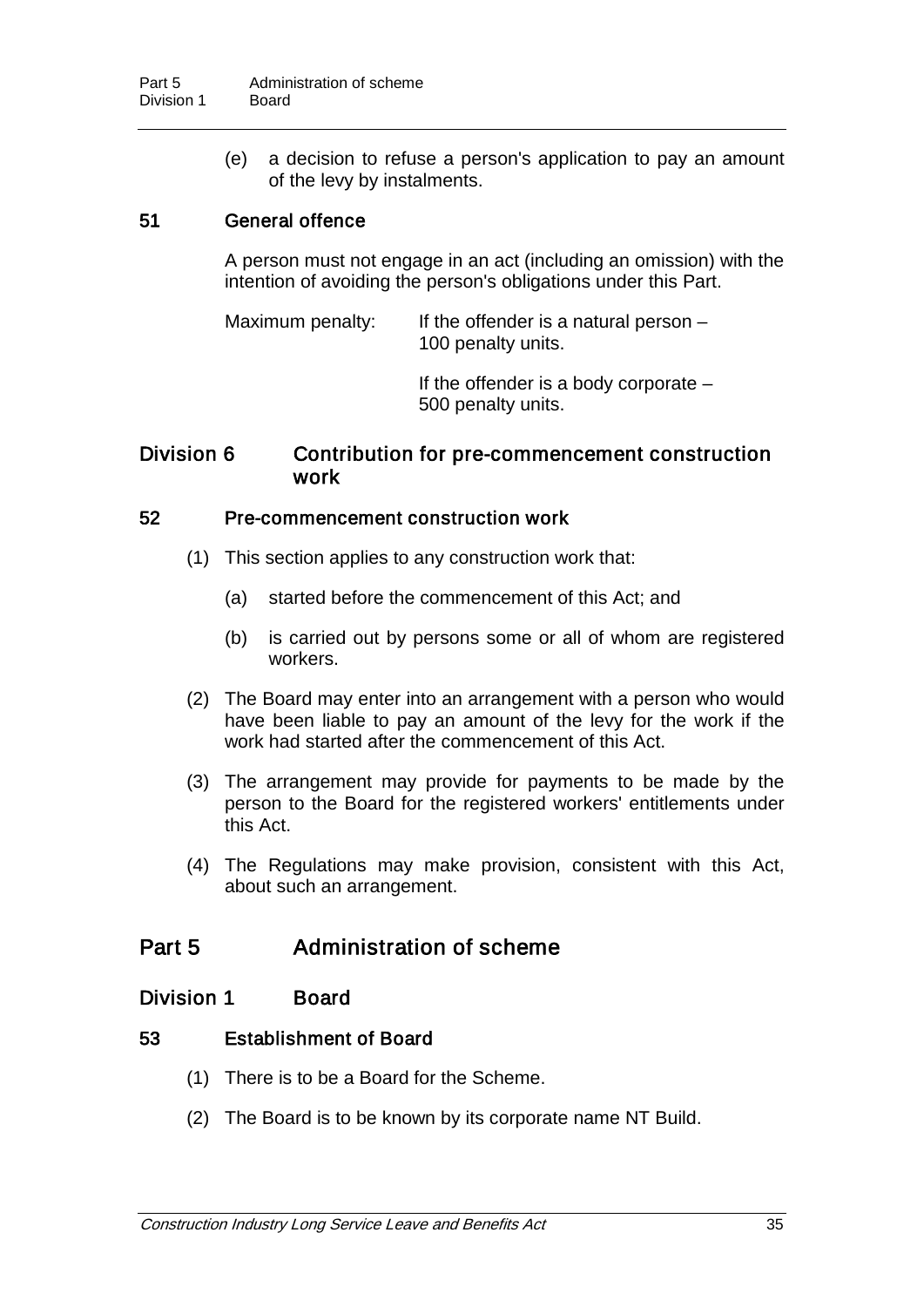- (3) The Board:
	- (a) is a body corporate; and
	- (b) has a common seal; and
	- (c) is capable, in its corporate name, of acquiring, holding and disposing of real and personal property and of suing and being sued.
- (4) All courts, judges and persons acting judicially must:
	- (a) take judicial notice of the common seal of the Board affixed to a document; and
	- (b) presume that the seal was duly affixed.

#### 54 Constitution of Board

- (1) The Board consists of at least 5 but not more than 7 members appointed by the Minister.
- (2) The Minister must appoint the following 5 Board members:
	- (a) the Chairperson;
	- (b) 2 members who represent organisations that represent the interests of employers in the Territory;
	- (c) 2 members who represent organisations that represent the interests of employees in the Territory.
- (3) The Minister may appoint up to 2 additional Board members.
- (4) A Board member holds office for the period (not exceeding 5 years) specified in the appointment and is eligible for re-appointment.

### 55 Functions of Board

The functions of the Board are:

- (a) to administer the Scheme; and
- (b) to advise and make recommendations to the Minister about the operation of this Act.

#### 56 Powers of Board

(1) The Board may do everything necessary and convenient to be done for the performance of its functions.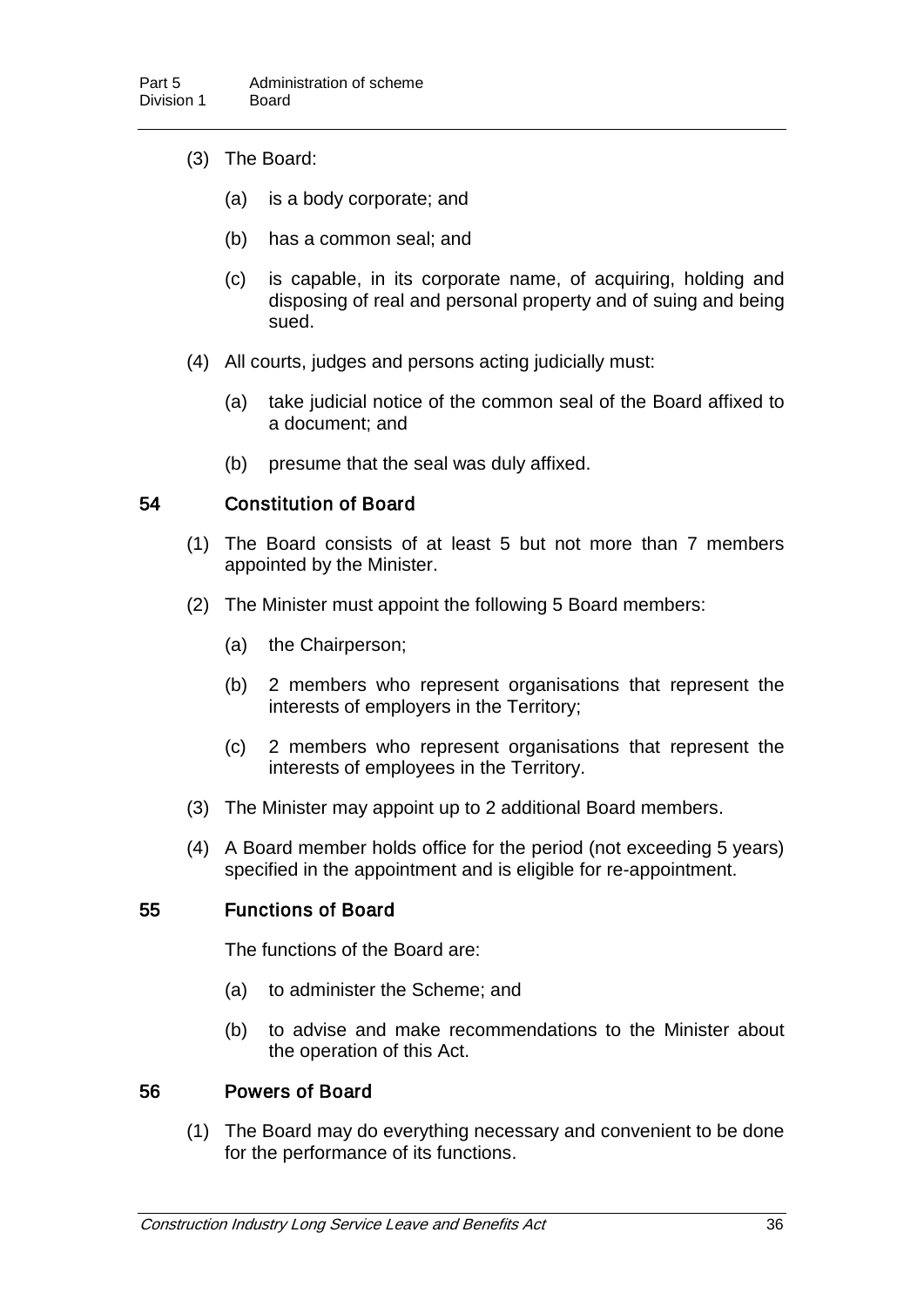- (2) Without limiting subsection (1), the Board has the power to:
	- (a) enter into any agreements (including agreements to borrow or invest money); and
	- (b) engage persons to assist the Board in exercising a power or performing a function under this Act; and
	- (c) give effect to reciprocal agreements.
- (3) This section has effect subject to sections 64(2), 67 and 73.

#### 57 Board may make determinations

- (1) The Board may, consistent with this Act, make determinations (the **Determinations**) prescribing matters:
	- (a) required or permitted by this Act to be prescribed; or
	- (b) necessary or convenient to be prescribed for carrying out or giving effect to this Act.
- (2) The Board must make the Determinations in consultation with the Registrar.
- (3) The Determinations are taken to be:
	- (a) subordinate legislation to which section 57 of the *Interpretation* Act applies; and
	- (b) rules to which section 63 of that Act applies.

#### 58 How Board must exercise powers and perform functions

The Board must exercise its powers and perform its functions in a manner that:

- (a) is reasonable; and
- (b) accords with and furthers the object of this Act.

#### 59 Persons assisting Board

In exercising its powers or performing its functions, the Board may be assisted by:

(a) the Registrar; and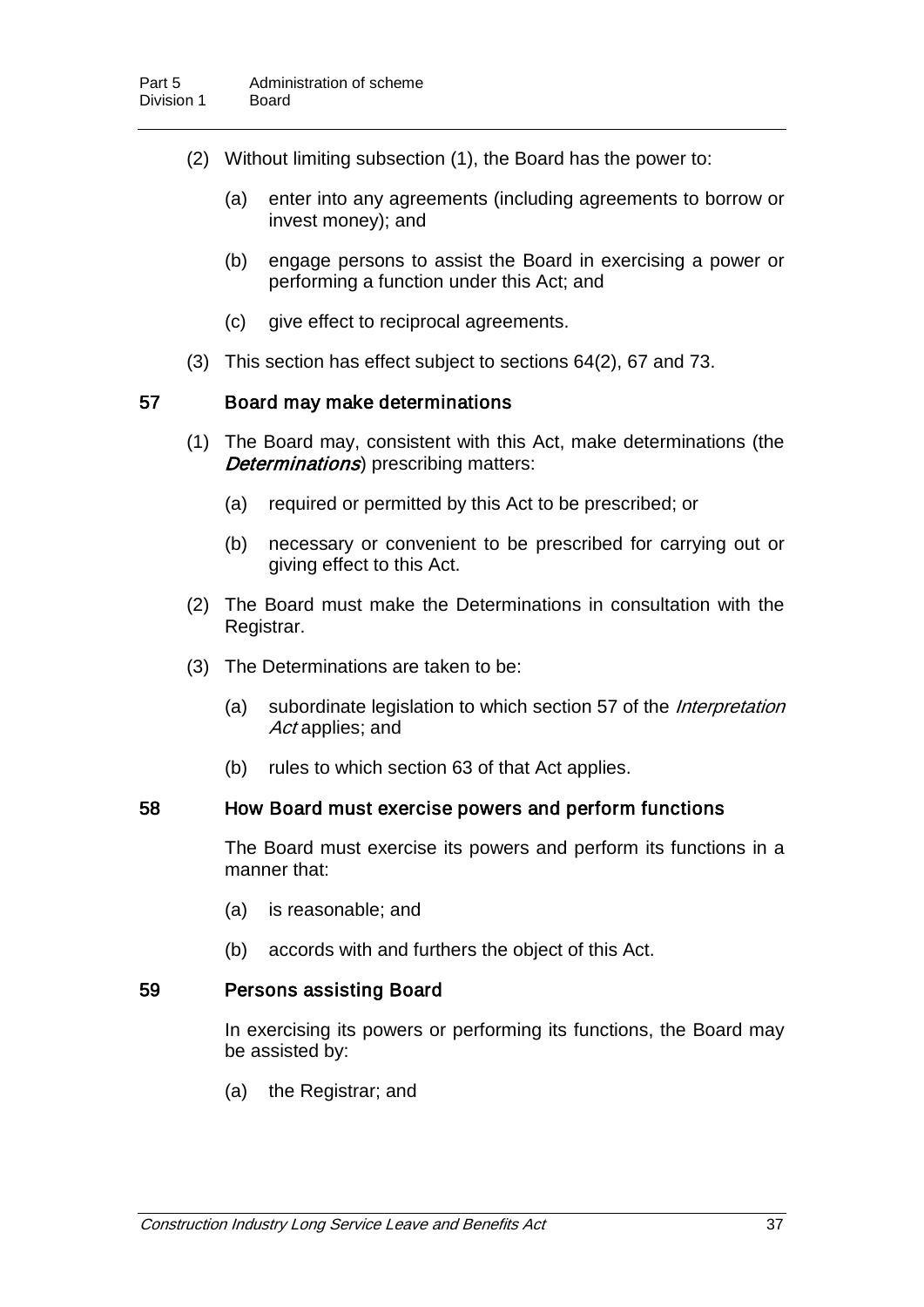- (b) any person who:
	- $(i)$  is an employee within the meaning of the *Public Sector* Employment and Management Act; and
	- (ii) is made available to the Board with the agreement of the Commissioner for Public Employment; and
- (c) any other person engaged by the Board.

#### 60 Delegation

- (1) The Board may delegate any of its powers or functions to a person mentioned in section 59(a), (b) or (c).
- (2) The delegation must be in writing.

### 61 Acting appointment

- (1) The Minister may appoint a person to act as a Board member if a Board member (the *absent member*) is absent or otherwise unable to perform the functions of the member.
- (2) However, if the absent member was appointed to represent a particular organisation, the person appointed to act as a Board member must also represent that organisation.

### 62 Vacation of office

A Board member vacates the member's office if:

- (a) the term of the office expires; or
- (b) the member resigns by writing signed by the member and delivered to the Minister; or
- (c) the Minister terminates the member's appointment.

#### 63 Termination of appointment

- (1) The Minister may terminate a Board member's appointment on the grounds of inability, inefficiency, misbehaviour or physical or mental incapacity.
- (2) The Minister must terminate a Board member's appointment if the member:
	- (a) becomes bankrupt, applies to take the benefit of a law for the relief of bankrupt or insolvent debtors, compounds with creditors or makes an assignment of the member's remuneration for their benefit; or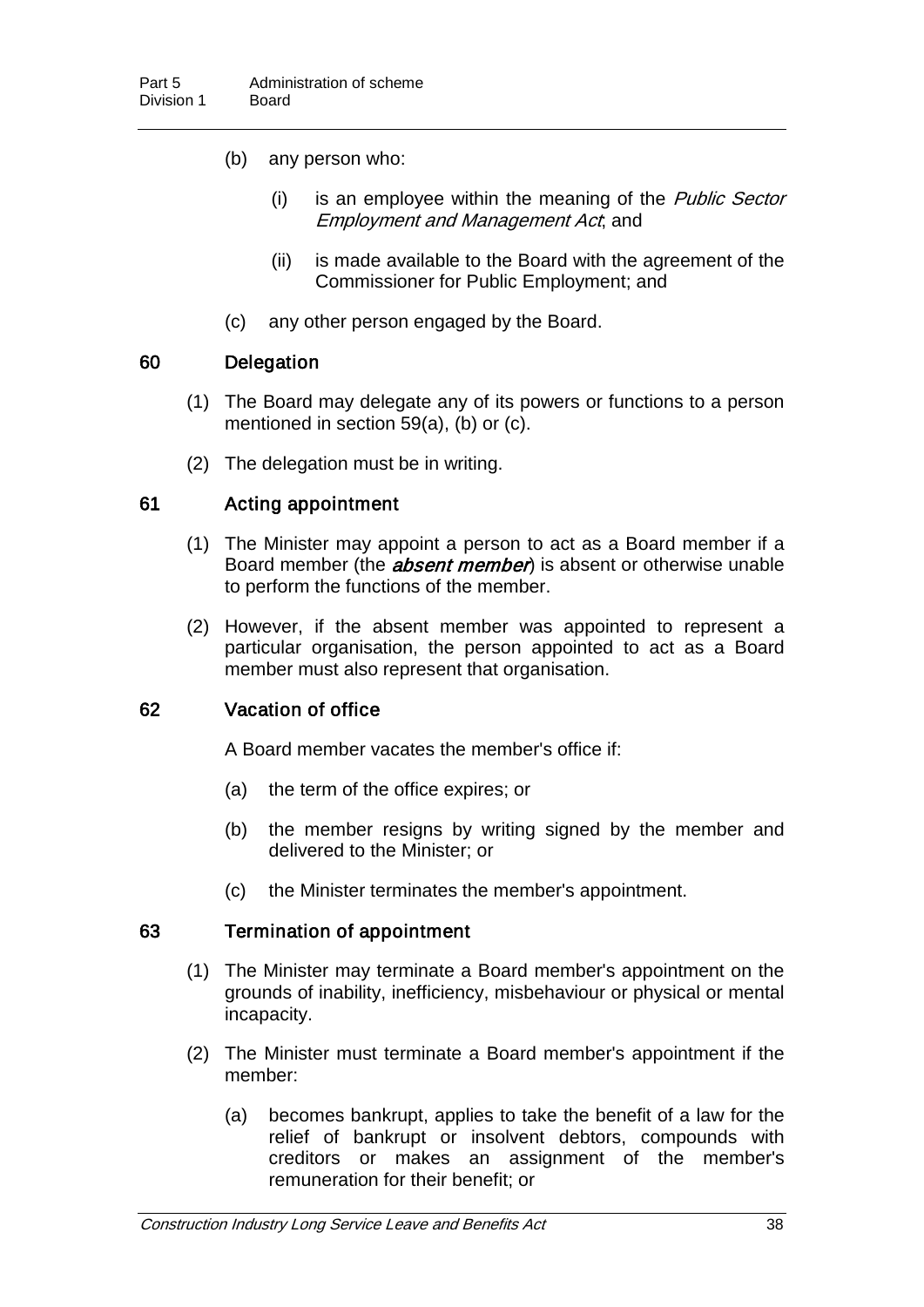- (b) is convicted in Australia of an offence punishable by imprisonment for 12 months or longer; or
- (c) is absent, except on leave granted by the Minister, from 3 consecutive meetings of the Board; or
- (d) fails to comply with section 65(1) or (3).

#### 64 Board meetings

- (1) The Chairperson must convene as many Board meetings as are necessary for the Board to exercise its powers or to perform its functions.
- (2) The Minister may direct the Chairperson to convene a meeting to deal with any matter specified by the Minister.
- (3) The Chairperson must comply with the direction.
- (4) At a Board meeting, 4 Board members constitute a quorum.
- (5) The Board must keep accurate minutes of the Board meetings.
- (6) The Chairperson is the presiding member of a Board meeting.
- (7) However, if the Chairperson is absent from a Board meeting, the Board members present at the meeting must elect one of those members to be the presiding member.
- (8) At a Board meeting, the presiding member:
	- (a) has a deliberative vote; and
	- (b) in the event of an equality of votes, also has a casting vote.

#### 65 Disclosure of interest

(1) If a Board member has a direct or indirect interest in a matter being considered or about to be considered by the Board, the member must disclose the nature of the interest in a Board meeting as soon as practicable after the relevant facts come to the member's knowledge.

Maximum penalty: 100 penalty units.

- (2) The disclosure must be recorded in the Board's minutes.
- (3) The member must not, while having that interest:
	- (a) take part in any deliberation or decision of the Board relating to that matter; or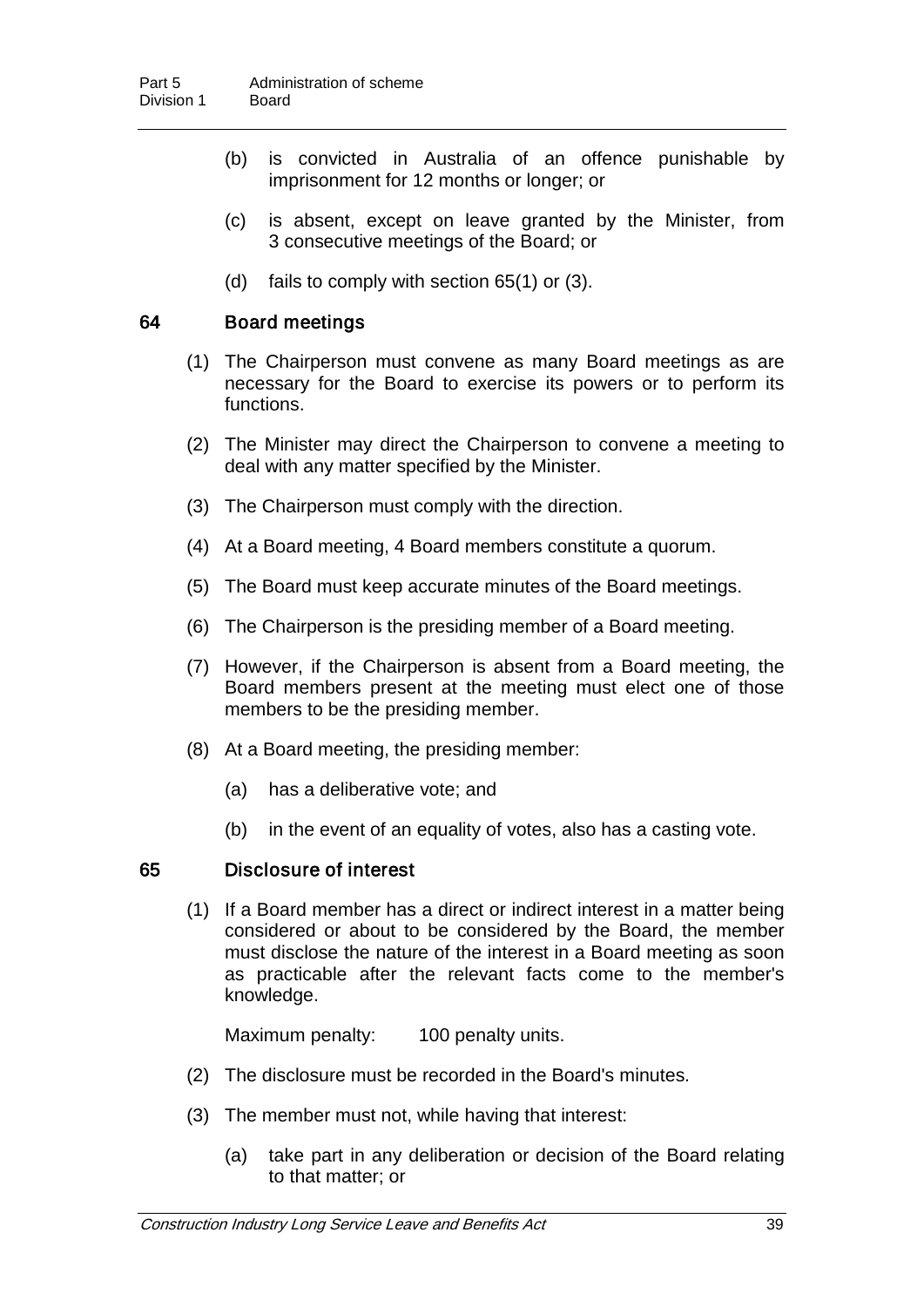(b) form part of the quorum of the Board in any deliberation or decision of the Board relating to that matter.

Maximum penalty: 100 penalty units.

- (4) However, subsection (3) does not apply if the Board resolves that the subsection does not apply to the member.
- (5) Despite such a resolution, the member may refuse to take part in any deliberation or decision of the Board relating to that matter.
- (6) The Board must maintain a register of the interests of the Board members.

#### 66 Provision of information to Minister

- (1) The Minister may request the Board to provide the Minister with any information about the administration of the Scheme (including information about the Board's financial position or financial affairs) as is specified by the Minister.
- (2) The Board must comply with the request.

#### 67 Direction by Minister

- (1) The Minister may give any direction to the Board about the exercise of any of its powers or the performance of any of its functions.
- (2) The Board must comply with the direction.
- (3) The Minister must table in the Legislative Assembly a copy of the direction within 6 sitting days after making the direction.
- (4) The annual report of the Board prepared under section 68 for a financial year must include a record of each direction given under subsection (1) in that year.

#### 68 Annual report

- (1) For each financial year, the Board must prepare an annual report on its operation during that year.
- (2) The report must include:
	- (a) each record that is required to be included in the report under section 67(4); and
	- (b) financial statements relating to the Board's operation for that year; and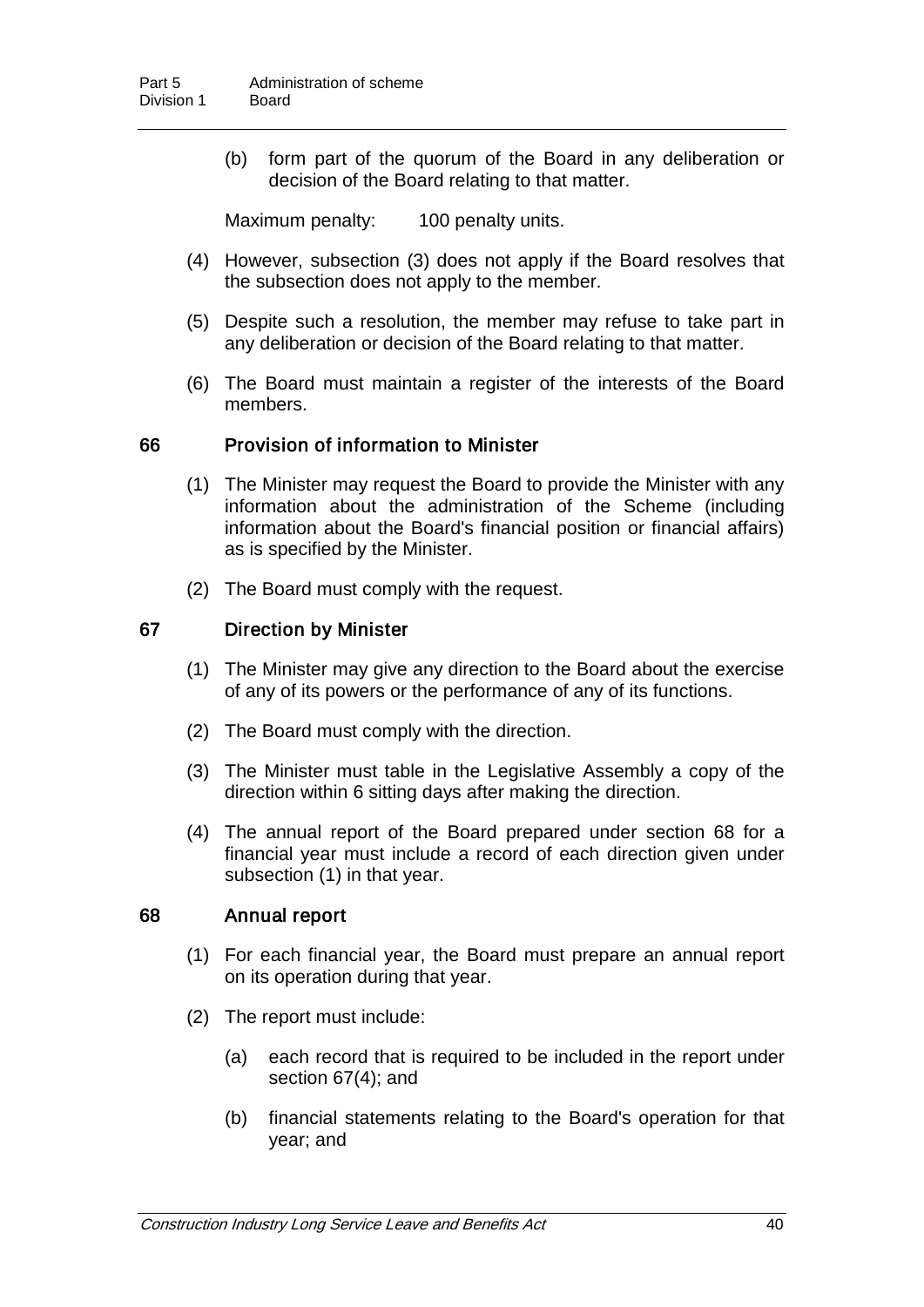- (c) the Auditor-General's report on the financial statements that is provided to the Board under section 69.
- (3) The financial statements must:
	- (a) be in a form that is approved by the Treasurer; and
	- (b) unless the Treasurer otherwise directs be prepared according to commercial accounting principles.
- (4) The Board must provide the Minister with the annual report within:
	- (a) one month after receiving the Auditor-General's report; or
	- (b) if another period is specified by the Minister that period.
- (5) The Minister must table in the Legislative Assembly a copy of the annual report within 6 sitting days after receiving that report.

#### 69 Board to provide Auditor-General with financial statements

- (1) The Board must provide the Auditor-General with the financial statements that are to be included in an annual report prepared under section 68 for a financial year.
- (2) The Board must do so within:
	- (a) 2 months after the end of that year; or
	- (b) if another period is specified by the Minister that period.
- (3) The Auditor-General must:
	- (a) audit the financial statements; and
	- (b) report to the Board on the financial statements.
- (4) The Auditor-General must do so within:
	- (a) 2 months after receiving the financial statements; or
	- (b) if another period is specified by the Administrator that period.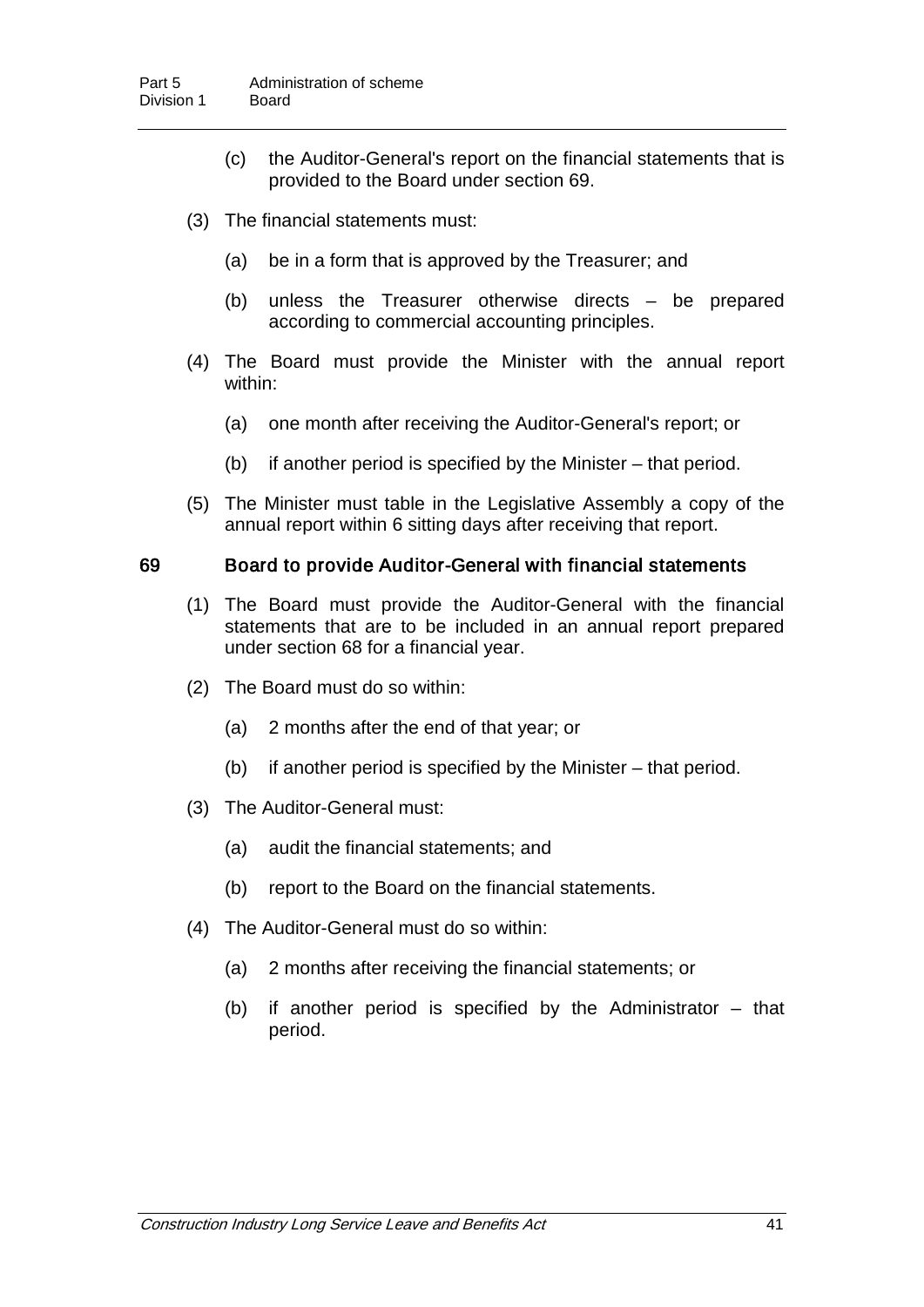## Division 2 Financial matters etc.

## 70 Money of Board

- (1) The money of the Board consists of:
	- (a) amounts of the levy paid to the Board; and
	- (b) amounts borrowed by the Board; and
	- (c) proceeds from the Board's investments; and
	- (d) amounts paid to the Board under reciprocal agreements; and
	- (e) amounts paid to the Board under an arrangement under section 52; and
	- (f) any other amounts received by the Board.
- (2) The money of the Board can only be applied for the following purposes:
	- (a) payments of long service benefits;
	- (b) expenses incurred in administering the Scheme;
	- (c) borrowings by the Board;
	- (d) investments by the Board;
	- (e) payments to reciprocal authorities under reciprocal agreements;
	- (f) any other payments in relation to the Scheme.
- (3) The money of the Board can only be applied with the Board's authority.

#### 71 Account keeping etc.

- (1) The Board must ensure that:
	- (a) proper accounts and records of the Board's transactions and financial affairs are kept; and
	- (b) there are adequate controls over the incurring of the Board's liabilities; and
	- (c) all payments out of the Board's money are correctly made and properly authorised; and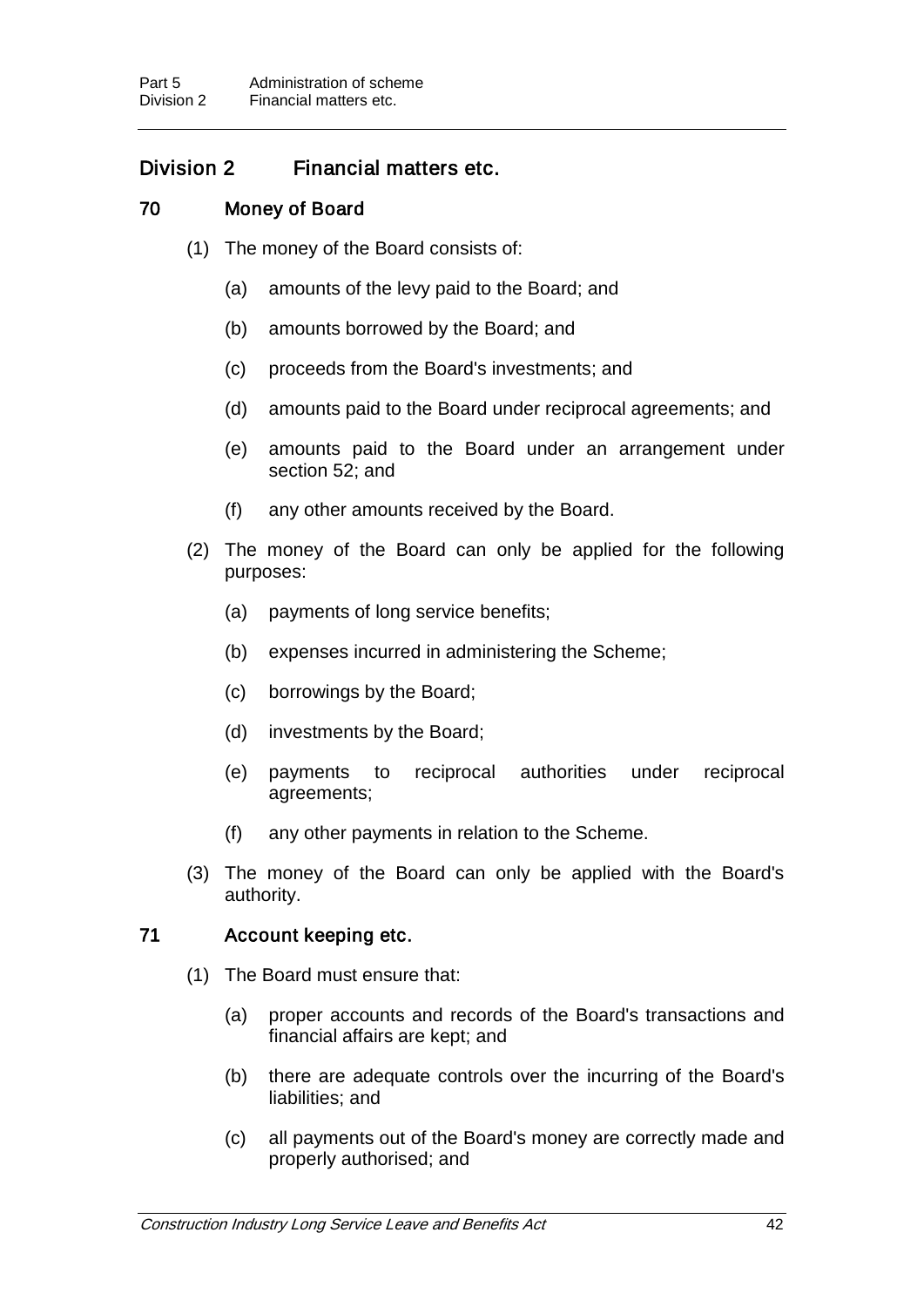- (d) adequate control is maintained over:
	- (i) the Board's property; and
	- (ii) property in the Board's custody, control or management.
- (2) The Treasurer may request the Board to provide the Treasurer with any information that the Treasurer reasonably requires to accurately assess the Board's financial position or financial affairs.
- (3) The Board must comply with the request.

#### 72 Refund or additional payment

- (1) The Board must pay to a person:
	- (a) any amount (including all or part of an amount of the levy) that the person has overpaid to the Board; or
	- (b) any amount (including all or part of an amount of a long service benefit) that the Board has underpaid to the person.
- (2) The Board must make the payment as soon as practicable after the Board becomes aware of the overpayment or underpayment.

#### 73 Treasurer's approval

- (1) The Board may only borrow money on terms and conditions approved by the Treasurer.
- (2) The Treasurer may, in writing, specify classes of investment in which the Board may invest its money without the Treasurer's approval.
- (3) The Board:
	- (a) may, without the Treasurer's approval, invest its money in an investment of a class that is specified under subsection (2); and
	- (b) may only invest its money in any other investment with the Treasurer's approval.

#### 74 Prudential and other standards

(1) The Regulations may make provision, consistent with this Act, about the prudential and other standards for the administration of the Scheme.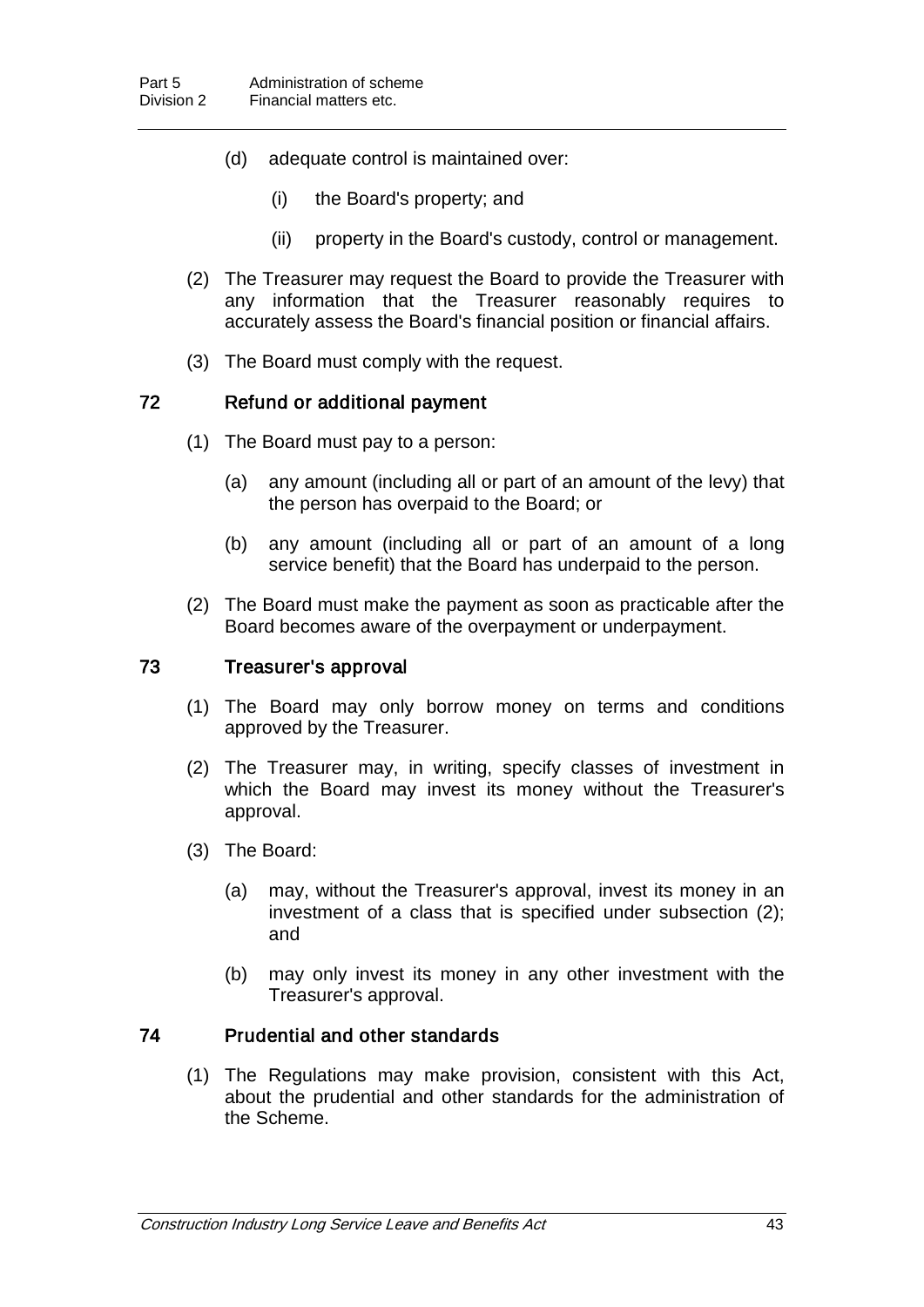- (2) Without limiting subsection (1), the Regulations may specify:
	- (a) the prudential and other standards that the Board must apply in administering the Scheme; and
	- (b) the procedures for the monitoring or enforcement of those standards, including the appointment of persons to carry out the monitoring.

#### 75 Effect of non-compliance

- (1) The validity of an act of the Board is not affected by a failure to:
	- (a) comply with a direction of the Minister that is given under section 64(2) or 67; or
	- (b) obtain an approval of the Treasurer as required by section 73.
- (2) Without limiting subsection (1), the validity of a contract for an investment mentioned in section 73(3)(b) is not affected by a failure of the Board to obtain an approval of the Treasurer for that contract.

#### Division 3 Registrar

#### 76 Appointment of Registrar

- (1) The Board must appoint a person to be the Registrar for the Scheme.
- (2) The Registrar must be a person who:
	- (a) is an employee within the meaning of the Public Sector Employment and Management Act; and
	- (b) is made available to the Board with the agreement of the Commissioner for Public Employment.

#### 77 Registrar's powers and functions

- (1) The Registrar:
	- (a) must administer the Scheme (including exercising the Registrar's powers and performing the Registrar's functions under this Act) in accordance with any direction given by the Board; and
	- (b) may exercise any of the Board's powers or perform any of the Board's functions as is authorised by the Board.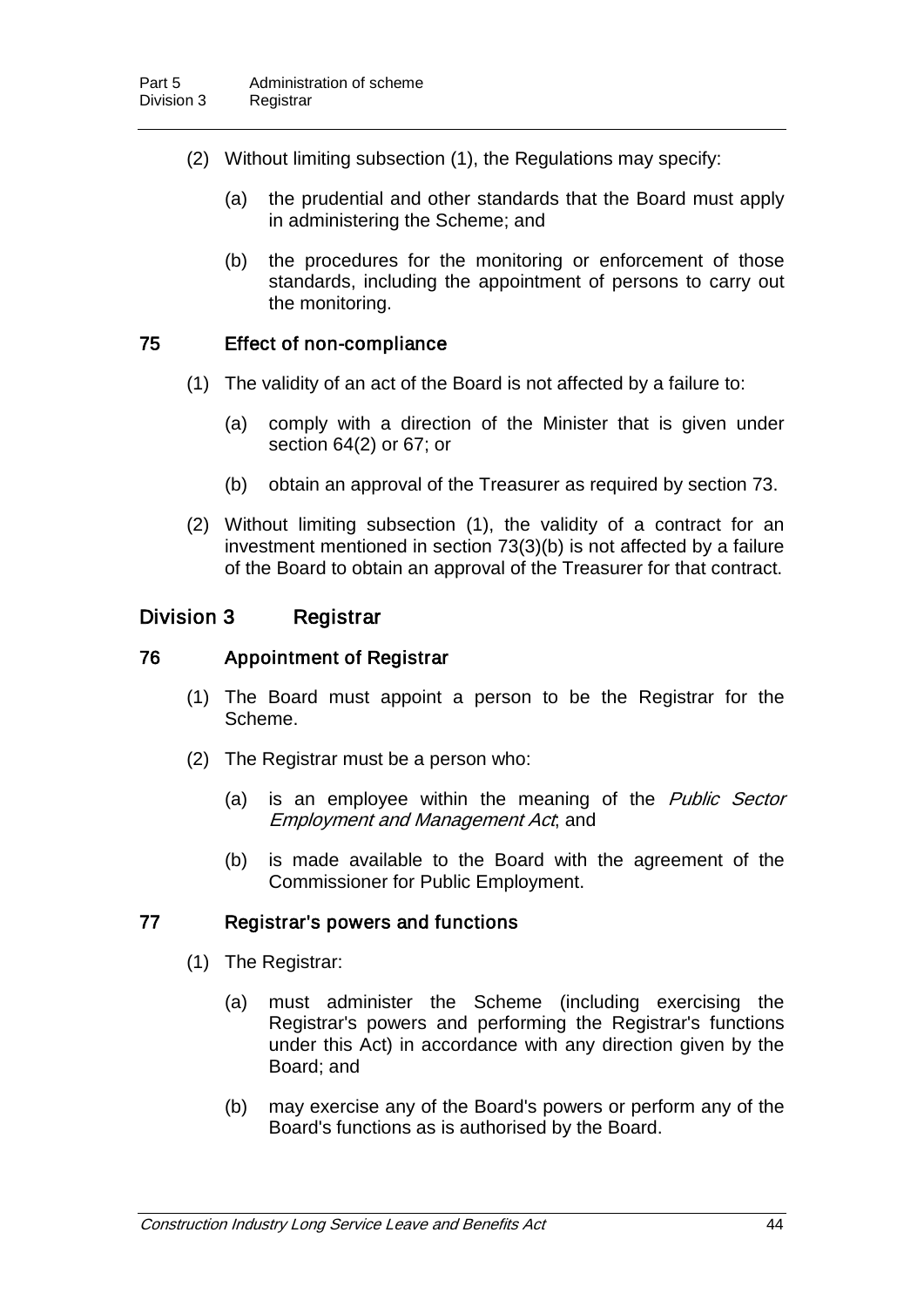- (2) Without limiting subsection (1), the Registrar must, in accordance with any direction given by the Board, maintain:
	- (a) the Construction Workers Register; and
	- (b) the Construction Employers Register.

## 78 Delegation

- (1) The Registrar may delegate any of the Registrar's powers or functions to a person mentioned in section 59(b) or (c).
- (2) The delegation must be in writing.

### 79 Approved forms

The Registrar may approve forms for this Act.

#### 80 Inspection

- (1) The Registrar may carry out inspections for the purposes of monitoring compliance with this Act, including compliance with this Act by any of the following persons:
	- (a) construction workers;
	- (b) persons who employ or engage construction workers;
	- (c) persons (other than construction workers) who carry out or are to carry out construction work;
	- (d) persons for whom construction work is or is to be carried out.
- (2) The Registrar may:
	- (a) at any reasonable time, enter a place (including residential premises) which the Registrar reasonably believes to be occupied for a purpose that relates to:
		- (i) the employment or engagement of construction workers; or
		- (ii) construction work on which the levy is or may be imposed; or
	- (b) require a person at that place to provide the Registrar with any information or records relating to that employment, engagement or construction work (as the case requires); or
	- (c) make copies of such records; or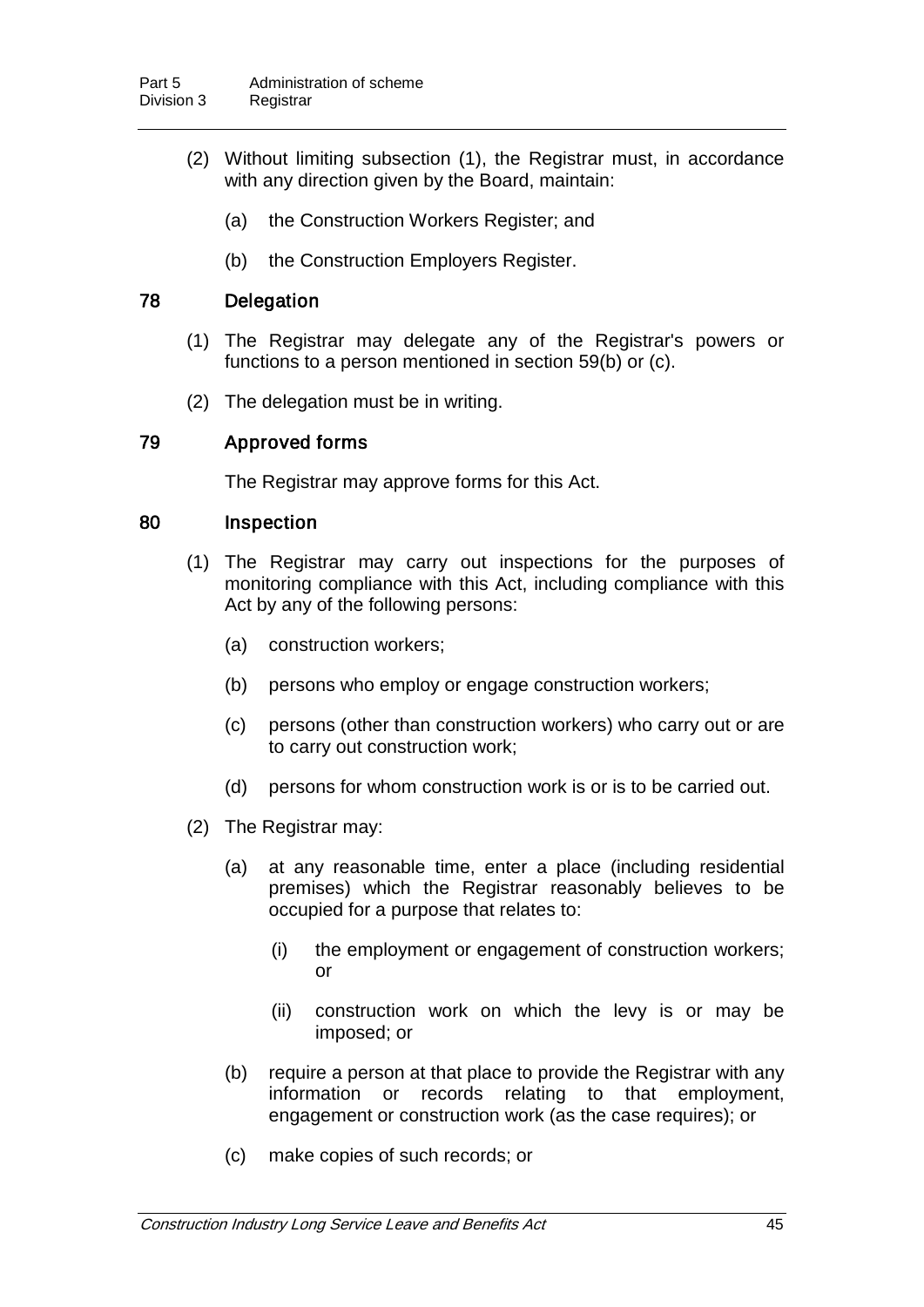- (d) operate any electronic equipment at the place for the purposes of retrieving such records.
- (3) Subject to subsection (4), a person must not, without reasonable excuse:
	- (a) obstruct, resist or hinder the Registrar from doing any of the things mentioned in subsection (2); or
	- (b) fail to comply with a requirement given to the person by the Registrar for the purposes of doing any of those things; or
	- (c) fail to comply with a requirement mentioned in subsection (2)(b).

Maximum penalty: If the offender is a natural person  $-$ 100 penalty units.

> If the offender is a body corporate – 500 penalty units.

- (4) If the Registrar enters a place without producing the Registrar's identity card when requested to do so:
	- (a) the Registrar is not authorised to remain at that place; and
	- (b) a person is not required to comply with a requirement mentioned in subsection (3)(b) or (c).

#### 81 Registrar may require provision of information

- (1) The Registrar may, by written notice:
	- (a) require a person who employs or engages construction workers to provide the Registrar with any information relating to that employment or engagement; or
	- (b) require any of the following persons to provide the Registrar with any information relating to construction work on which the levy is or may be imposed:
		- (i) a person who carries out or is to carry out the work;
		- (ii) a person for whom the work is or is to be carried out.
- (2) A person to whom the notice is given must not, without reasonable excuse:
	- (a) fail to comply with the requirement within 14 days after receiving the notice; or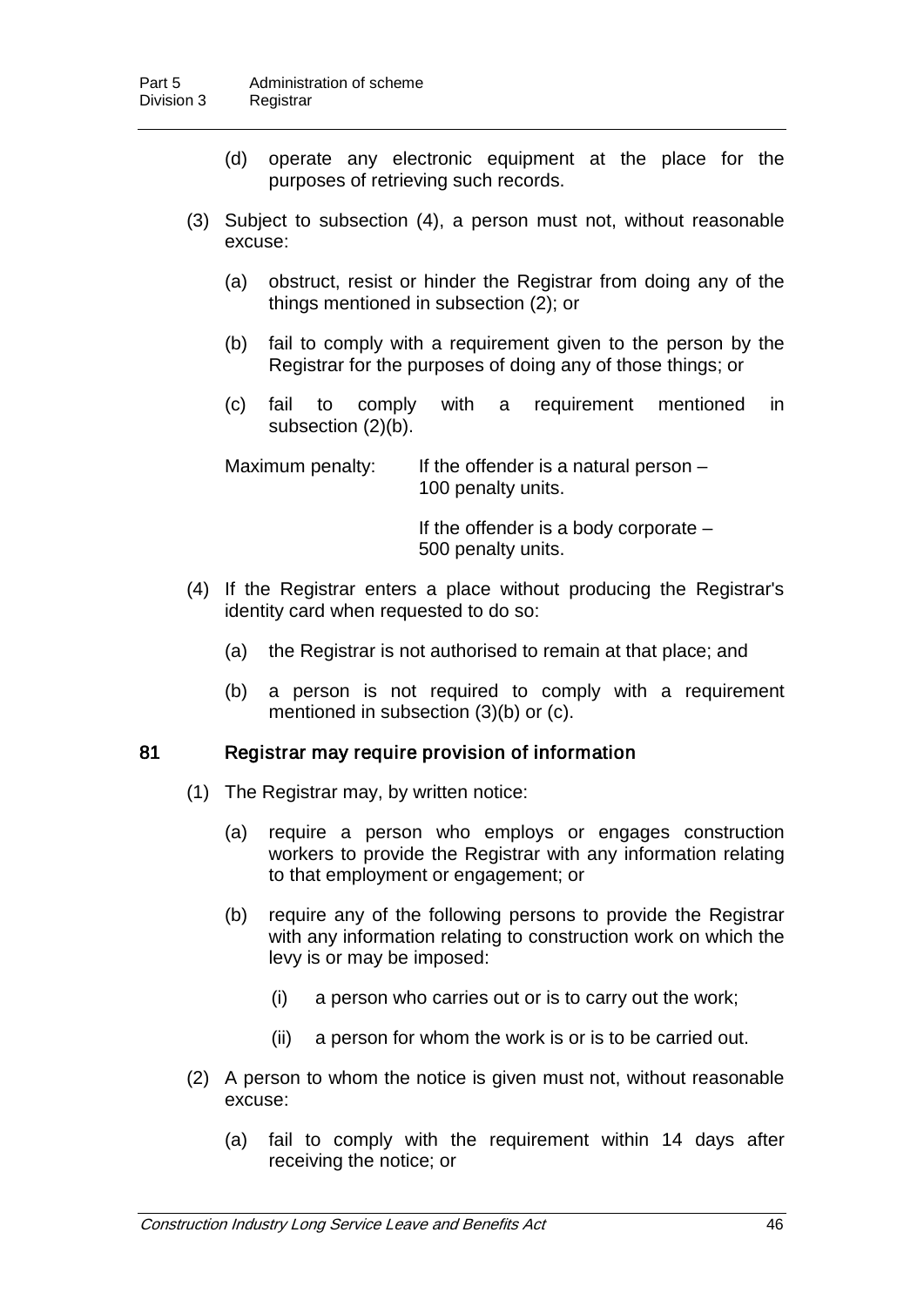(b) provide the Registrar with any information that the person knows to be false or misleading in relation to that requirement.

Maximum penalty: If the offender is a natural person  $-$ 100 penalty units.

> If the offender is a body corporate – 500 penalty units.

### 82 Identity cards

- (1) When performing the Registrar's functions under section 80, the Registrar must carry an identity card provided by the Board that:
	- (a) states the name and office of the Registrar; and
	- (b) includes a photograph of the Registrar; and
	- (c) contains:
		- (i) the signature of the Registrar; and
		- (ii) the verification of that signature by the Board.
- (2) If a delegate of the Registrar performs the Registrar's functions under section 80, the delegate must carry an identity card provided by the Registrar that:
	- (a) states the name and office of the delegate; and
	- (b) specifies the delegation under which the delegate may exercise the Registrar's powers or perform the Registrar's functions; and
	- (c) includes a photograph of the delegate; and
	- (d) contains:
		- (i) the signature of the delegate; and
		- (ii) the verification of that signature by the Registrar.
- (3) A person who ceases to be a delegate of the Registrar must immediately return the delegate's identity card to the Registrar.

Maximum penalty: 20 penalty units.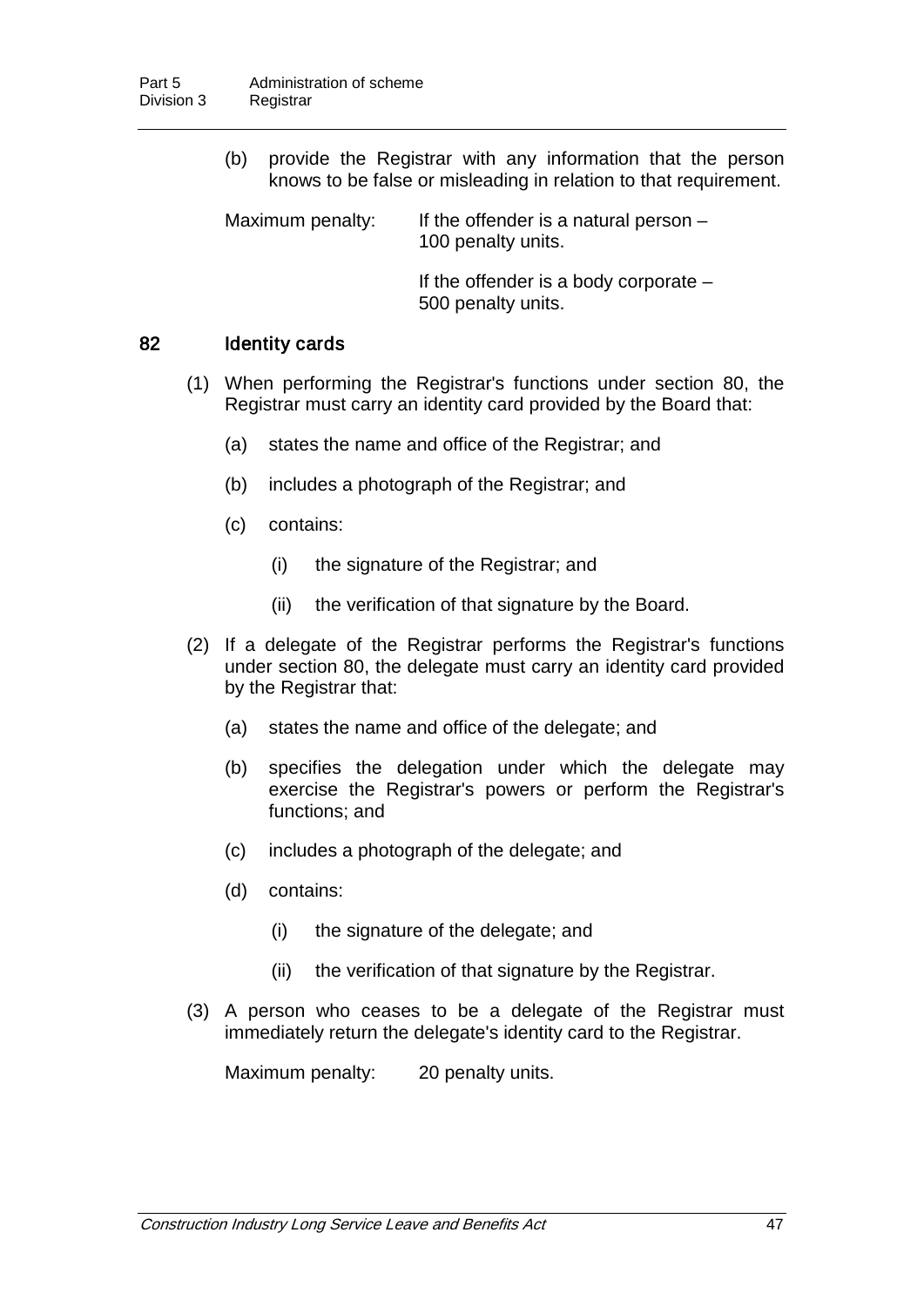## Division 4 Reconsideration and review

## 83 Application

This Division applies in relation to the following decisions:

- (a) a decision to refuse to register a person under section 12;
- (b) a decision to deregister a person under section 13(1)(a);
- (c) a decision to:
	- (i) refuse an application by a person for a long service benefit under section 19, 20, 21 or 22; or
	- (ii) pay a long service benefit to a person under section 19, 20, 21 or 22; or
	- (iii) require an employer to pay an amount for the recognition of a previous service under section 95 or 96;
- (d) a decision that relates to a person's liability to pay the levy (see section 50);
- (e) a decision concerning the information included in an annual certificate that is given to a person;
- (f) a decision concerning the information about a person who is a registered worker that is included in the Construction Workers Register;
- (g) a decision concerning the information about a person who is a registered employer that is included in the Construction Employers Register.

#### 84 Reconsideration by Board

- (1) A person may apply to the Board for the reconsideration of a decision to which this Division applies if the person:
	- (a) is the person mentioned in section  $83(a)$ , (b), (c), (d), (e), (f) or (g) in relation to the decision; and
	- (b) is dissatisfied with the decision.
- (2) An application by a person for a reconsideration of a decision mentioned in section 83(a), (b), (c) or (d) must be made within 28 days after the notice for the decision is given to the person.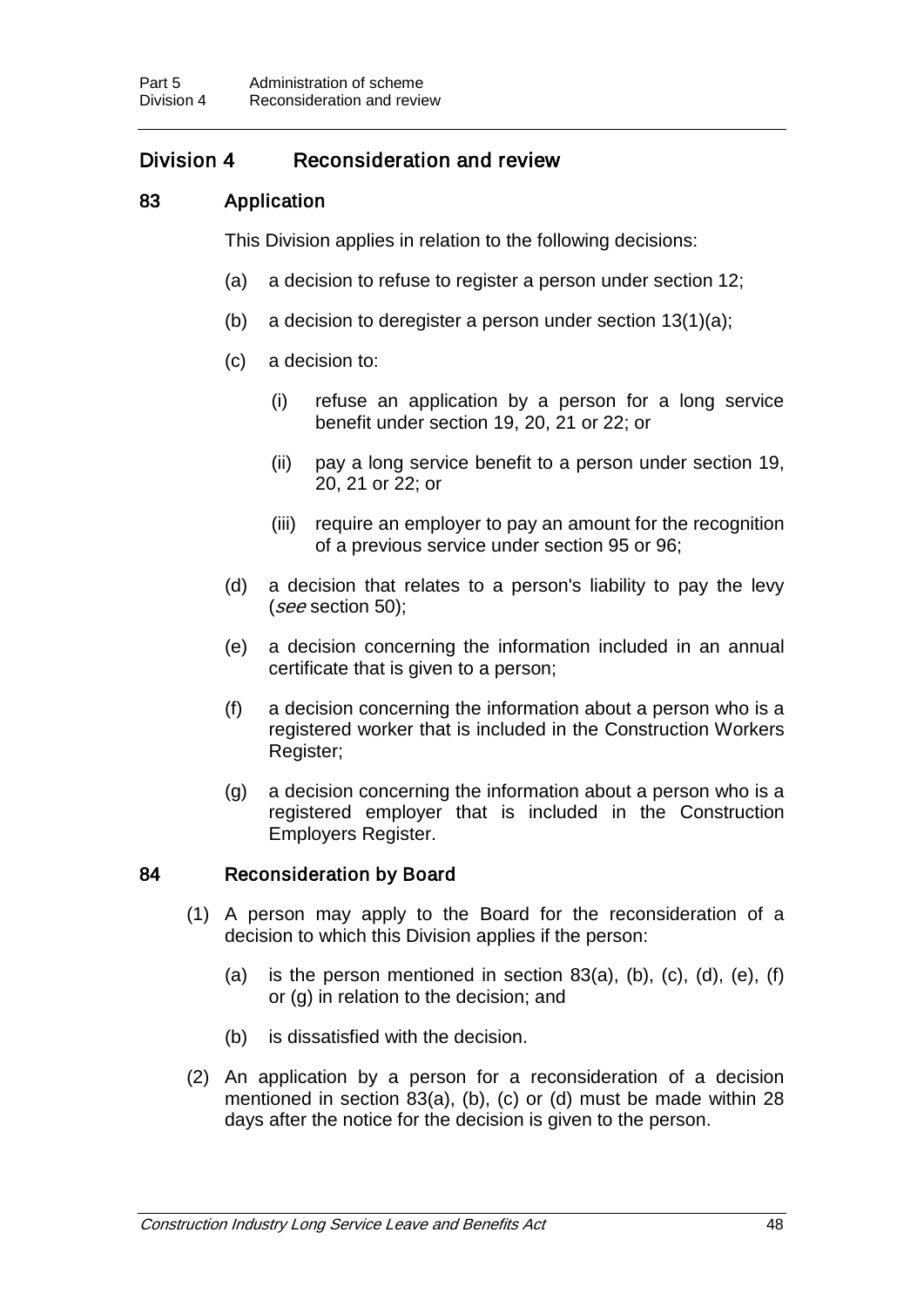- (3) An application by a person for a reconsideration of a decision mentioned in section 83(e) must be made within 45 days after the annual certificate is given to the person.
- (4) An application by a person for a reconsideration of a decision mentioned in section 83(f) or (g) may be made at any time.
- (5) An application must be made in an approved form.
- (6) On receiving the application, the Board may reconsider the decision as it thinks fit.
- (7) The application does not affect the operation or implementation of the decision.
- (8) However, the Board may make another decision staying or otherwise affecting the operation or implementation of so much of the decision as the Board considers appropriate to effectively decide the application.
- (9) The other decision:
	- (a) is subject to the conditions specified in it; and
	- (b) has effect:
		- (i) for the period specified by the Board; or
		- (ii) if no period is specified by the Board until the application is decided.
- (10) The Board is taken to have refused the application if the Board fails to give the applicant a notice of its decision on the application within 30 days after it received the application.

### 85 Review by Court

- (1) A person who has applied for a reconsideration under section 84 may apply to the Local Court for a review of the Board's decision on the reconsideration if the person is dissatisfied with that decision.
- (2) The application must be made within:
	- (a) 28 days after the Board gives a notice of that decision if the notice is given within 30 days after the Board received the application for the reconsideration; or
	- (b) in any other case a longer period that is specified in the Regulations.
- (3) The Court may conduct the review as it thinks fit.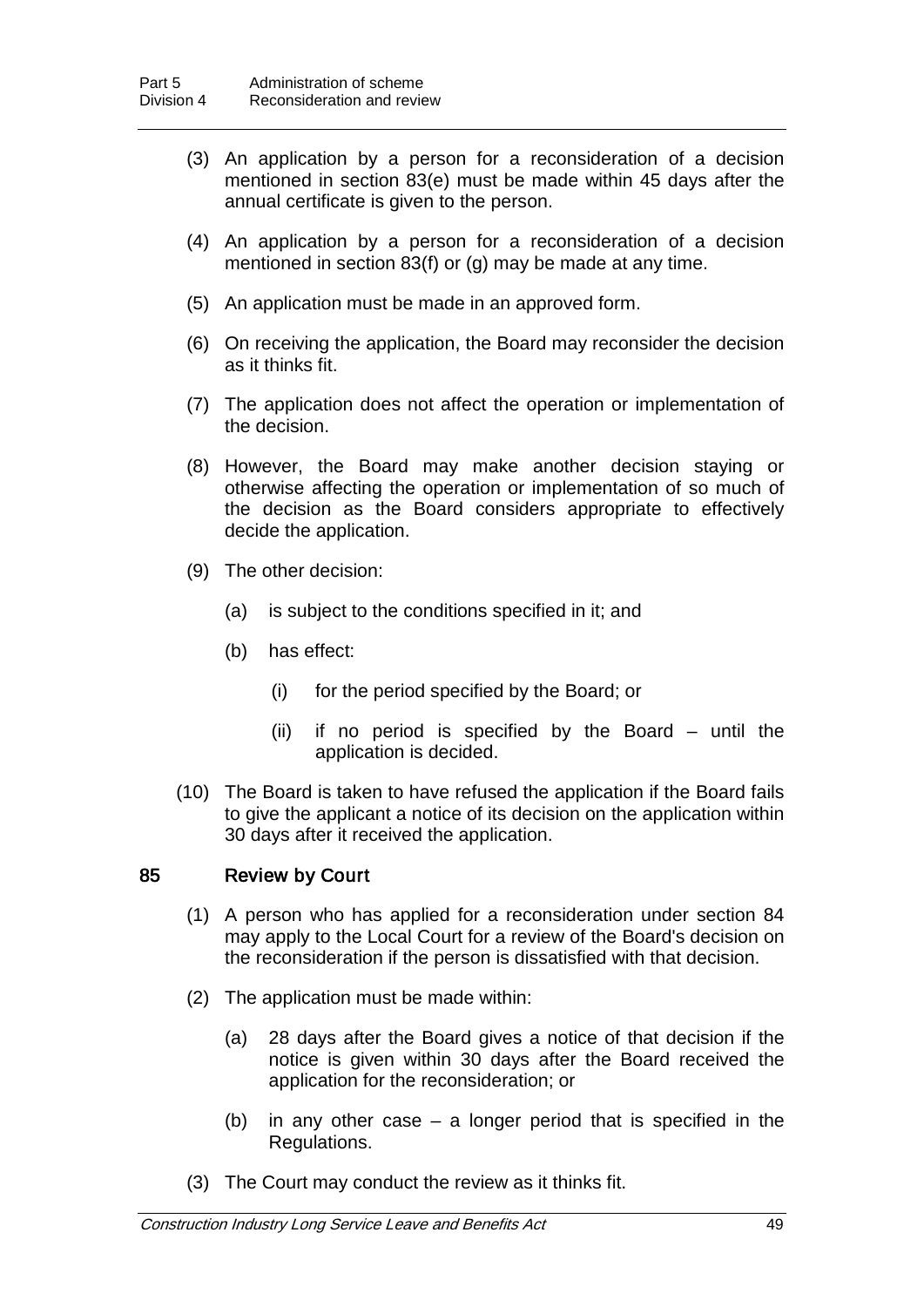- (4) In reviewing that decision, the Court may:
	- (a) affirm the decision; or
	- (b) set aside the decision and substitute a new decision.
- (5) The Court must give reasons for its decision.
- (6) The application for the review of the Board's decision does not affect the operation or implementation of the decision.
- (7) However, the Court may make an order staying or otherwise affecting the operation or implementation of so much of the decision as the Court considers appropriate to effectively decide the application.
- (8) The order:
	- (a) is subject to the conditions specified in it; and
	- (b) has effect:
		- (i) for the period specified by the Court; or
		- (ii) if no period is specified by Court until the application is decided.
- (9) The Court's decision has effect as if it had been made by the Board or the Registrar for this Act (except this Division).

## Division 5 Reciprocal agreements

#### 86 Minister may enter into reciprocal agreement

- (1) The Minister may enter into an agreement with a Minister of a State if:
	- (a) the Minister of the State is responsible for administering a law that establishes a scheme that relates to long service leave for construction workers (the *reciprocal scheme*); and
	- (b) the agreement makes provision for the mutual recognition of matters arising from the Scheme and from the reciprocal scheme.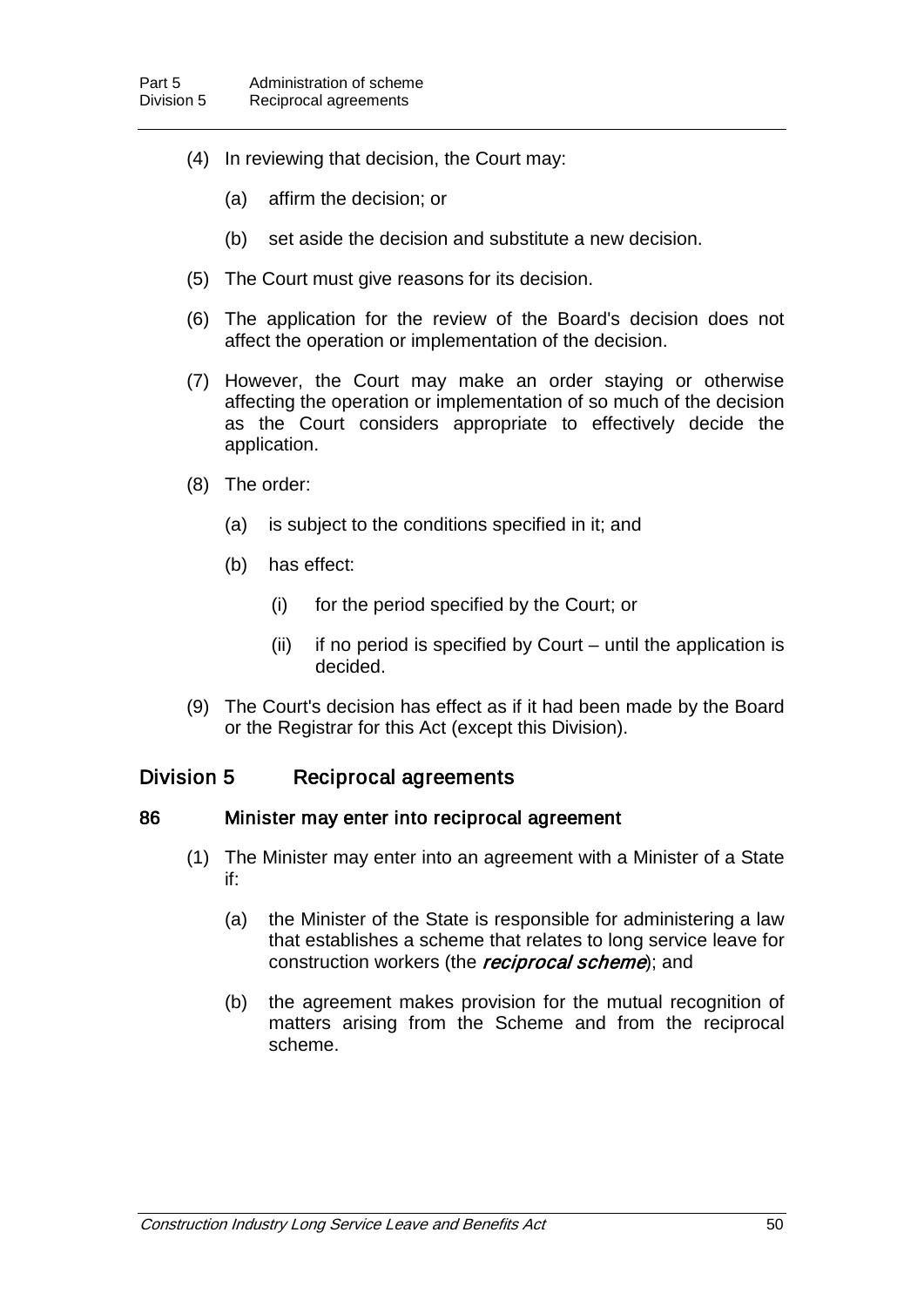- (2) Without limiting subsection (1)(b), the agreement may make provision about:
	- (a) the payments of amounts:
		- (i) by the Board to a person or body (the reciprocal authority) for the reciprocal authority's recognition of all or part of the qualifying service of a registered worker; or
		- (ii) by the reciprocal authority to the Board for the Board's recognition of a period of service (including a period before the commencement of this Act) credited to a registered worker under the reciprocal scheme; or
	- (b) the exchange of information between the Board and the reciprocal authority; or
	- (c) any other matters relating to long service leave for construction workers as the Minister thinks necessary or convenient.
- (3) After entering into the agreement, the Minister must, by notice in the *Gazette*:
	- (a) state that the Minister has entered into the agreement; and
	- (b) declare that the agreement is a reciprocal agreement for this Act.

## 87 Transfer of credits to Scheme

- (1) A registered worker may apply to the Board in an approved form for the Board's recognition of a period of service credited to the worker (the *previous service*) under a reciprocal scheme.
- (2) On receiving the application, the Board must request the reciprocal authority for the scheme to pay to the Board an amount for the recognition in accordance with the reciprocal agreement to which the scheme relates.
- (3) On receiving the payment:
	- (a) the Board must, in accordance with the Determinations, recognise so much of the previous service as corresponds to the payment; and
	- (b) the Registrar must:
		- (i) convert the recognised service into an LSL credit for the worker in accordance with the Determinations; and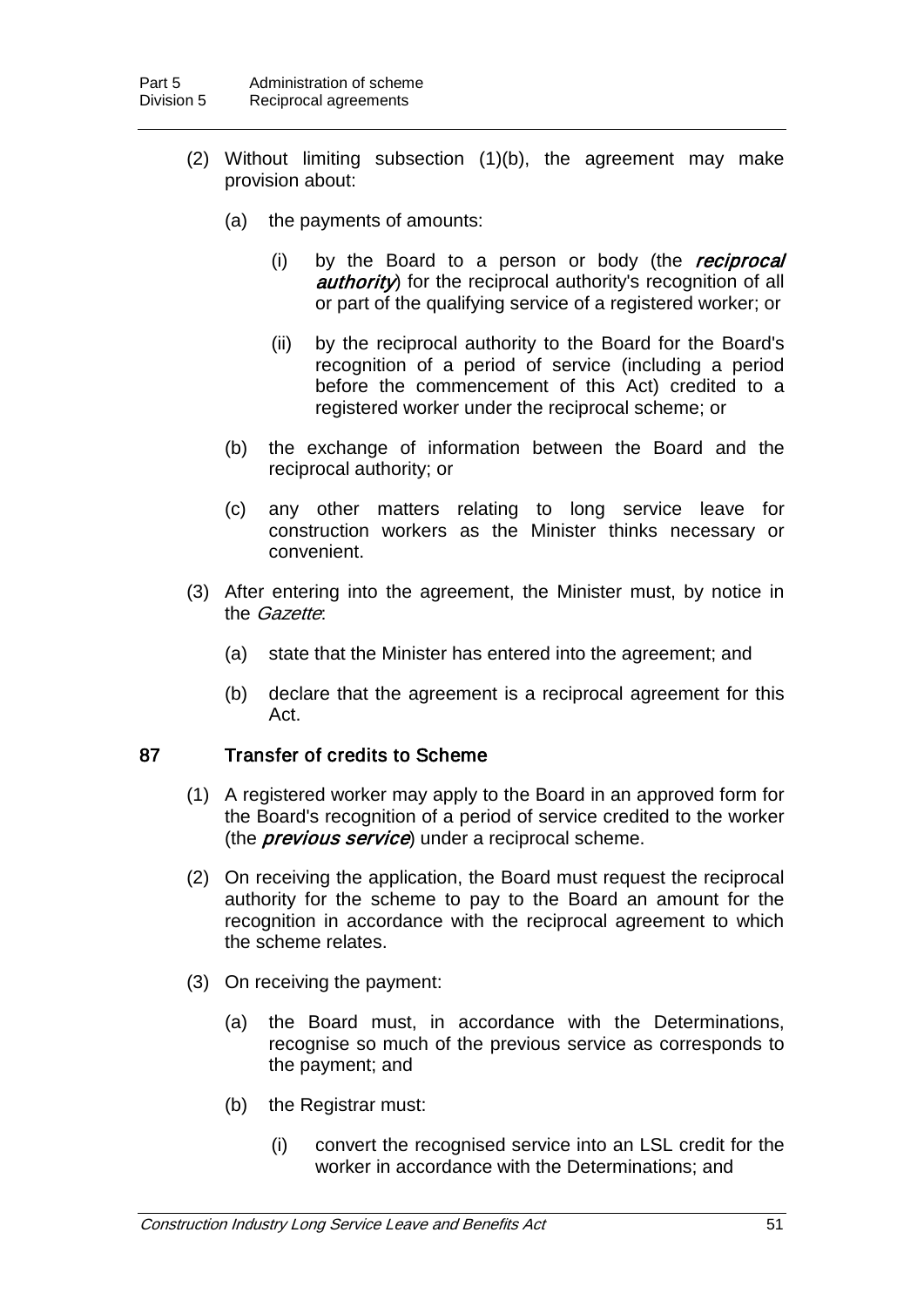- (ii) credit the worker with the LSL credit.
- (4) This section has effect subject to the reciprocal agreement.

### 88 Transfer of credits out of Scheme

- (1) The Board may, in accordance with the Determinations:
	- (a) allow all or part of the qualifying service of a registered worker to be recognised by a reciprocal authority for a reciprocal scheme; and
	- (b) pay an amount to the reciprocal authority for that recognition.
- (2) After making the payment, the Registrar must:
	- (a) disregard so much of that qualifying service as is so recognised; and
	- (b) adjust the worker's LSL credits in accordance with the Determinations.
- (3) This section has effect subject to the reciprocal agreement to which the reciprocal scheme relates.

## Division 6 Other administrative matters

#### 89 Protection from liability

- (1) This section applies to a person who is or has been:
	- (a) a Board member; or
	- (b) a person mentioned in section 59(a), (b) or (c).
- (2) The person is not civilly or criminally liable for an act done or omitted to be done by the person in good faith in the exercise or purported exercise of a power, or the performance or purported performance of a function, under this Act.
- (3) In addition, the person is not civilly or criminally liable for an act done or omitted to be done by the Board in the exercise or purported exercise of a power, or the performance or purported performance of a function, under this Act.
- (4) Subsections (2) and (3) do not affect any liability the Territory or the Board would, apart from those subsections, have for the act or omission.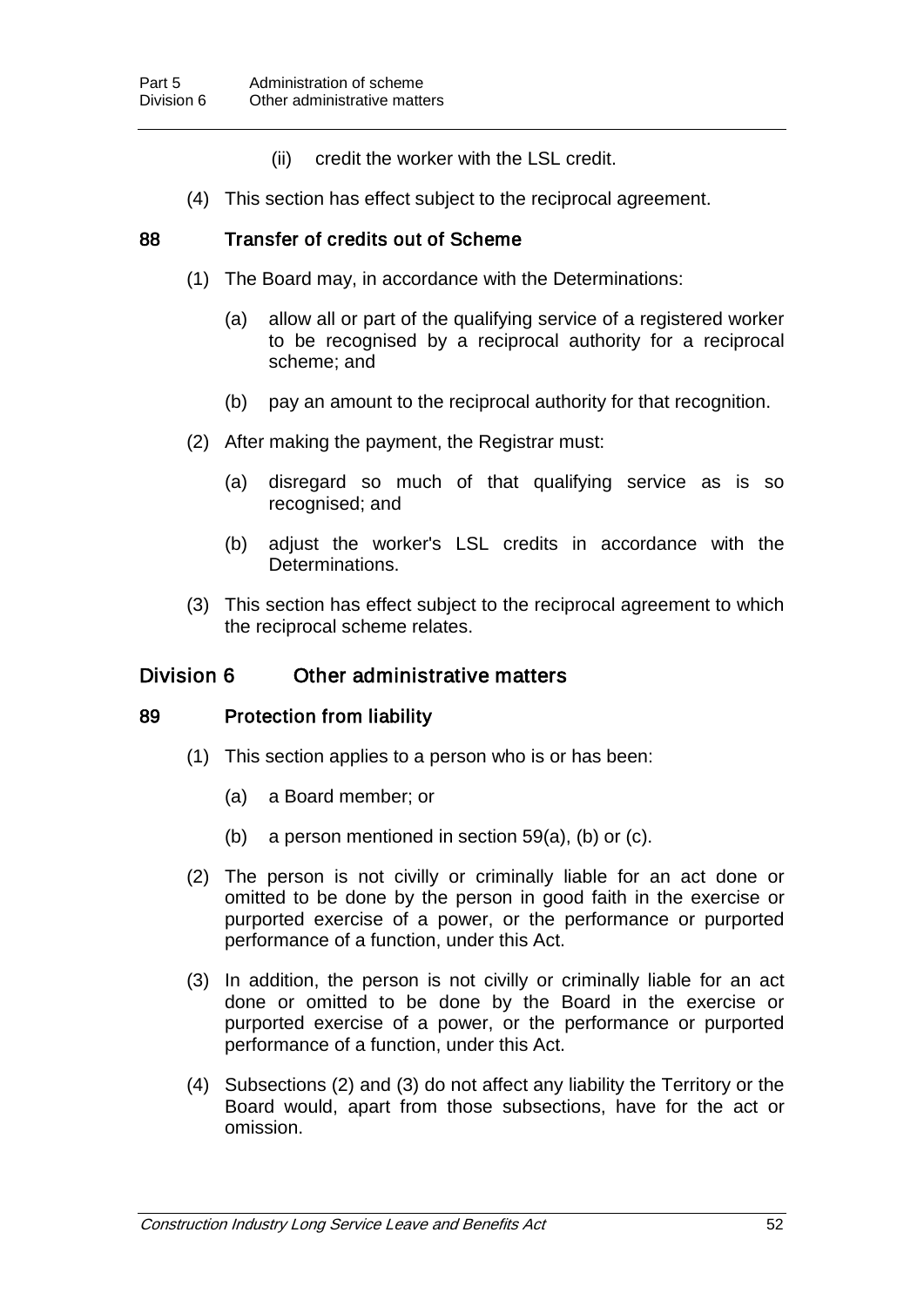## 90 Secrecy

- (1) This section applies to a person who is or has been:
	- (a) a Board member; or
	- (b) a person mentioned in section 59(a), (b) or (c).
- (2) The person must not:
	- (a) record any information obtained by the person in exercising a power or performing a function under this Act; or
	- (b) disclose any such information to a person or body (including a court); or
	- (c) publish all or part of a document obtained by the person in exercising a power or performing a function under this Act; or
	- (d) produce to a court a document or any other thing obtained by the person in exercising a power or performing a function under this Act.
- (3) Subsection (2) does not apply in relation to:
	- (a) any recording, disclosure, publishing or production that is part of the exercise of a power or the performance of a function under this Act; or
	- (b) any recording, disclosure, publishing or production in relation to the administration of this Act; or
	- (c) any recording, disclosure, publishing or production for:
		- (i) a person who is the subject of the information, document or thing; or
		- (ii) another person with the consent of the person mentioned in subparagraph (i) (whether the consent has been given expressly or by implication); or
		- (iii) a person prescribed by the Regulations.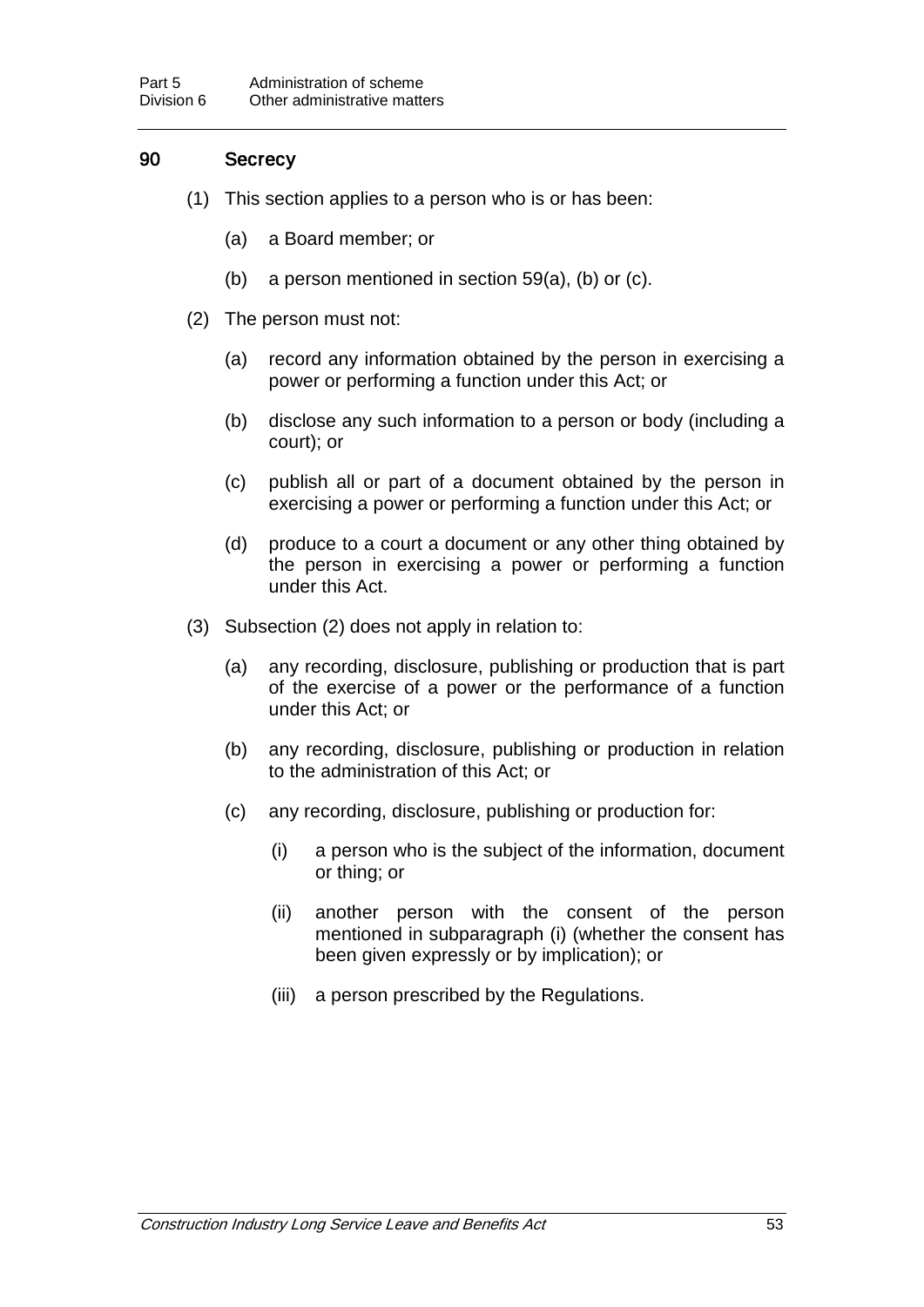(4) A person who fails to comply with subsection (2) is guilty of an offence.

Maximum penalty: If the offender is a natural person – 400 penalty units or imprisonment for 2 years. If the offender is a body corporate –

2 000 penalty units.

### 91 Appointment of actuary

- (1) The Minister must appoint an actuary for the Scheme.
- (2) The actuary must conduct, as requested by the Minister but at least once every 3 years, a review of:
	- (a) the administration of the scheme (including any financial aspect of that administration); and
	- (b) the methods used in working out long service benefits; and
	- (c) the levy rate.
- (3) The actuary must provide the Minister with a report on the review within the time specified by the Minister.
- (4) The actuary may make any recommendation in the report about any of the matters mentioned in subsection (2)(a), (b) or (c).
- (5) Without limiting subsection (4), the actuary may recommend a new levy rate.
- (6) If the Minister asks the actuary to review, for the Scheme, liability in relation to an excess amount, as defined in section 33, for particular construction work and make a recommendation about the percentage to be the determined percentage under that section for the excess amount, the actuary must provide the Minister with a report about the review and recommendation within the time specified by the Minister.
- (7) The Minister must table in the Legislative Assembly a copy of a report under subsection (3) or (6) within 6 sittings days after receiving the report.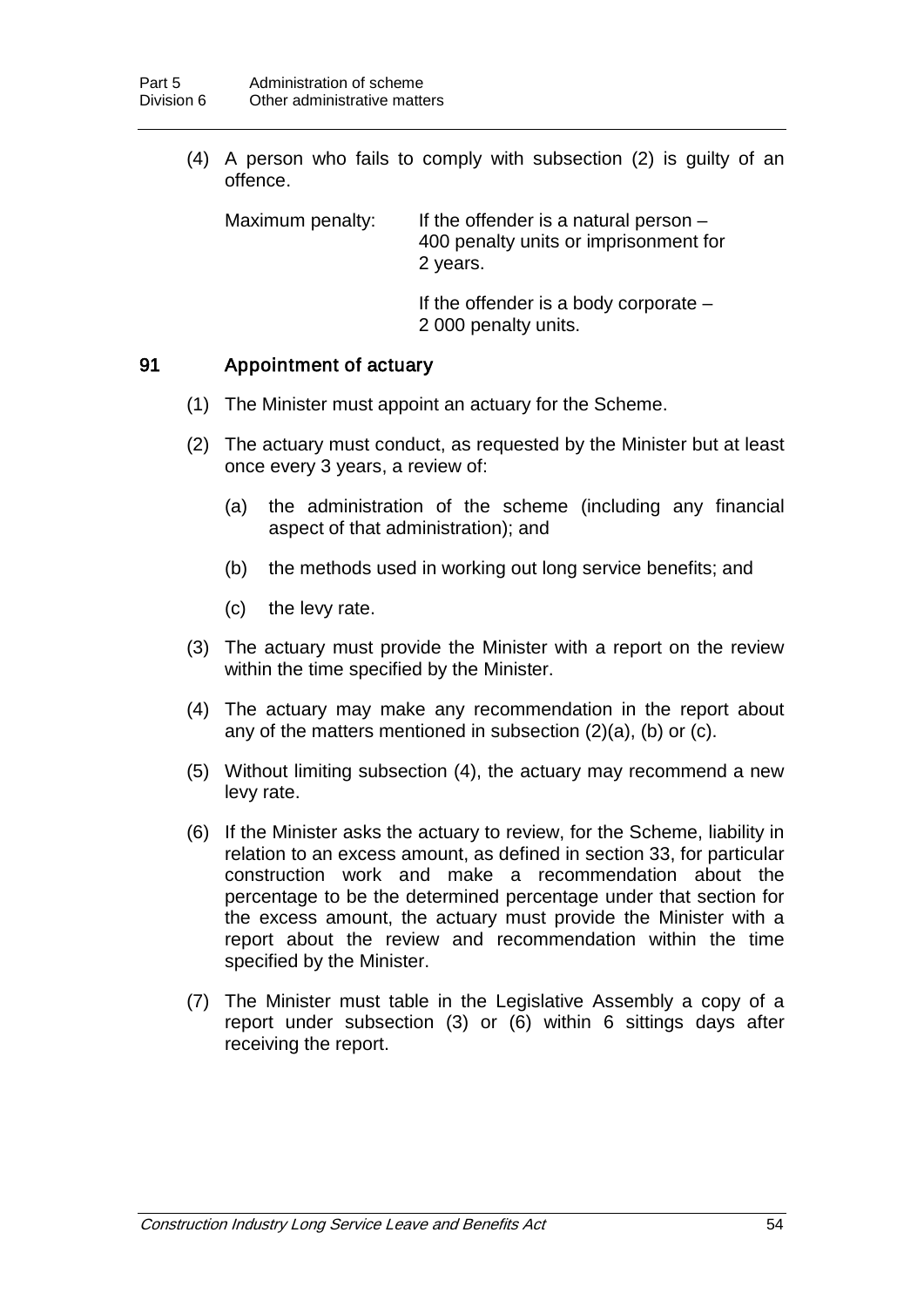Part 6 Transitional matters for Construction Industry Long Service Leave And Benefits Act 2005

Division 1 Transitional matters relating to Long Service Leave Act

## 92 Regulations

- (1) The Administrator may make regulations, not inconsistent with this Act, prescribing matters:
	- (a) required or permitted by this Act to be prescribed; or
	- (b) necessary or convenient to be prescribed for carrying out or giving effect to this Act.
- (2) The Regulations may prescribe for an offence against the Regulations a fine not exceeding:
	- (a) if the offender is a natural person 100 penalty units; or
	- (b) if the offender is a body corporate 500 penalty units.

## Part 6 Transitional matters for Construction Industry Long Service Leave And Benefits Act 2005

## Division 1 Transitional matters relating to Long Service Leave Act

#### 93 Application

Except as provided by this Division:

- (a) a person's qualifying service under the Long Service Leave Act must not be taken into account for any purposes of this Act; and
- (b) a person's qualifying service under this Act must not be taken into account for any purposes of the Long Service Leave Act.

#### 94 Interpretation

(1) In this Division, unless the contrary intention appears:

commencement day means the day on which the Construction Industry Long Service Leave and Benefits Act 2005 commences.

previous service, for a transitional employee, means so much of the continuous service for which the employee is employed:

(a) as occurred before 1 January 2005; and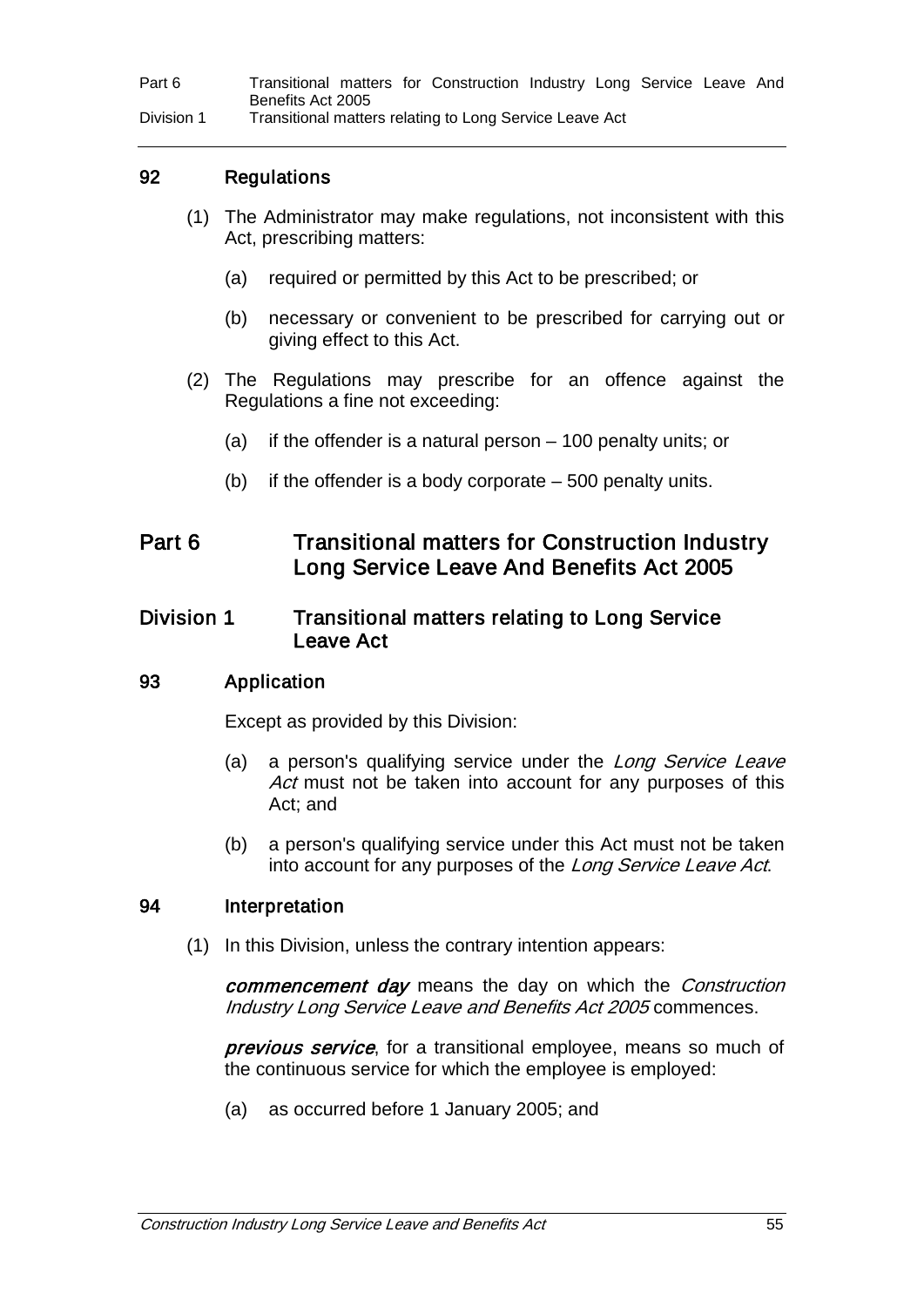(b) as has not given rise to any long service leave granted, or payments made, to the employee under the Long Service Leave Act.

### transitional employee means a person:

- (a) who is registered as an employee on the commencement day (or at a later time allowed by the Registrar); and
- (b) who is employed for a continuous service that started before, and remains unbroken after, the commencement day; and
- (c) to whom the Long Service Leave Act would, apart from this Act, apply in relation to that continuous service.
- (2) For this Division, the questions whether an employee is employed for a continuous service and whether the continuity of that service remains unbroken must be determined in accordance with the Long Service Leave Act.

## 95 Recognition of previous service on employer's election

- (1) The employer of a transitional employee may elect to pay to the Board an amount for the recognition of the employee's previous service.
- (2) The election must be in an approved form.
- (3) After the Board has received the election, the Registrar must:
	- (a) in accordance with the Determinations, decide the amount that the employer must pay for that recognition; and
	- (b) notify the employer of the decision and the time by which the amount must be paid; and
	- (c) state in the notification:
		- (i) the reasons for the decision; and
		- (ii) that the employer is entitled to apply for a reconsideration or review in relation to the decision under Part 5, Division 4.
- (4) The employer must pay to the Board the amount at or before the time specified in the notification.
- (5) The amount:
	- (a) is a debt due to the Board from that time; and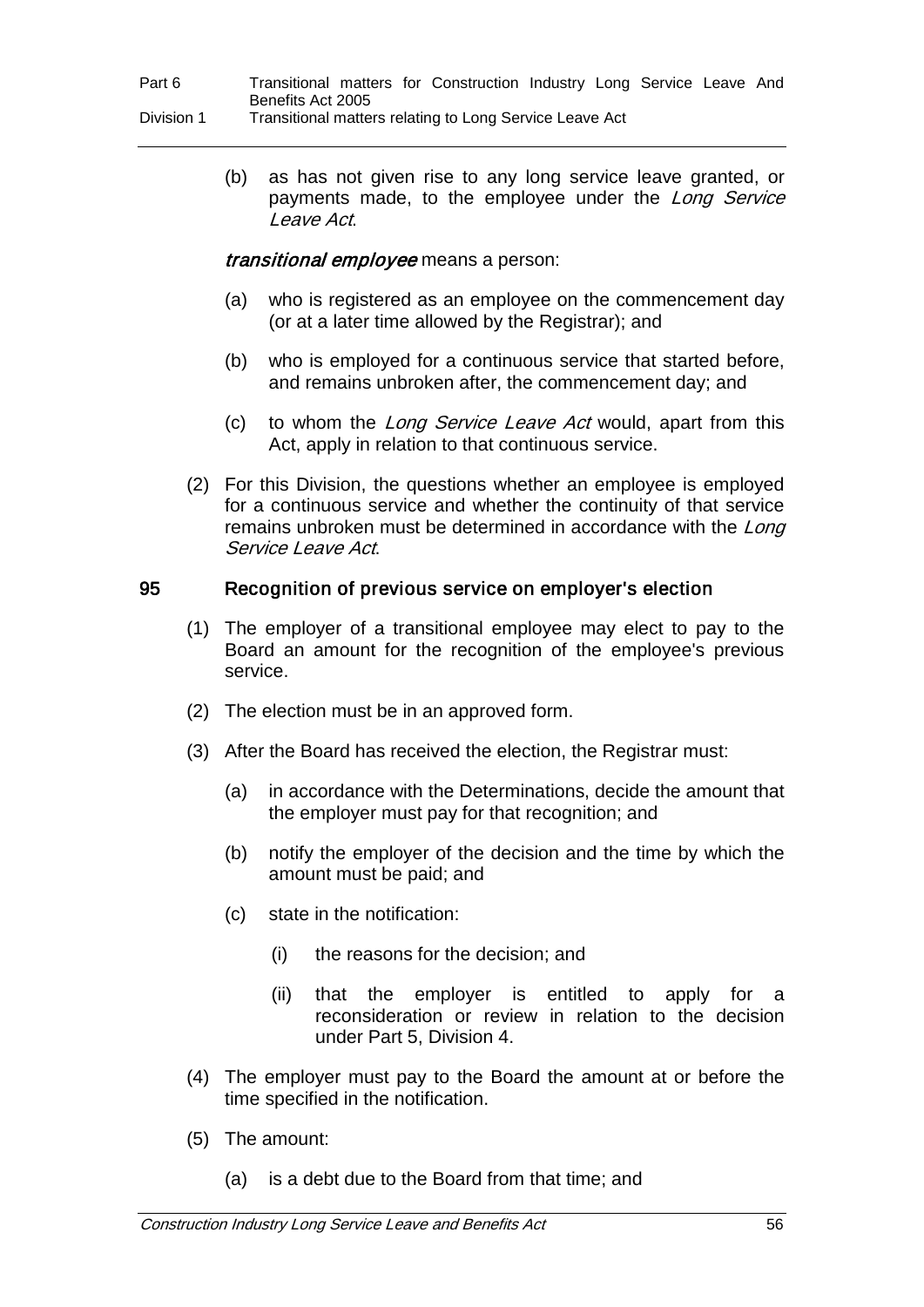- (b) may be sued for and recovered in any court of competent jurisdiction by the Board or by a person appointed by the Board to act on its behalf.
- (6) After the amount is received by the Board:
	- (a) the Board must recognise the previous service mentioned in subsection (1); and
	- (b) the Registrar must:
		- (i) convert the previous service into an LSL credit for the employee in accordance with the Determinations; and
		- (ii) credit the employee with the LSL credit.

### 96 Recognition of previous service on employee's application

- (1) This section applies if the employer of a transitional employee:
	- (a) has not made an election under section 95 for the recognition of the employee's previous service; or
	- (b) has made such an election but fails to pay all or part of the amount that the employer is required to pay for that recognition.
- (2) The employee or the employee's personal representative may apply for long service leave or a long service benefit under section 18, 19, 21 or 22 (as the case may be) as if the previous service had been recognised and converted into an LSL credit under section 95.
- (3) However, subsection (2) only applies if the employee's continuous service with the employer remains unbroken at the following time (the *relevant time*):
	- (a) for an application under section 18 or 19 the time of the application;
	- (b) for an application under section 21 immediately before the employee is last credited with any qualifying service, ceases to carry out construction work, retires or dies (as the case requires);
	- (c) for an application under section 22 immediately before the employee ceases to carry out construction work.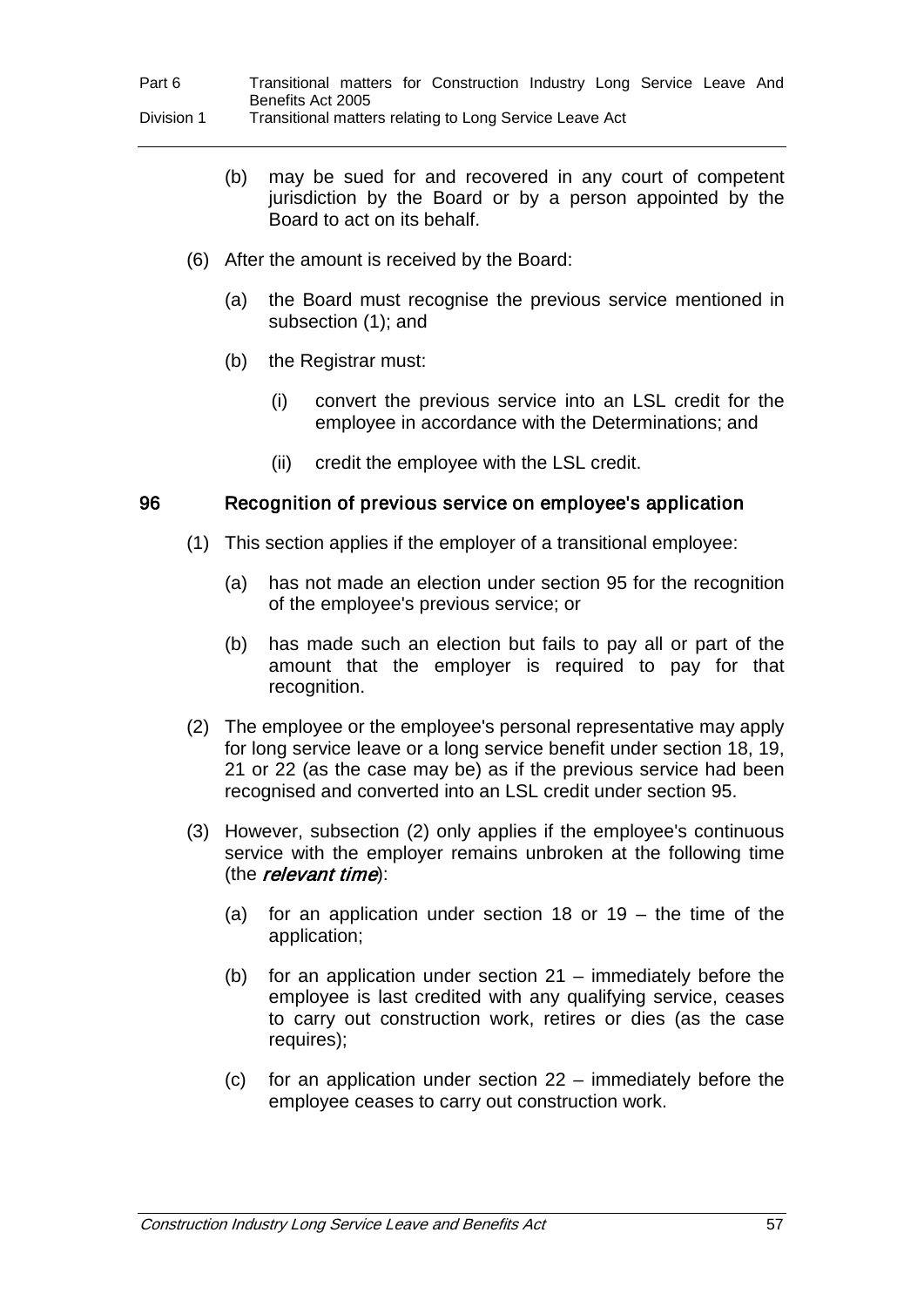| Part 6     |                   |  | Transitional matters for Construction Industry Long Service Leave And |  |  |  |
|------------|-------------------|--|-----------------------------------------------------------------------|--|--|--|
|            | Benefits Act 2005 |  |                                                                       |  |  |  |
| Division 1 |                   |  | Transitional matters relating to Long Service Leave Act               |  |  |  |

- (4) If the Board is satisfied that the applicant would be entitled to make the application had the previous service been recognised and converted into an LSL credit under section 95:
	- (a) the Board must recognise the previous service; and
	- (b) the Registrar must:
		- (i) convert the previous service into the LSL credit in accordance with the Determinations; and
		- (ii) credit the employee with the LSL credit; and
	- (c) the recognition, conversion and crediting are taken to have occurred immediately before the relevant time; and
	- (d) the Board must decide the application on the basis that the employee had the LSL credit at the relevant time.
- (5) In addition, the Registrar must:
	- (a) in accordance with the Determinations, decide the amount that the employer must pay for the recognition of the previous service, taking into account any amount that the employer has already paid under section 95 for the employee; and
	- (b) notify the employer of the decision and the time by which the amount must be paid; and
	- (c) state in the notification:
		- (i) the reasons for the decision; and
		- (ii) that the employer is entitled to apply for a reconsideration or review in relation to the decision under Part 5, Division 4.
- (6) The employer must pay to the Board the amount at or before the time specified in the notification.
- (7) The amount:
	- (a) is a debt due to the Board from that time; and
	- (b) may be sued for and recovered in any court of competent jurisdiction by the Board or by a person appointed by the Board to act on its behalf.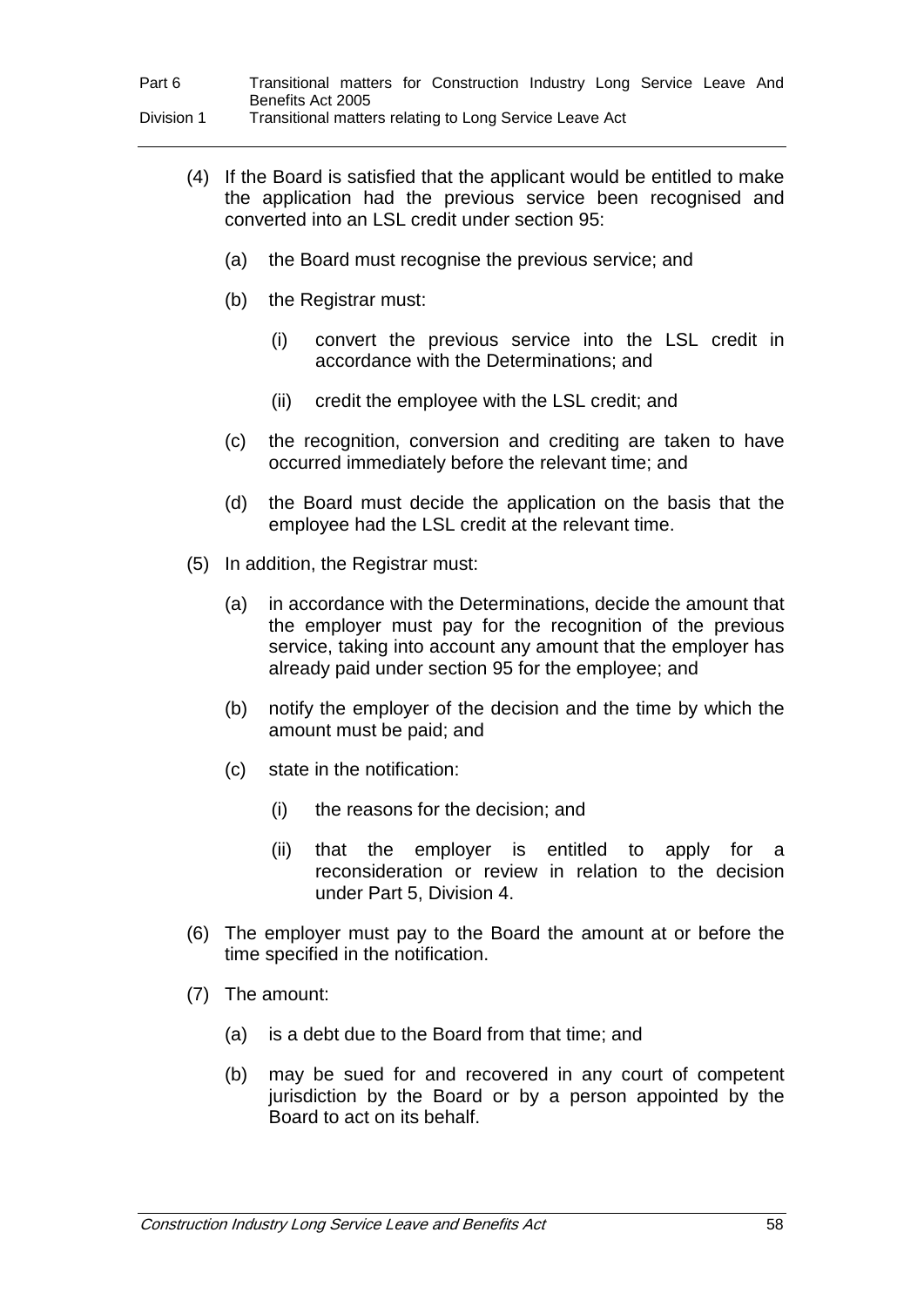- (8) To avoid doubt:
	- (a) subsection (2) has effect subject to section 4; and
	- (b) subsection (4) has effect whether or not the employer complies with subsection (6).

#### 97 Recognition of qualifying service for Long Service Leave Act

- (1) This section applies to a registered employee who:
	- (a) has ceased to be a construction worker; and
	- (b) is employed by an employer for a continuous service that began before, and remains unbroken after, that cessation.
- (2) Subject to section 4, this Act does not prevent all or part of that continuous service from giving rise to an entitlement for the employee or another person under the Long Service Leave Act.
- (3) If all or part of that continuous service has given rise to such an entitlement:
	- (a) the employee or the other person (as the case may be) must inform the Registrar in writing about the entitlement; and
	- (b) on receiving the information, the Registrar must:
		- (i) disregard any qualifying service credited to the employee under this Act that was based on so much of that continuous service as has given rise to the entitlement; and
		- (ii) adjust the employee's LSL credits in accordance with the Determinations.
- (4) This section applies in relation to the employee whether or not the employee is a transitional employee.

#### 98 Entitlements under Long Service Leave Act

- (1) This Act does not affect any entitlement under the Long Service Leave Act in relation to an employee if:
	- (a) that entitlement existed before the commencement day in relation to a period of continuous service for which the employee was employed; and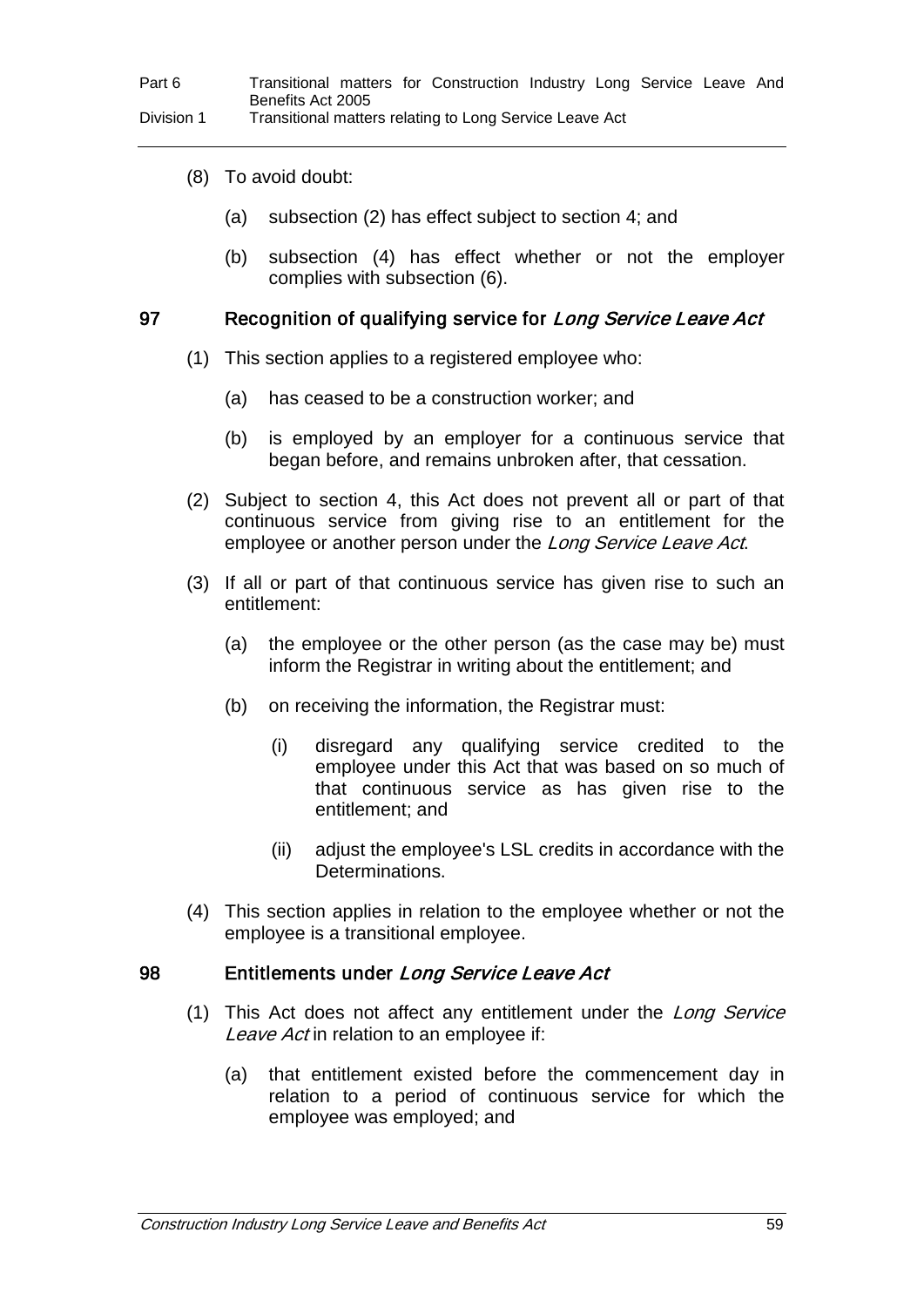- (b) that entitlement is:
	- (i) an entitlement for the employee to be granted long service leave; or
	- (ii) an entitlement for the employee or another person to be paid an amount in relation to the long service leave; and
- (c) that period of continuous service has not been recognised and converted into an LSL credit for the employee under section 95 or 96 of this Act.
- (2) This section applies in relation to the employee whether or not the employee is a transitional employee.

#### 99 Acquisition on just terms

If, but for this section, property is acquired under this Division otherwise than on just terms:

- (a) the person from whom the property is acquired is entitled to the compensation necessary to ensure the acquisition is on just terms; and
- (b) a court of competent jurisdiction may determine the amount of compensation or make the orders it considers necessary to ensure the compensation is on just terms.

#### 100 Offence

A person must not engage in an act (including an omission) with the intention of avoiding the person's obligations under this Division.

Maximum penalty: If the offender is a natural person  $-$ 100 penalty units.

> If the offender is a body corporate – 500 penalty units.

## Division 2 Other transitional matters etc.

#### 101 Recognition of pre-commencement service

- (1) This section applies to a construction worker who is registered as an employee or as a contractor:
	- (a) on the day on which the *Construction Industry Long Service* Leave and Benefits Act 2005 commences; or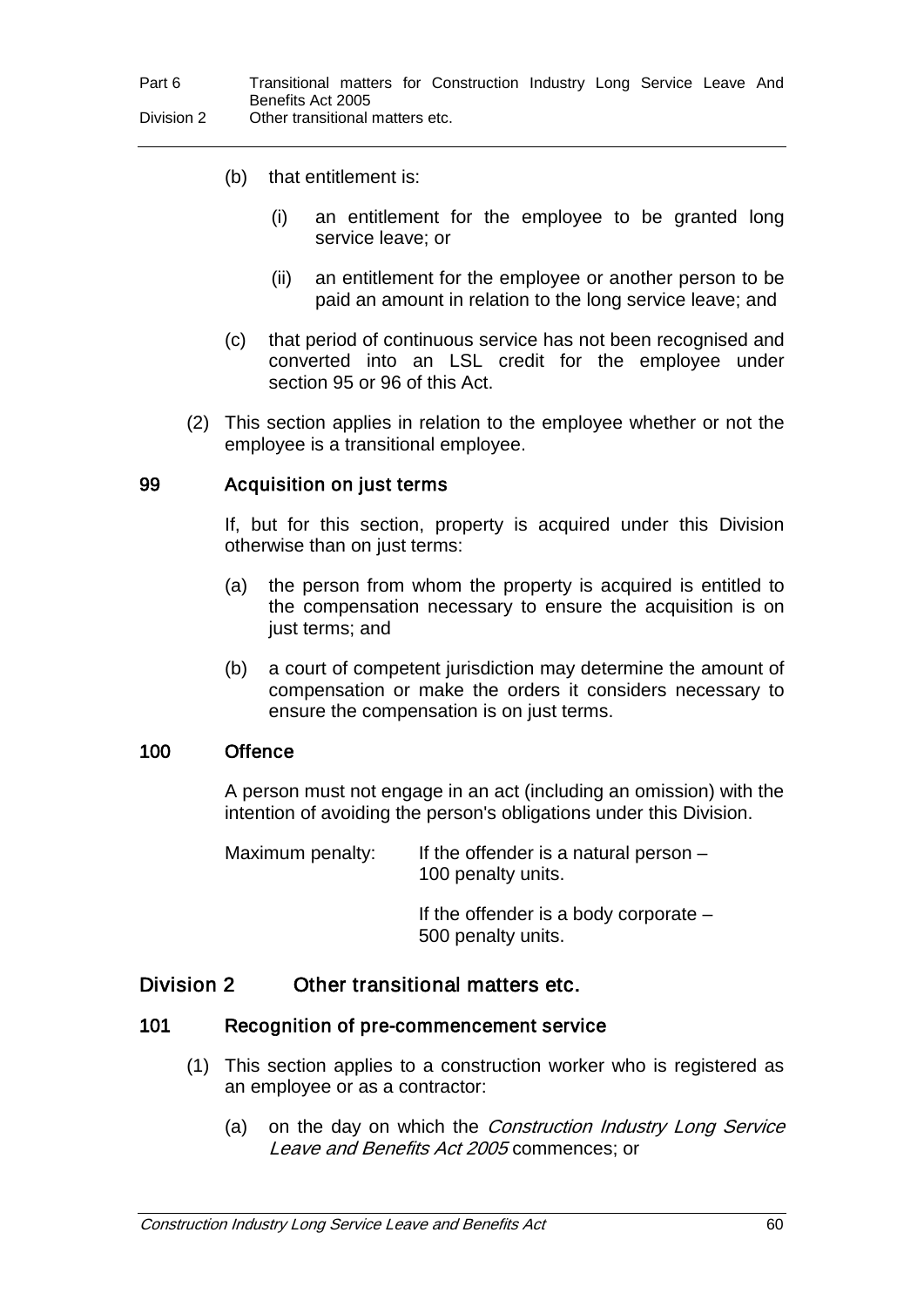- (b) within 12 months after that day.
- (2) In crediting the worker with qualifying service, the Registrar must take into account the worker's days of service in relation to the following periods:
	- (a) the period that starts from and includes 1 January 2005 and ends immediately before the worker becomes a registered worker;
	- (b) a period during which the worker is a registered worker.
- (3) However, the Registrar must not take into account any days of service of the worker that relate to a period of service that gave rise to an entitlement mentioned in section 98(1) for that worker.

### 102 Regulations

- (1) The Regulations may make provision, consistent with this Act, about:
	- (a) any matters arising from the operation of this Part; or
	- (b) any other transitional matters for the *Construction Industry* Long Service Leave and Benefits Act 2005.
- (2) The Regulations may provide that a provision under subsection (1) takes effect from a date that is earlier than the date of its publication or notification in the *Gazette* but, if they do so, the provision does not operate so as:
	- (a) to affect, in a manner prejudicial to any person (other than the Territory), the rights of that person existing before the date of its publication or notification; or
	- (b) to impose liabilities on a person (other than the Territory) in respect of anything done or omitted to be done before the date of its publication or notification.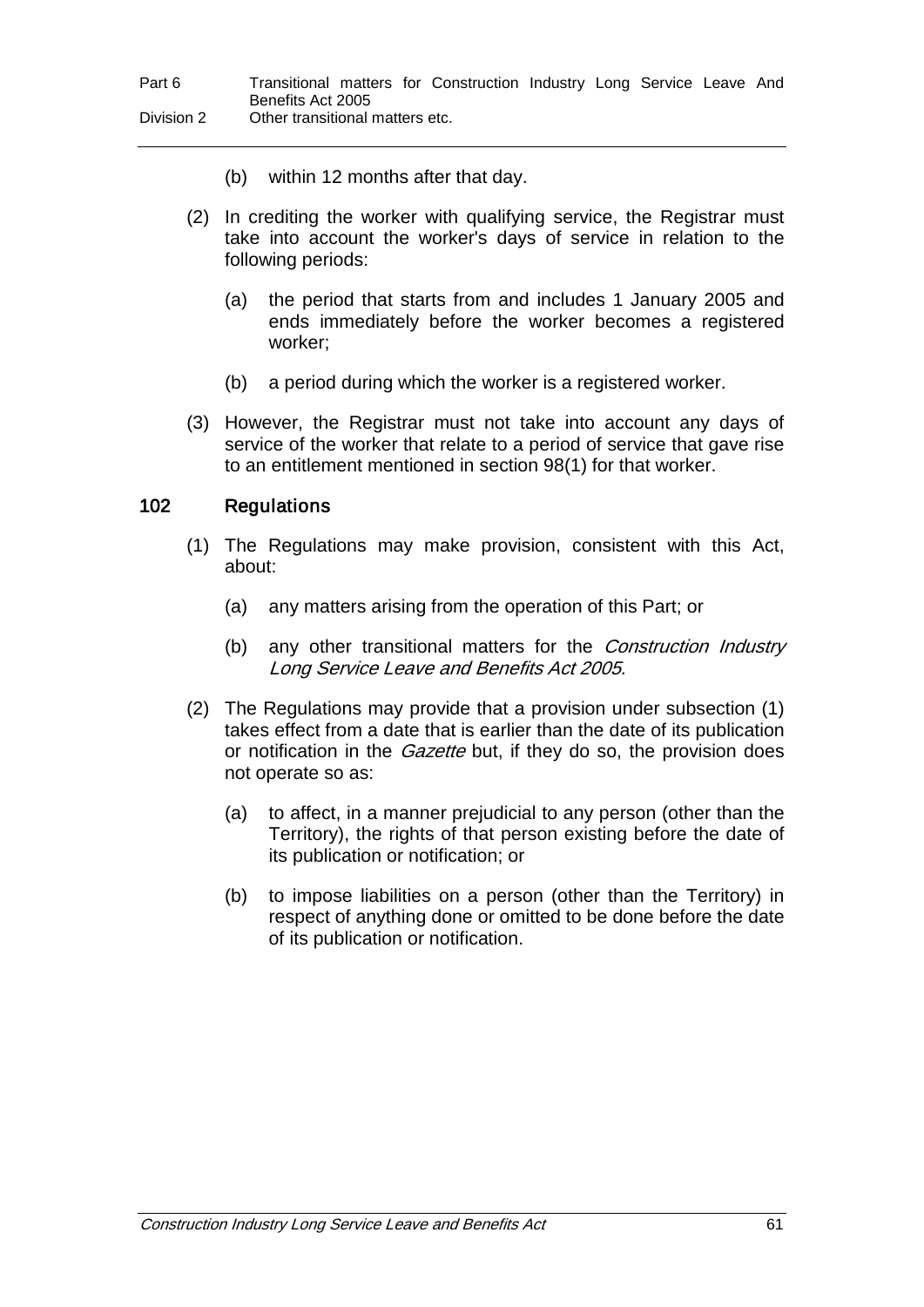#### ENDNOTES

1 KEY

Key to abbreviations

amd = amended od = order<br>app = appendix om = omitted  $app = appendix$  om = om<br>  $bl = by-law$  of = Part  $bl = by-law$ <br>ch = Chapter  $ch = Chapter$ <br>  $cl = clause$  regulation/rule  $cl = clause$ <br>  $div = Division$   $rem = remainder$  $exp = expires/expired$ <br>f = forms  $f = 6$  forms s = section<br>  $Gaz = Gazette$  sch = Sche  $Gaz = Gazette$ <br>hdg = heading sch = Schedule<br>sch = Subdivisi hdg = heading solution<br>ins = inserted solution<br>SL = Subordinate L nc = not commenced

 $renum = renumbered$ <br> $rep = rep\end{eq}$ ins = inserted ins = inserted ins = inserted ins = subordinate Legislation<br>It = long title installation sub = substituted  $sub =$  substituted

## 2 LIST OF LEGISLATION

# Construction Industry Long Service Leave and Benefits Act 2005 (Act No. 9, 2005)<br>Assent date 17 March 2005

#### Assent date 17 March 2005<br>Commenced 1 July 2005 (Ga 1 July 2005 (Gaz S15, 9 May 2005)

#### Statute Law Revision Act 2007 (Act No. 4, 2007)

Assent date 8 March 2007<br>Commenced 8 March 2007 8 March 2007

Local Government (Consequential Amendments) Act 2008 (Act No. 28, 2008)

| Assent date | 14 November 2008  |
|-------------|-------------------|
| Commenced   | 1 July 2008 (s 2) |

## Construction Industry Long Service Leave and Benefits Amendment Act 2009 (Act No. 40, 2009)

| Assent date | 15 December 2009                                   |
|-------------|----------------------------------------------------|
| Commenced   | s 3 to 5: 1 July 2009; rem: 15 December 2009 (s 2) |

# Local Government Amendment Act 2014 (Act No. 19, 2014)<br>Assent date 20114 20114

Assent date 2014<br>
Commenced 5 16: 1 July 2 s 16: 1 July 2014; s 18: 1 December 2014; rem: 2 June 2014, (s 2)

## 3 LIST OF AMENDMENTS

| s 6          | amd No. 28, 2008, s 3; No. 40, 2009, s 6; No. 19, 2014, s 26 |
|--------------|--------------------------------------------------------------|
| s 10         | amd No. 40, 2009, s 6                                        |
| s 12         | amd No. 40, 2009, s 6                                        |
| s 14         | amd No. 40, 2009, s 6                                        |
| s 17         | amd No. 40, 2009, s 6                                        |
| $ss 19 - 24$ | amd No. 40, 2009, s 6                                        |
| s 26         | amd No. 40, 2009, s 6                                        |
| $ss 28 - 32$ | amd No. 40, 2009, s 6                                        |